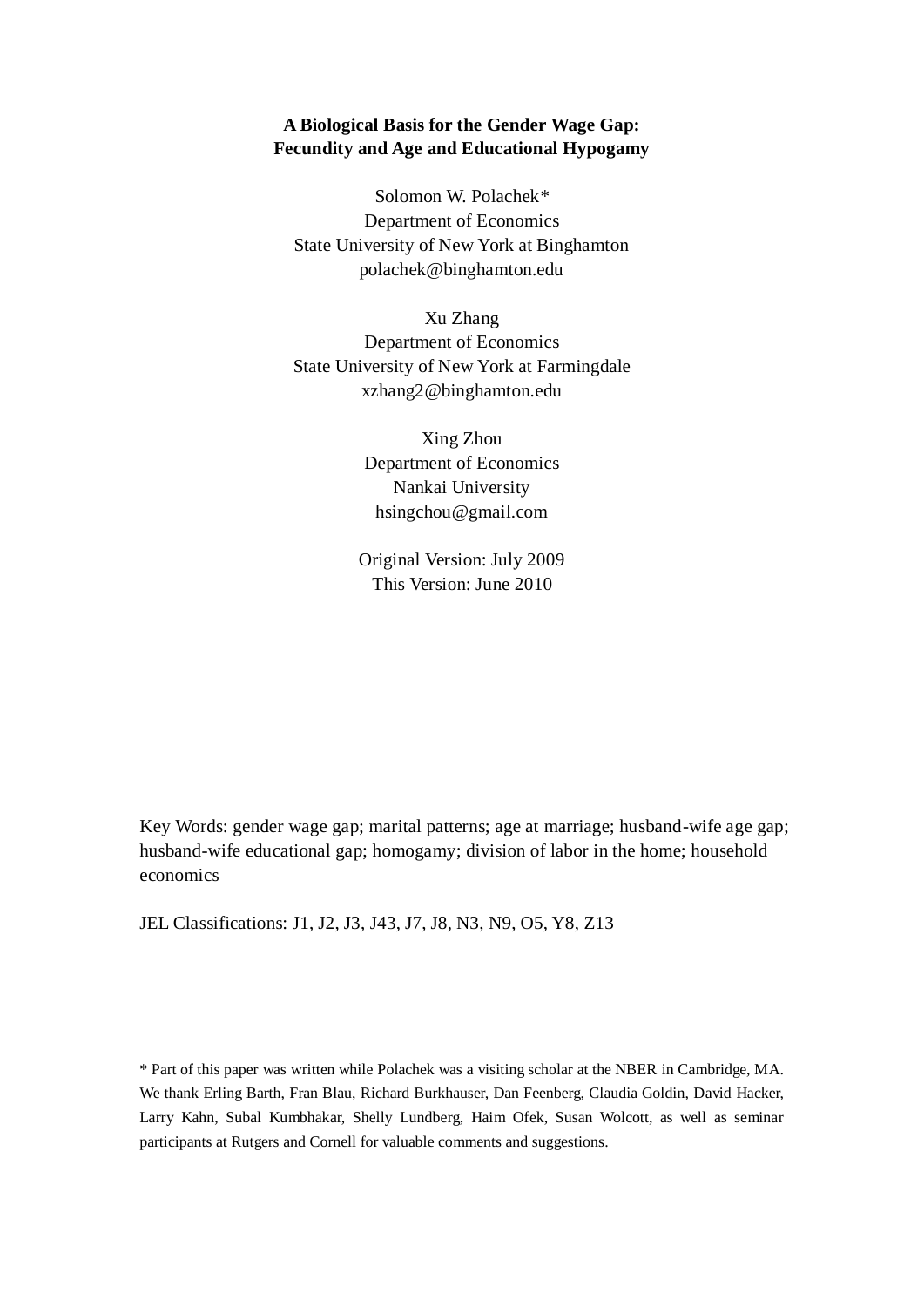# **A Biological Basis for the Gender Wage Gap: Fecundity and Age and Educational Hypogamy**

#### **Abstract**

This paper shows how a shorter fecundity horizon for females (a biological constraint) leads to age and educational disparities between husbands and wives. Empirical support is based on data from a natural experiment commencing before and ending after China's 1980 one-child law. The results indicate that fertility in China declined by about 1.2-1.4 births per woman as a result of China's anti-natalist policies. Concomitantly spousal age and educational differences narrowed by approximately 0.5-1.0 and 1.0-1.6 years respectively. These decreases in the typical husband's age and educational advantages are important in explaining the division of labor in the home, often given as a cause for the gender wage gap. Indeed, as fertility declined, which has been the historical trend in most developed countries, husband-wife age and educational differences diminished leading to less division of labor in the home and a smaller gender wage disparity. Unlike other models of division of labor in the home which rely on innately endogenous factors, this paper's theory is based on an exogenous biological constraint.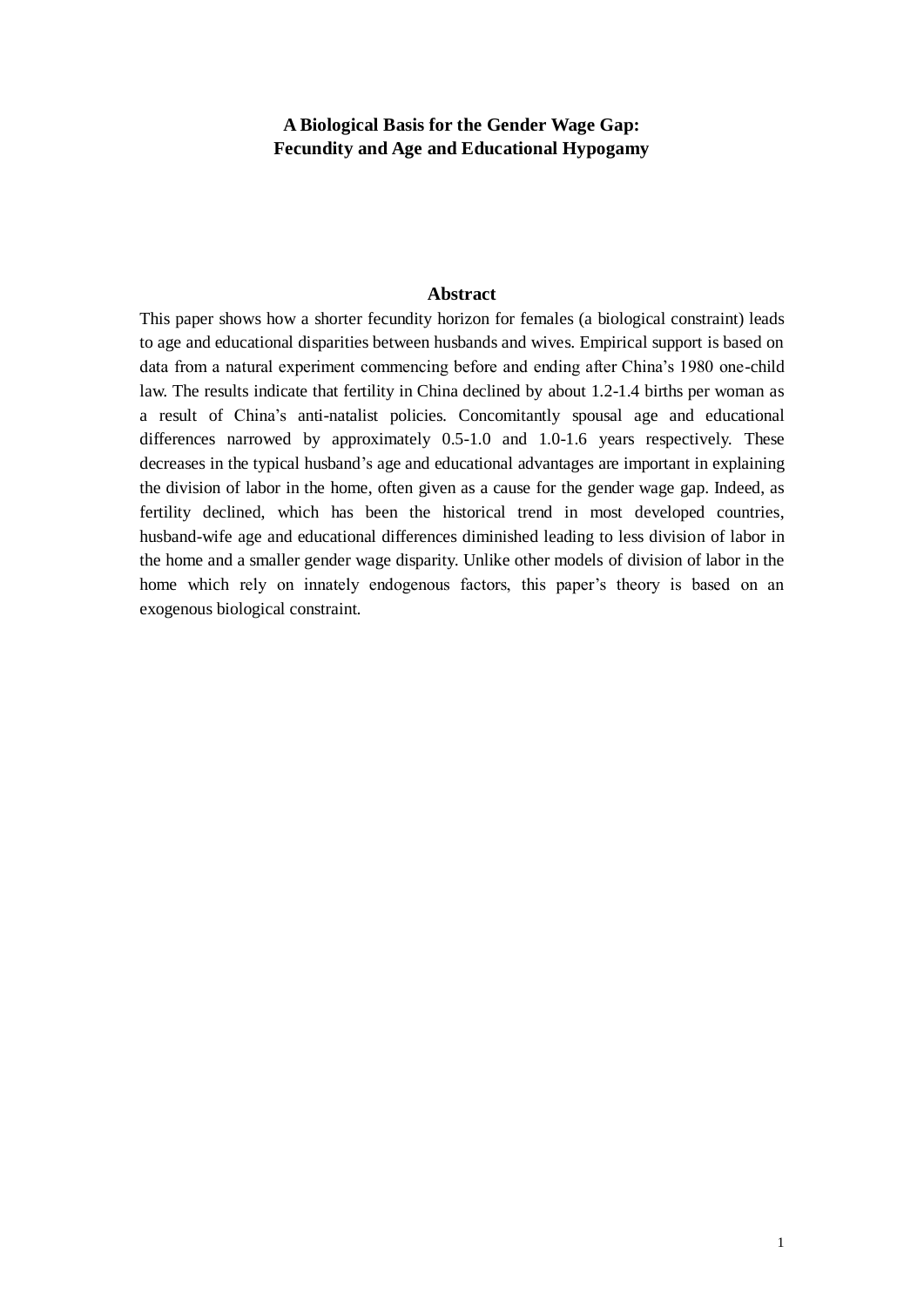**Then Abraham … asked rhetorically … shall a child be born to me, a one-hundred year old man, and to Sarah a ninety year old women?** *(Genesis 17:17)*

## **1. Introduction**

One explanation given for the gender wage gap is the division of labor in the home. According to this argument husbands specialize in market work whereas their wives specialize more in home activities. As a result, husbands work a greater portion of their lives, invest more in human capital, and attain higher wages. The relatively larger wage gap found between married men and married women (especially those with children) compared to the almost nonexistent wage gap found for single (especially never-been-married) men and women is consistent with this household division of labor hypothesis. Also consistent with this division of labor is the secularly declining wage gap coming about as fertility rates fell, divorce rates rose, and female labor force participation rates increased over the last century. These same patterns are generally observed in all countries for which there are data. However, the phenomenon social scientists still do not understand is why household division of labor occurs in the first place. This is the question addressed in this paper.

The standard reason for division of labor is comparative advantage. Comparative advantage can come about at the outset of marriage if husbands have higher wages than wives. While discrimination is one explanation why husbands earn more than their wives, another explanation is the mating process – how men and women meet and marry – and the resulting differences in demographic characteristics each spouse brings to the marriage. One of these demographic differences between spouses is age. As the biblical quote above indicates, husbands are typically older than their wives. Another is educational background. Again, at least in the past, husbands' years of schooling exceeds their wives'. These husbands' age and educational advantages translates to husband-wife wage disparities which could lead to division of labor, even in the absence of discrimination. Thus the study of husband-wife age and educational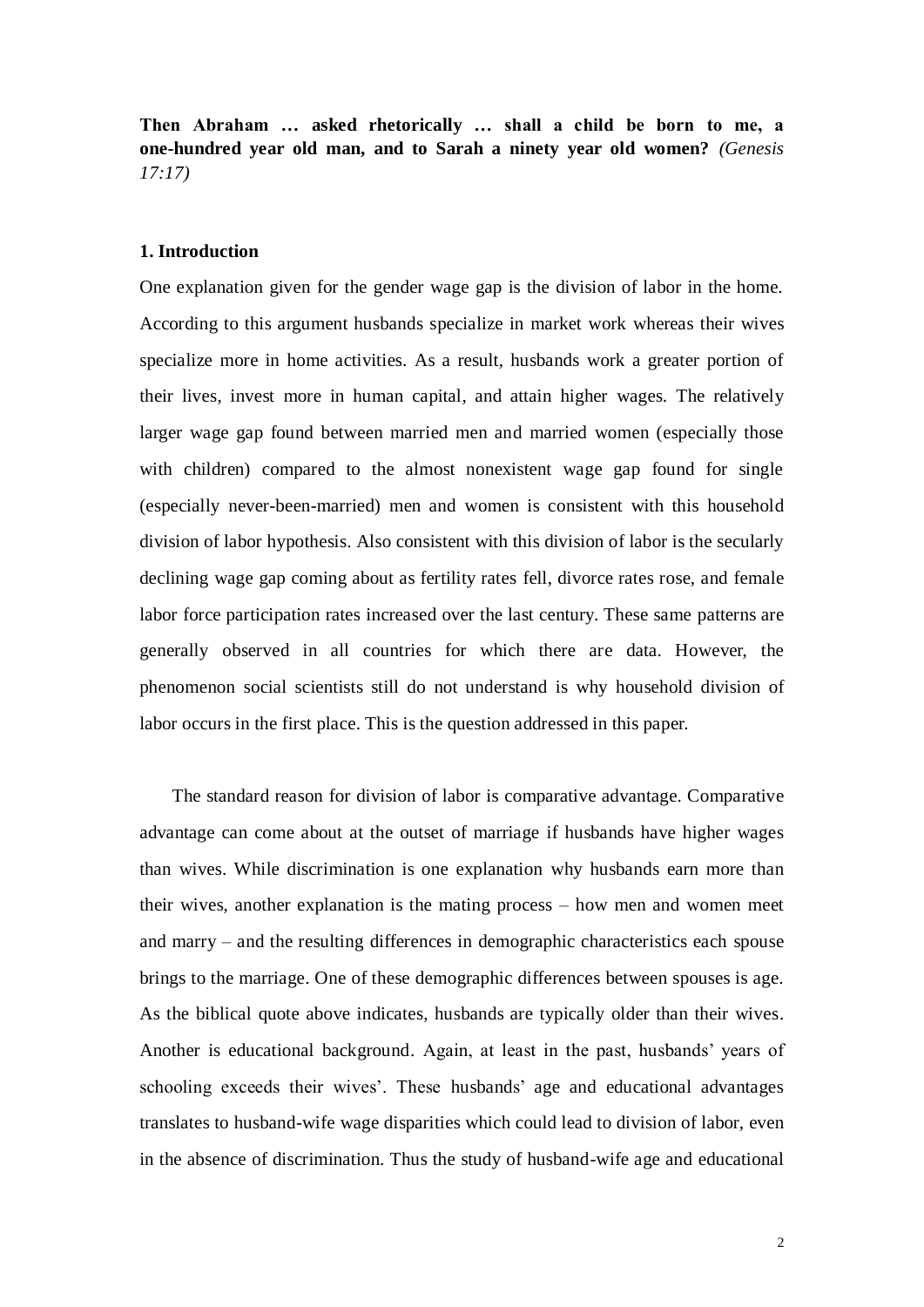differences is important.

Social scientists use the singulate mean age at marriage (SMAM) to compute the average age individuals marry. The SMAM data reported in the United Nations World Marriage Patterns (2000) based on 236 countries indicate husbands are older than their wives in all but one country.<sup>1</sup> This husband-wife age gap tends to be larger in developing countries especially African nations, while in developed countries it tends to be smaller. In the US, husbands are just over 2 years older than their wives and at least in the 1960s were almost ½ year more educated (Polachek, 1975). As a result of these age and educational advantages, husbands potentially earn more than their wives from the outset of their marriages. These earnings differences widen throughout the marriage as comparative advantage causes husbands to specialize in market activities, whereas wives tend to specialize more in home production (Becker, 1985). Further these husband-wife wage differences are exacerbated with increased family size (Harkness and Waldfogel, 2003, and Bertrand, Goldin and Katz, 2009). <sup>2</sup> Understanding why most men marry younger less educated women than themselves, and correspondingly why women often marry older more educated men, should shed light on the division of labor, and hence help explain the gender (and family) wage gap so prevalent in the US and other countries.

In a series of papers beginning in 1973, Gary Becker developed an economics approach to the mating process. Given the usual principles of families maximizing household utility, he showed how couples positively sort based on complementary traits and negatively sort based on substitutes. Using this approach and taking into account the biological constraint that women are fecund for shorter time durations than men, Frank Vella and Sean Collins (1990) as well as Aloysius Siow (1998) argued that fecund women are relatively scarce. As a result, they demonstrated that

<sup>1</sup> [www.un.org/esa/population/publications/worldmarriage/worldmarriage.htm](http://www.un.org/esa/population/publications/worldmarriage/worldmarriage.htm)

<sup>&</sup>lt;sup>2</sup> Bertrand, Goldin and Katz (2009) find that MBA mothers, especially those with well-off spouses slow down following their first birth, with concomitant deleterious effects on their subsequent wages.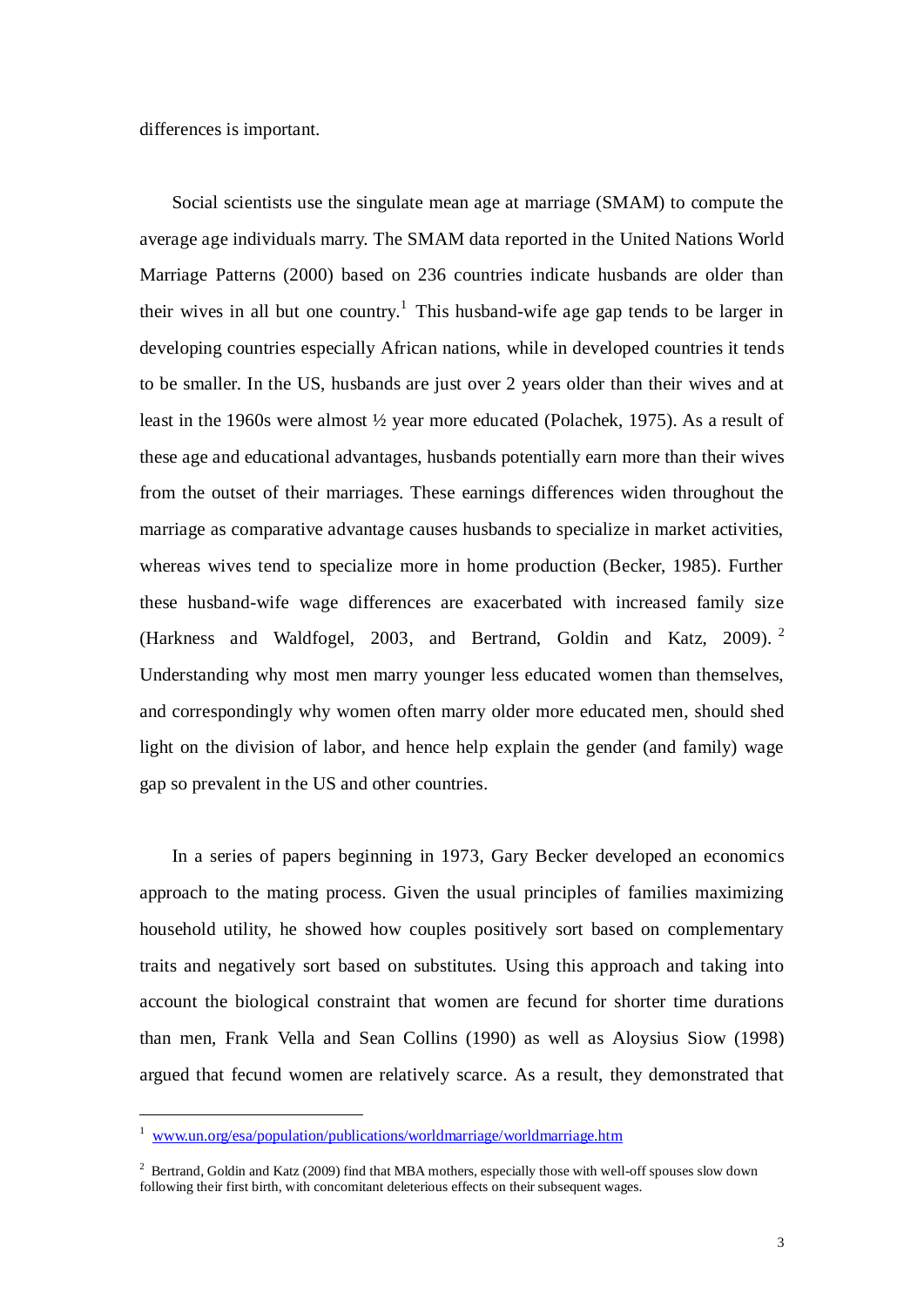the average age at first marriage is lower for women than men. By employing a two-sided search model Eugenio Giolito (2003) proved that the husband-wife age gap is larger the larger the difference in fecundity horizons. Our paper builds on this literature. We adopt a two-sided matching model along with the biological fact that men have a longer fecundity horizon than women. In addition, we assume that schooling is so time and effort intensive that those in school put off having children. Our model shows (1) that husband-wife age gaps are smaller the lower the demand for children, and (2) that husband-wife schooling differences are smaller the lower the demand for children.

We test our model using data from a natural experiment occurring in China. Before 1970, China had an explicit pro-natalist policy. Between 1970 and 1980 government sentiment abruptly changed to anti-natalist, but the change was not mandated by law. The well-known "one-child law" followed in 1980. Chinese data indicate fertility decreased by over 1.4 children per family, husband-wife age differences declined by as much as 1.2 years, and the husband-wife education gap decreased by about 1.4 years from before to after China instigated its one-child policy. Further, the Chinese policy affected rural areas more than urban areas. Whereas urban fertility declined by 1.16 children, rural fertility declined by 1.5 children. Similarly the spousal age and educational gap narrowed more in rural than urban areas.

This paper differs from others in at least several ways. First, it models age and educational differences between spouses, whereas others do not. Second, it is based on exogenous biological constraints whereas others (Chiappori, Iyigun and Weiss, 2008, 2010) rely on higher female rates of return (a debatable assumption) $3$  and a technology where women are more productive in the home than men (an unverified assumption). Third, it makes use of a natural experiment based on China's one-child

<sup>&</sup>lt;sup>3</sup> For example, see Devereux and Hart (2008), DiPrete and Buchmann, 2006; and Munich, Svejnar, and Terrell, 2005).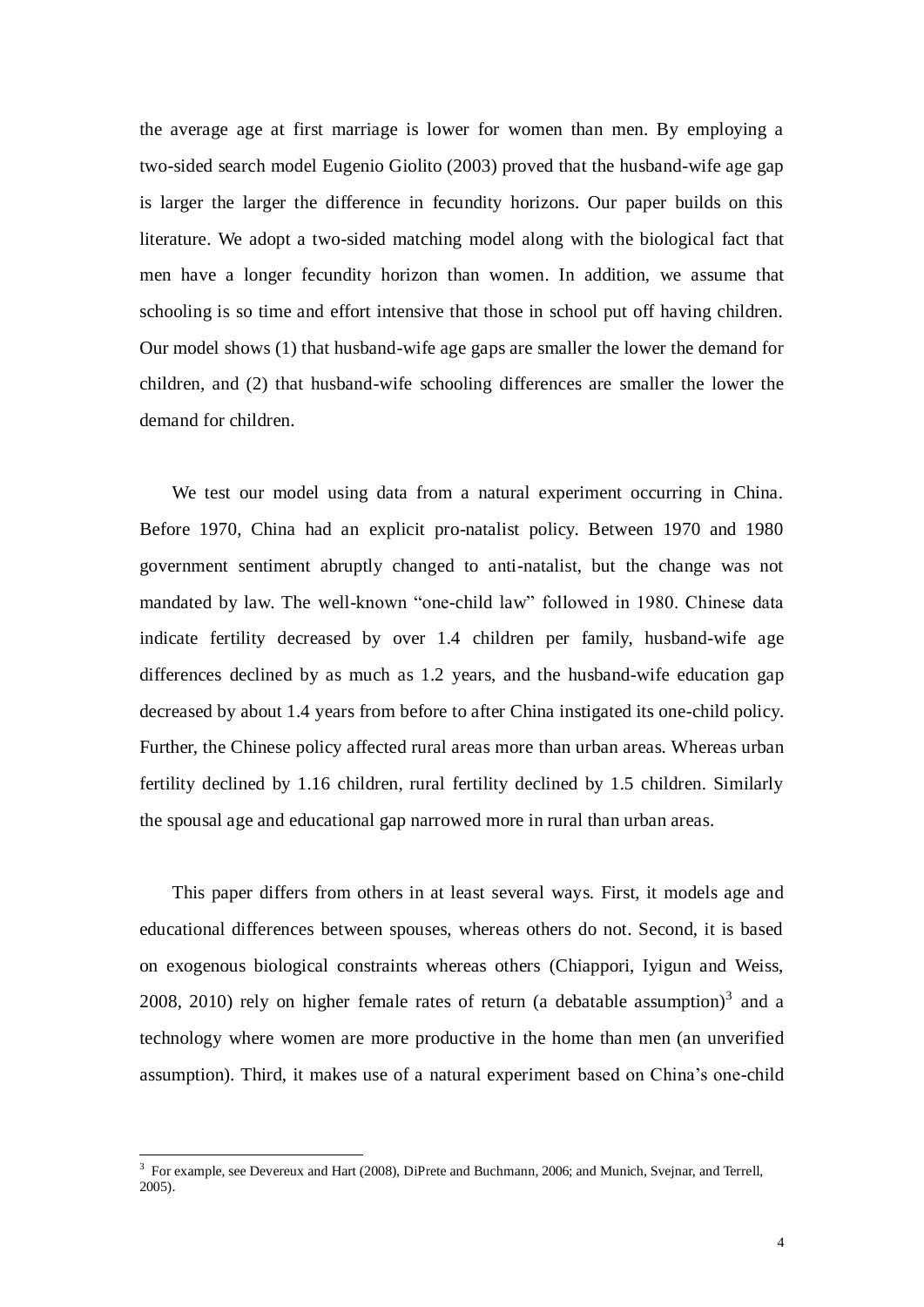policy. 4 In addition, our results reinforce important work on the demographic transition by Soares and Falcão (2008) by getting at the underlying biological mechanism which motivates the demographic transition causing the sexual division of labor.

At this point, it might be worth mentioning that our results are consistent with long-term secular declines in the husband-wife marital age gap which we explain by the more or less consistent decline in fertility. On the other hand, current theories of marriage that explain the recent 1970-2000 increases in marriage age based on declining fertility are hard pressed to show how overall long-term declines in fertility explain cyclical changes in the age at first marriage exhibited over the last several centuries. More on this later.

 The rest of the paper is organized as follows. Section 2 is a brief literature review about the theory of marriage. A two-period model in which males and females search for potential partners based on women having shorter fecundity horizons than men is introduced in section 3. Section 4 presents some stylized facts. Section 5 empirically tests the predictions using changes in husband and wife age and educational differences resulting from China's policy changes as a natural experiment. Section 6 concludes.

### **2. Literature Review**

-

An equilibrium search model is a useful tool to analyze how a union between two entities forms. Search models can apply to the job market where potential employers and perspective job applicants are looking for particular job matches, and it can apply

<sup>&</sup>lt;sup>4</sup>Though not explored analytically in this paper, we should note that worldwide countries with higher infant mortality rates and higher fertility, such as the African nations, have husband-wife age gaps about five years bigger than in Western countries (United Nations World Marriage Patterns, 2000). Similarly, wives in African countries have about a year less schooling than husbands compared to wives in Western countries. [\(http://earthtrends.wri.org/searchable\\_db/results.php?years=all&variable\\_ID=1117&theme=4&country\\_ID=all&co](http://earthtrends.wri.org/searchable_db/results.php?years=all&variable_ID=1117&theme=4&country_ID=all&country_classification_ID=all) [untry\\_classification\\_ID=all\)](http://earthtrends.wri.org/searchable_db/results.php?years=all&variable_ID=1117&theme=4&country_ID=all&country_classification_ID=all).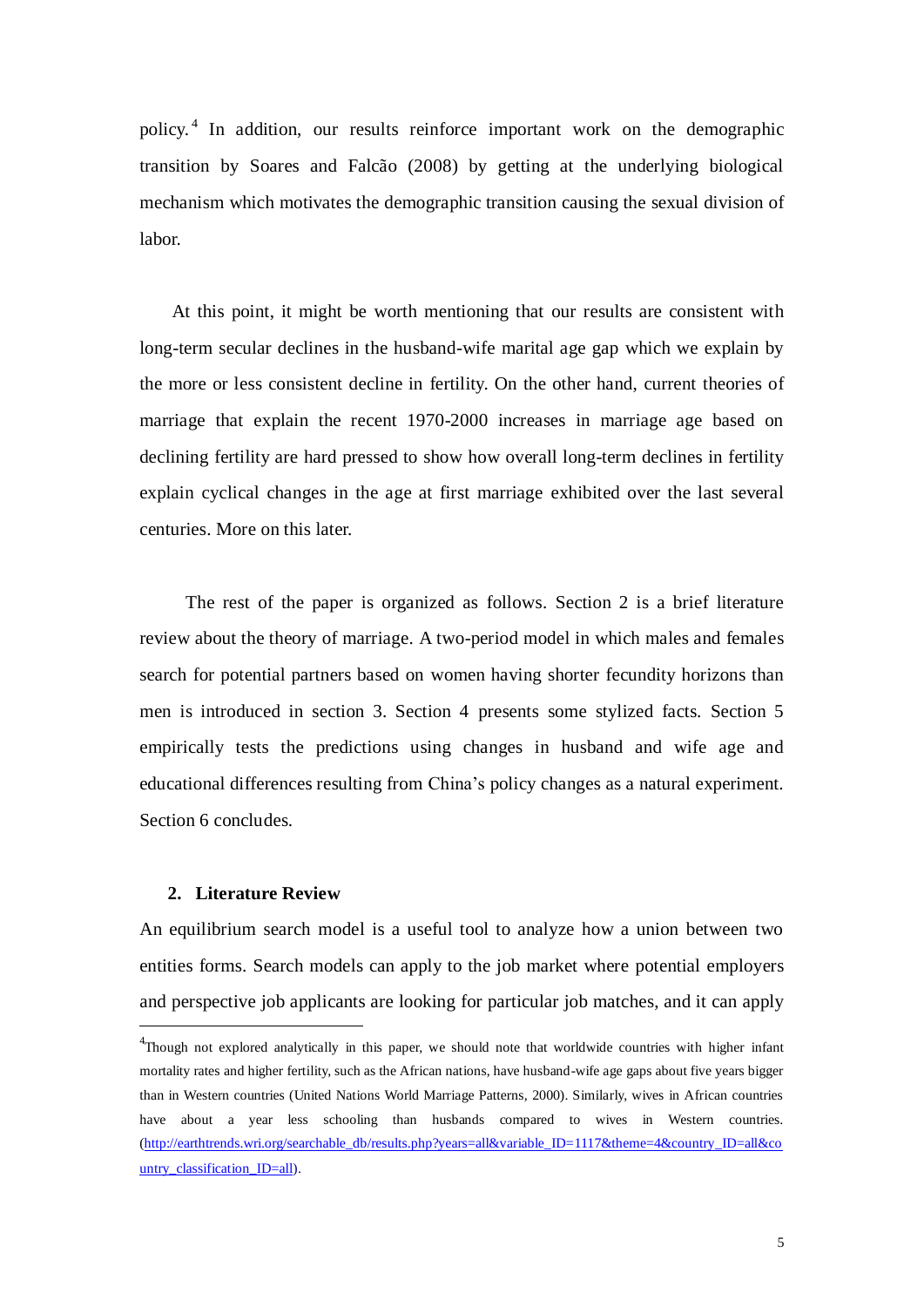to consumer markets where buyers and sellers try to match with each other to exchange specific commodities. In the marriage market, search can be used to determine who marries whom. The development of the equilibrium search model started with one-sided search. One-sided search examines how one participant determines whether to form a union from a pool of available potential partners. In these one-sided search models, one party was considered to be a passive receiver in the decision regarding who matches with whom. Gary Becker's theory is usually taken to consider a woman who tries to select a partner from a pool of marriageable men by comparing the potential utility gained from matching compared to one's current utility. The one-sided search model ignores the bilateral nature of matching, therefore now two-sided search models are more prevalent (i.e. Gale and Shapley (1962), Mortensen (1988), Burdett and Wright (1998)). Marriage is a process where women and men simultaneously search for partners and make a decision by comparing gains from marriage with their current utility.

The theory of marriage as developed by Becker (1973, 1991) implies several sources of gains from marriage. First, it is assumed that men have a comparative advantage in the labor market while women have a comparative advantage in home production or childcare. Therefore, by forming a partnership, both men and women are better off from specialization. Second, Becker views the family as an entity which produces and raises children. In this case, a large part of gains from marriage arises from having children. Third, by combining a couple's resources, gains from marriage also come about from economies of scale.

Vella and Collins (1990) as well as Siow (1993) use Becker's notions of marital selection to derive additional results. Utilizing the fact that men remain fertile longer than women, Vella and Collins (1990) argue that older men become relatively more valuable. This leads to "a positive age differential in favor of husbands" (p. 363). Siow (1998) puts it another way: Young fecund women become relatively scarce by being fertile a shorter period of their lives. As such, young fertile women become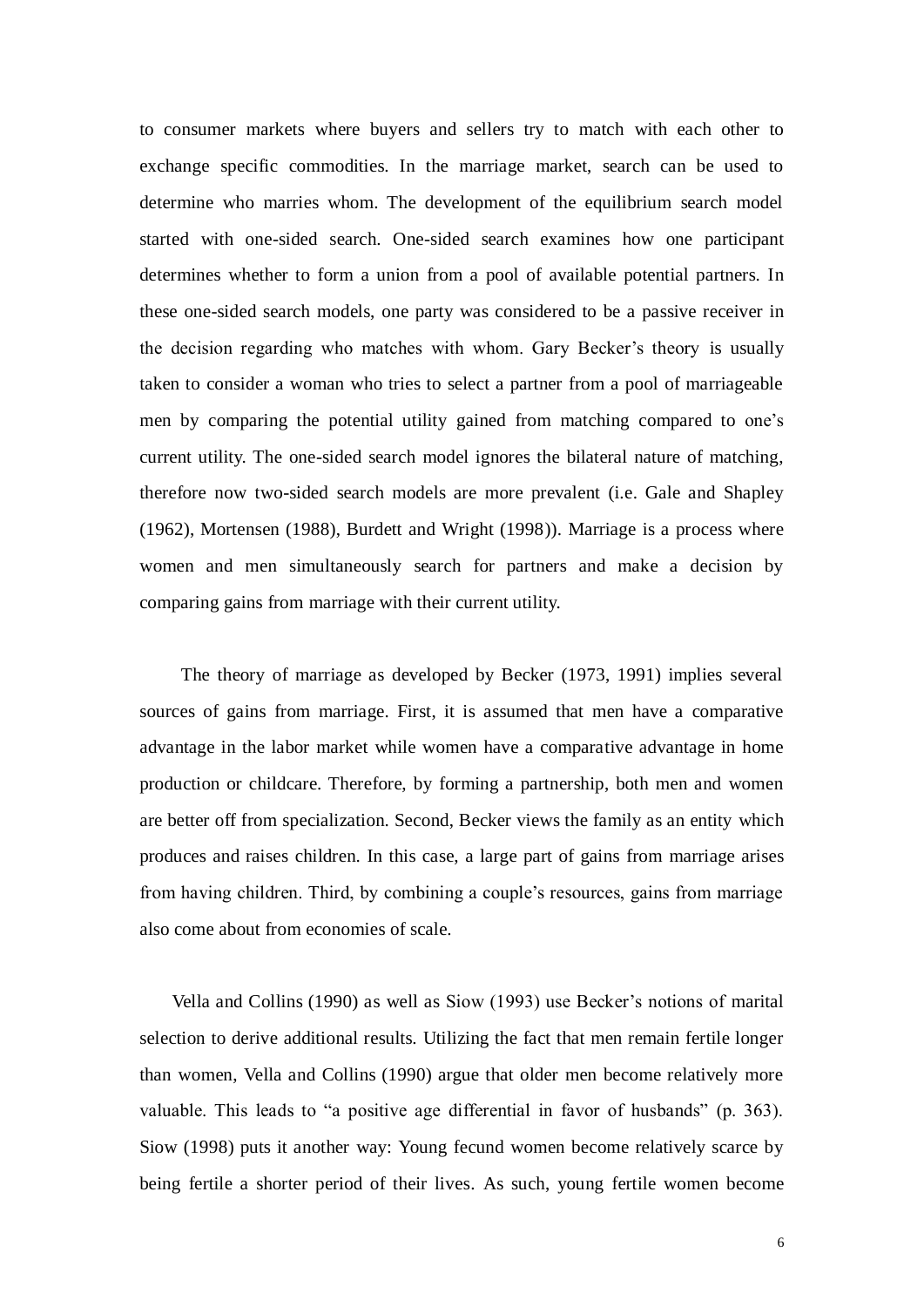more costly. This leads to an age disparity whereby husbands are older than their wives because high wage fertile men can better afford these young women. Giolito (2003) investigates the impact of different male and female fecundity horizons in the context of a two-period two-sided search model. He finds fecundity by itself can explain the age gap at first marriage.<sup>5</sup>

A marital characteristic economists do not readily consider is the educational gap, also prevalent between husbands and wives.<sup>6</sup> Educational differences between husbands and wives, while narrowing and even reversing in a number of countries, continue to pervade (UN State of the World Population Report, 1997 and Quisumbing and Hallman, 2005). Educational differences lead to specialization in the same way as age differences do. As such, it is important to model not only the husband-wife *age* gap, but also to model why men tend to be more *educated* than their wives. To do so, we also make use of the fact that females have shorter fecundity horizons than men. But, in addition, we make use of the fact that schooling takes time to acquire. In the extreme two-period case, one can assume education takes the full first time period, which means the educated put off children to the second period.<sup>7</sup> For women, this means foregoing children entirely, given women's fecundity limitation.

Our model yields a number of theorems regarding the impact of changes in the demand for children. Most relevant is that husbands are older than their wives and

 $5$  This contrasts with Bergstrom and Bagnoli (1993) who reach the same conclusion about the husband-wife age gap via a waiting game in which "males who regard their prospects as unusually good choose to wait until their economic success is revealed before choosing a bride." Sociologists' explanations of the husband-wife age gap are more descriptive. For example, Shorter (1975: pp. 337-339) presents an extensive table with cross-national historical data spanning 1655-1970 indicating that the percentage of husbands more than five years older than their wives averages about 50% whereas the percentage of wives five or more years older than husbands for the same countries and same dates averages only about 14%. Knodel (1988: p. 138) examines husband wife age differences which vary between 3.1 and 4.8 across four regions of Germany between 1700 and 1899, and during this time period, from 2.0 for unskilled husbands to 6.8 for farmers. Poppel et al. (2001: p. 12) looks at historical age homogamy in the Netherlands, finding that "age differences between spouses … have become much smaller … [in] the last century and a half."

<sup>&</sup>lt;sup>6</sup> Sociologists have descriptively examined educational differences. For example, Rockwell (1976) attributes 1910-1970 declines in the US educational homogamy across marital cohorts to overall male and female educational distributions becoming more similar. Mare (1991) extends this analysis of the homogamy trends through the 1980s claiming homogamy increased … from the 1930s to the 1980s (p. 15). Kalmijn (1991) argues that this increased educational homogamy is at the expense of religious homogeneity.

 $7$  Gustafsson and Kalwij (2006) serves as an example illustrating that education delays fertility.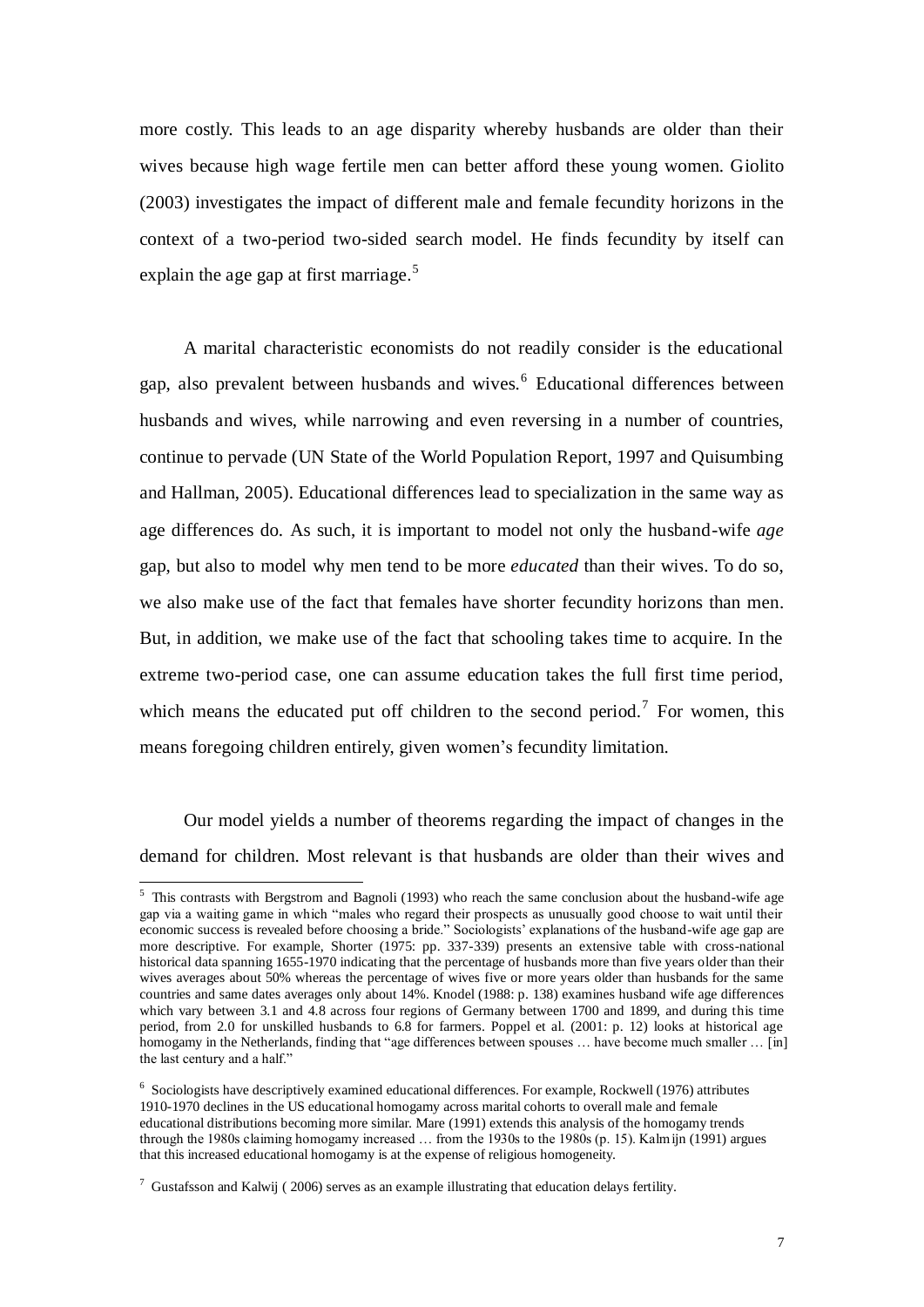husbands are more educated than their wives the more children they aspire to have. Further, changes in government policies that influence the demand for children, such as China's one-child policy, can influence husband-wife age and educational gaps. Thus after 1980 when the Chinese government initiated a "one-child policy" in order to control its large population growth, we predict the husband-wife age gap at first marriage to decline and husband-wife educational differences to narrow. Similarly, any other policies that affect the demand for children will influence these marital demographics. Such policies might entail lump-sum taxes or subsidies which change the cost of having children, such as tax credits for daycare. Also, factors could include institutional considerations such as living environments. In this regard, farm families usually value children more than non-farm families. In contrast, urban areas often make children more costly. Thus we would predict smaller husband-wife age and educational disparities among urban families.

#### **3. A Two-period Model**

In this section we develop a two sided search model. Similar to Vella and Collins (1990), Siow (1993) and Giolito (2003) we postulate male and female heterogeneity comes from different fecundity horizons. Further we expand Giolito's (2003) model by introducing education along with the demand for children into the marriage search model.

#### **3.1 Assumptions**

We assume a continuum of single women of measure  $F(t)$ , and of single men,  $M(t)$ . We focus on the steady state. In time t, there are F females and M males. Males and females of a given age and education are homogeneous except for their potential fecundity. Further, we assume individuals (males and females) are of either high or low ability. Ability affects the proclivity one goes to school, and going to school puts off marriage (Atkinson and Glass, 1985). For a woman, putting off marriage decreases her capacity to have children. All participants in the marriage market sort based on their age and education levels which are related to their fecundity horizons. For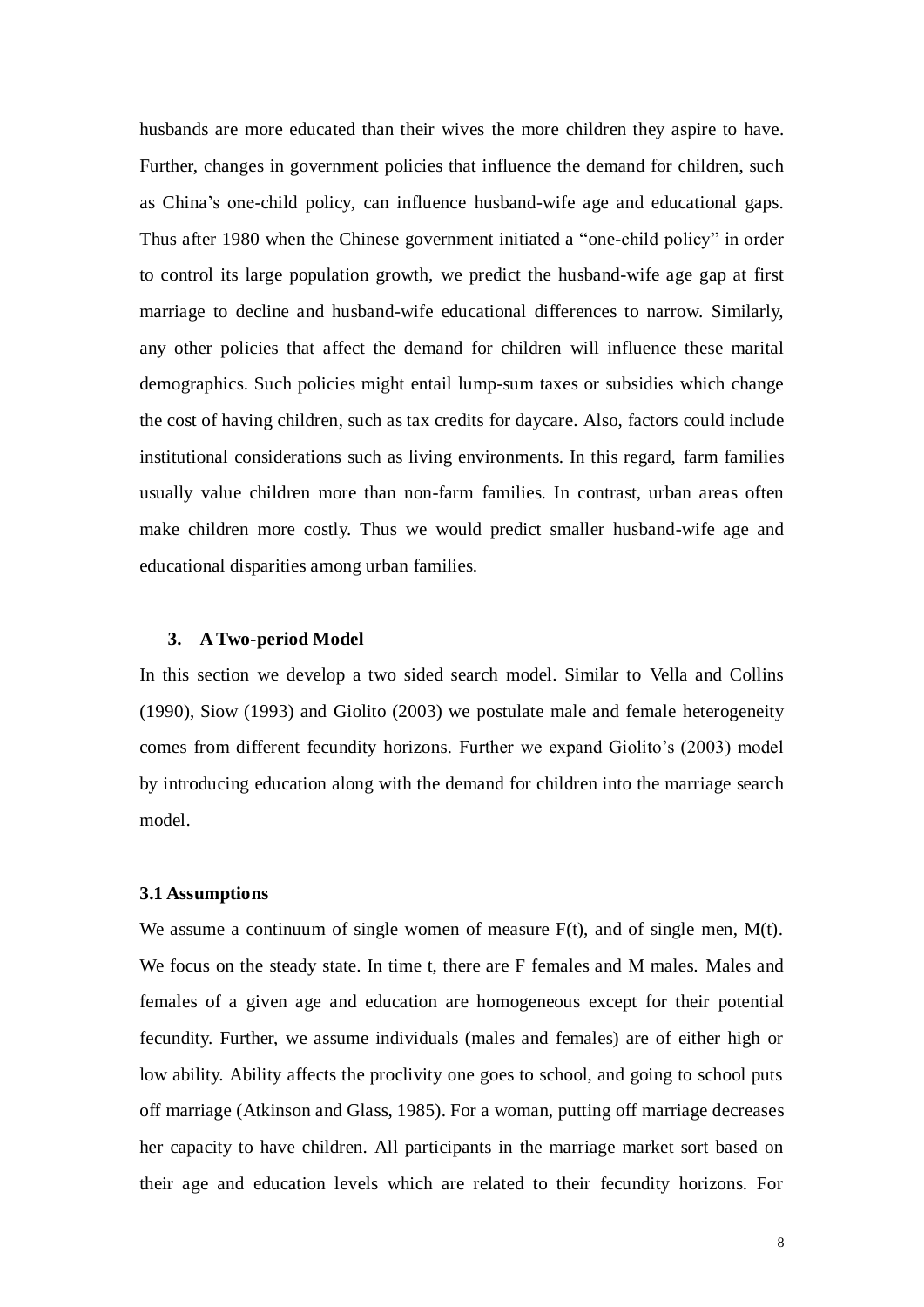simplicity, we assume both men and women live for two periods. Men are fertile for both periods (at all ages), but women are fertile only during the first (when they are young). Since education directly affects a woman's capability of having children, and since children affect the utility gained from marriage, we view education as another factor that affects marital decisions. We assume all young people are low educated but some of them are more intelligent (high ability) than their peers. We assume these highly intelligent young men and women can (but not necessarily) acquire schooling by the time they become old. We assume the young low intelligent men and women do not have the mental capacity for additional schooling, and thus remain less educated.

#### **3.2 Payoffs**

As was indicated, both men and women can live two periods, but women are assumed to have shorter fecundity horizon than men, that is, only young women are fertile while both young and old men are fertile. A single man or woman will meet only one member of the opposite sex at each period. They decide whether to propose or not by comparing current utility while being single with the possible utility obtained from matching. When a woman matches with a man and vice versa, the specific utility that the woman obtains from the man and the man from the woman are considered as an independent random draw from uniform distributions  $G_m(y)$  and  $G_f(x)$ respectively. Assume  $y \sim [0,1]$  and  $x \sim [0,1]$ . y and x refer to "type" of men and women, which contains observed or unobserved characteristics.

One sets a reservation value of one's spouse based on the maximization of expected utility. We assume an individual's potential marital payoff results from four aspects of the marriage: the marriage partner's quality, the marriage duration, the utility of having children, and one's own and one's spouse's education. Payoff matrices are given in Tables 1 and 2. We assume zero (marital) utility during the period the individual remains single. We define the parameter (*k*) to be a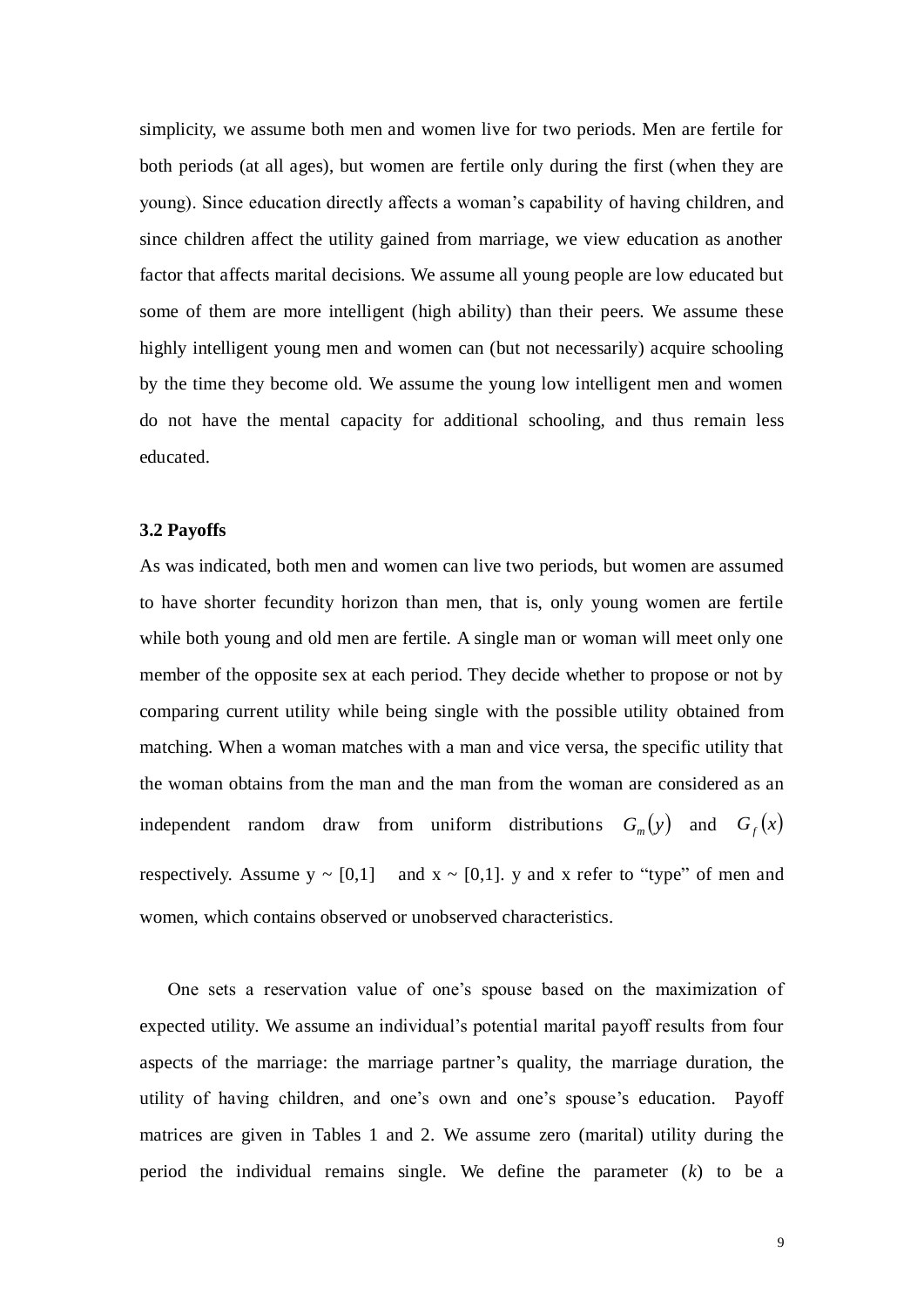multiplicative factor indicating how utility is augmented through marriage. If a fertile woman marries, the derived utility from marriage will increase by (*k-1*) percent (*k>1*). Thus  $k$  is a parameter designated to measure the extra utility from having children within marriage. We define *k* as the "demand for children". It is proportional to the number of children couples want to have. We assume education to enter utility in either of two ways. First, education increases a person's desirability because education is positively related to income, obviously an appealing marriage market characteristic. We denote the extra utility from a partner's high education level to be the parameter r. Second, education raises opportunity costs of children and serves as a substitute to the benefits children bring. This latter effect is denoted as  $e(e>1)$  in the denominator of the male payoff matrix in Table 2. The parameter  $\beta$  is the discount rate so that  $(0 < \beta < 1)$ .

#### **3.3 The Population Composition**

 We assume the meeting technology----the number of contacts between single females (F) and single males (M) follows a constant return to scale meeting function developed by Pissarides (1990):

$$
\eta = \mu M^{\theta} F^{1-\theta}
$$

where  $0 < \theta < 1$  and  $\mu$  a positive constant, also less than 1.

 We also assume every non-married person will only meet at most one member of the opposite sex per period. The probability that a single person meets with a single member of the opposite sex per period depends on the relative availability in the pool of potential partners. From the above, the probability that a single woman meets a single man is

$$
p_f = \mu \left(\frac{M}{F}\right)^{\theta} = \frac{\eta}{F}.
$$

The probability that a single man meets with a single woman is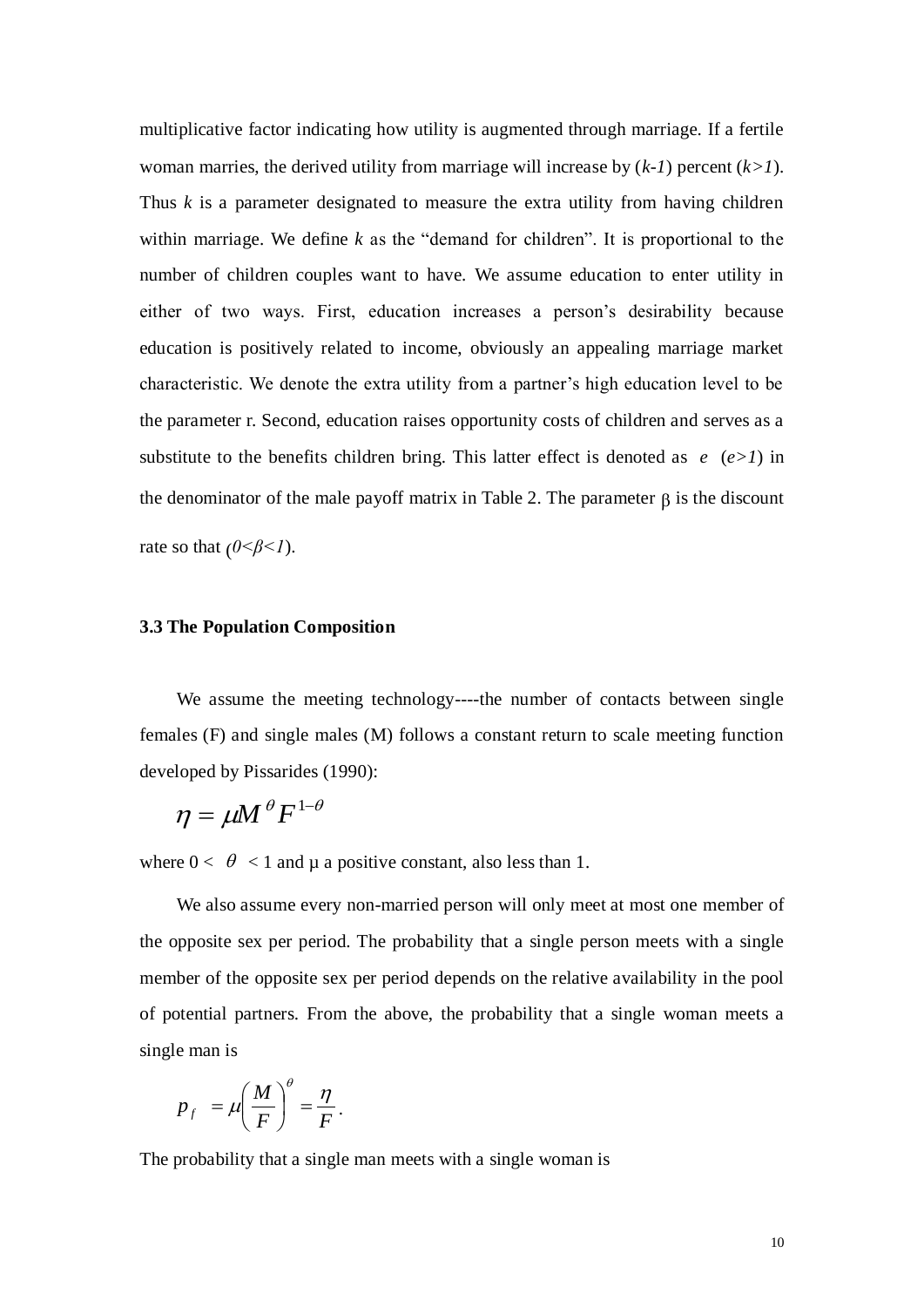$$
p_m = \mu \left(\frac{M}{F}\right)^{\theta-1} = \frac{\eta}{M}.
$$

The composition of single men (*M*) and women (**F**) can be depicted as

$$
M = m_{1,l} + m_{1,h} + m_{2,l} + m_{2,h}
$$
  

$$
F = f_{1,l} + f_{1,h} + f_{2,l} + f_{2,h}
$$

where the first subscript refers to age (1 or 2) and the second low (l) or high (h) ability for the young and low (l) or high (h) education for the old. Single men comprise low and high ability young men, and low and high educated old men. The same breakdown applies for women. The fractions of singles in each group are as follows:

$$
p_{m_{1,l}} = \frac{m_{1,l}}{M} \qquad p_{m_{1,h}} = \frac{m_{1,h}}{M} \qquad p_{m_{2,l}} = \frac{m_{2,l}}{M} \qquad p_{m_{2,h}} = \frac{m_{2,h}}{M}
$$

$$
p_{f_{1,l}} = \frac{f_{1,l}}{F} \qquad p_{f_{1,h}} = \frac{f_{1,h}}{F} \qquad p_{f_{2,l}} = \frac{f_{2,l}}{F} \qquad p_{f_{2,h}} = \frac{f_{2,h}}{F}
$$

### **3.4.1 Utility of Marriage for Old Men (Age 2)**

The probabilities that a low and high ability young man receives a marriage offer from a low and high ability young woman are

$$
p_{m_{1,l}}^{f_{1,l}} = p_m p_{m_{1,l}} p_{f_{1,l}} \left(1 - G_m \left(R_{f_{1,l}}^{m_{1,l}}\right)\right)
$$
  
\n
$$
p_{m_{1,l}}^{f_{1,h}} = p_m p_{m_{1,l}} p_{f_{1,h}} \left(1 - G_m \left(R_{f_{1,h}}^{m_{1,l}}\right)\right)
$$
  
\n
$$
p_{m_{1,h}}^{f_{1,l}} = p_m p_{m_{1,h}} p_{f_{1,l}} \left(1 - G_m \left(R_{f_{1,l}}^{m_{1,h}}\right)\right)
$$
  
\n
$$
p_{m_{1,h}}^{f_{1,h}} = p_m p_{m_{1,h}} p_{f_{1,h}} \left(1 - G_m \left(R_{f_{1,h}}^{m_{1,h}}\right)\right)
$$

where  $R_{f_i}^{m_{i,j}}$ *i j*  $R^{m_i}_{f_i}$  $\sum_{i,j}$  (i=1,2 and j=1,h) is the reservation value that a woman (i,j) sets for a man (i,j).

The probabilities that an old low-educated man and an old high-educated man receive a marriage offer from a young woman are

$$
p_{m_{2,l}}^{f_{1,l}} = p_m p_{m_{2,l}} p_{f_{1,l}} \left( 1 - G_m \left( R_{f_{1,l}}^{m_{2,l}} \right) \right)
$$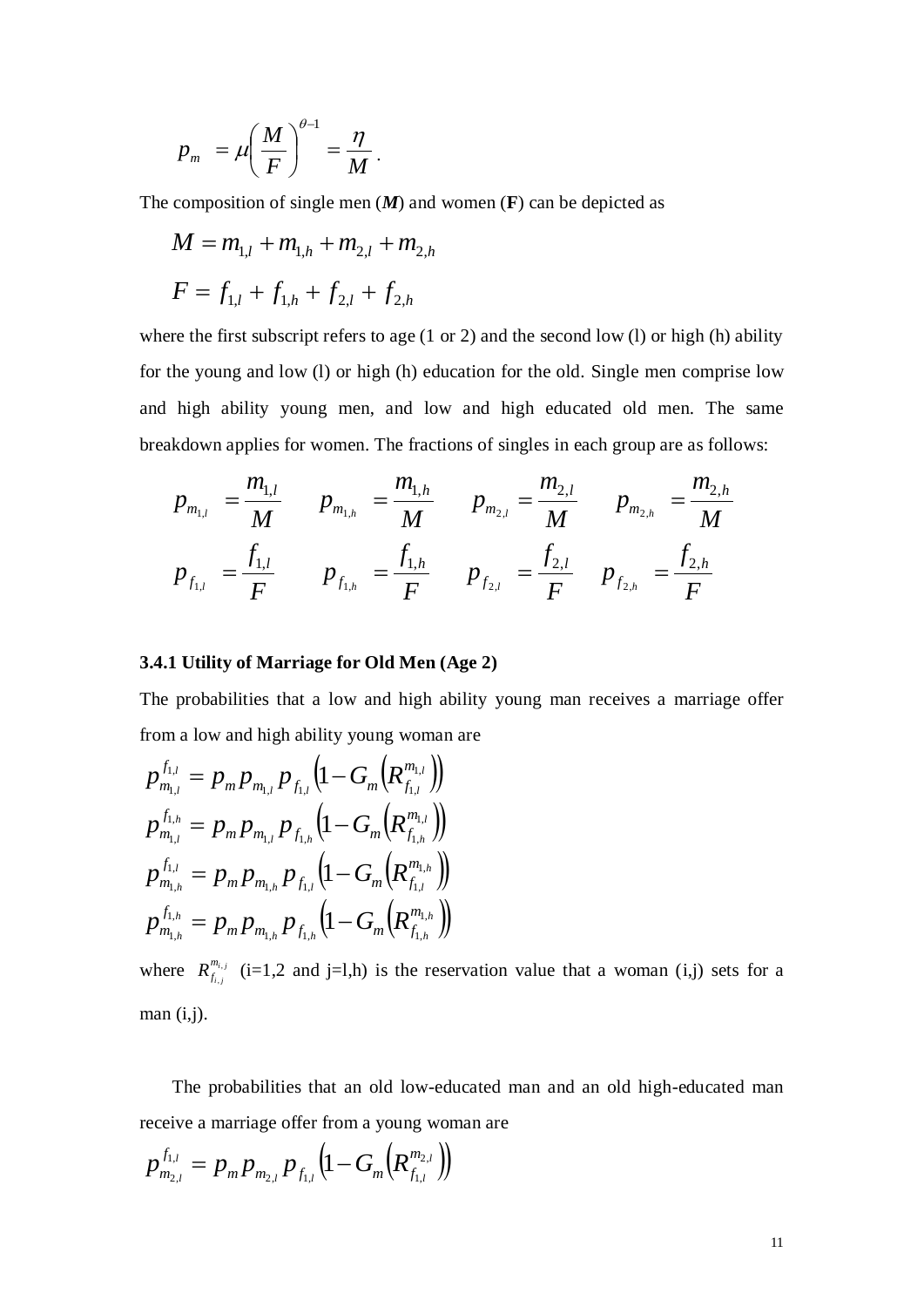$$
p_{m_{2,l}}^{f_{1,h}} = p_m p_{m_{2,l}} p_{f_{1,h}} \left( 1 - G_m \left( R_{f_{1,h}}^{m_{2,l}} \right) \right)
$$
  

$$
p_{m_{2,h}}^{f_{1,l}} = p_m p_{m_{2,h}} p_{f_{1,l}} \left( 1 - G_m \left( R_{f_{1,l}}^{m_{2,h}} \right) \right)
$$
  

$$
p_{m_{2,h}}^{f_{1,h}} = p_m p_{m_{2,h}} p_{f_{1,h}} \left( 1 - G_m \left( R_{f_{1,h}}^{m_{2,h}} \right) \right).
$$

 $(1-G_m\left(R_{f_{1,k}}^{m_{f_{1,k}}}\right))$ <br>  $\left(1-G_m\left(R_{f_{1,k}}^{m_{f_{1,k}}}\right)\right)$ <br>  $\left(1-G_m\left(R_{f_{1,k}}^{m_{f_{1,k}}}\right)\right)$ <br>
orefer accepting all potential proposals to dying single, old<br>
y proposal they receive. Therefore, the probabilities that a<br>
low Since old women prefer accepting all potential proposals to dying single, old women will accept any proposal they receive. Therefore, the probabilities that a young man with high or low ability and an old man (low or high-educated) receives a marriage offer from an old low or high-educated woman are respectively

$$
p_{m_{1,l}}^{f_{2,l}} = p_m p_{m_{1,l}} p_{f_{2,l}}
$$
  
\n
$$
p_{m_{1,l}}^{f_{2,h}} = p_m p_{m_{1,l}} p_{f_{2,h}}
$$
  
\n
$$
p_{m_{1,h}}^{f_{2,l}} = p_m p_{m_{1,h}} p_{f_{2,l}}
$$
  
\n
$$
p_{m_{1,h}}^{f_{2,h}} = p_m p_{m_{1,h}} p_{f_{2,h}}
$$
  
\n
$$
p_{m_{2,l}}^{f_{2,h}} = p_m p_{m_{2,l}} p_{f_{2,h}}
$$
  
\n
$$
p_{m_{2,h}}^{f_{2,h}} = p_m p_{m_{2,h}} p_{f_{2,h}}
$$
  
\n
$$
p_{m_{2,h}}^{f_{2,h}} = p_m p_{m_{2,h}} p_{f_{2,h}}
$$

Based on these probabilities and the values given in the payoff matrices, the utility of marriage for an old low-educated man is

$$
U_{m_{2,l}}=(p_{m_{2,l}}^{f_{1,l}}k+p_{m_{2,l}}^{f_{1,h}}k+p_{m_{2,l}}^{f_{2,l}}+p_{m_{2,l}}^{f_{2,h}}r)\bar{x}.
$$

The utility of marriage for an old high-educated man is

$$
U_{m_{2,h}} = (p_{m_{2,h}}^{f_{1,l}} \frac{k}{e} + p_{m_{2,h}}^{f_{1,h}} \frac{k}{e} + p_{m_{2,h}}^{f_{2,l}} + p_{m_{2,h}}^{f_{2,h}} r)\overline{x}.
$$

# **3.4.2 Utility of Marriage for Young Men**

The utility of marriage for a young man with low ability or high ability comes from the utility that this young man marries a young woman with low ability or high ability,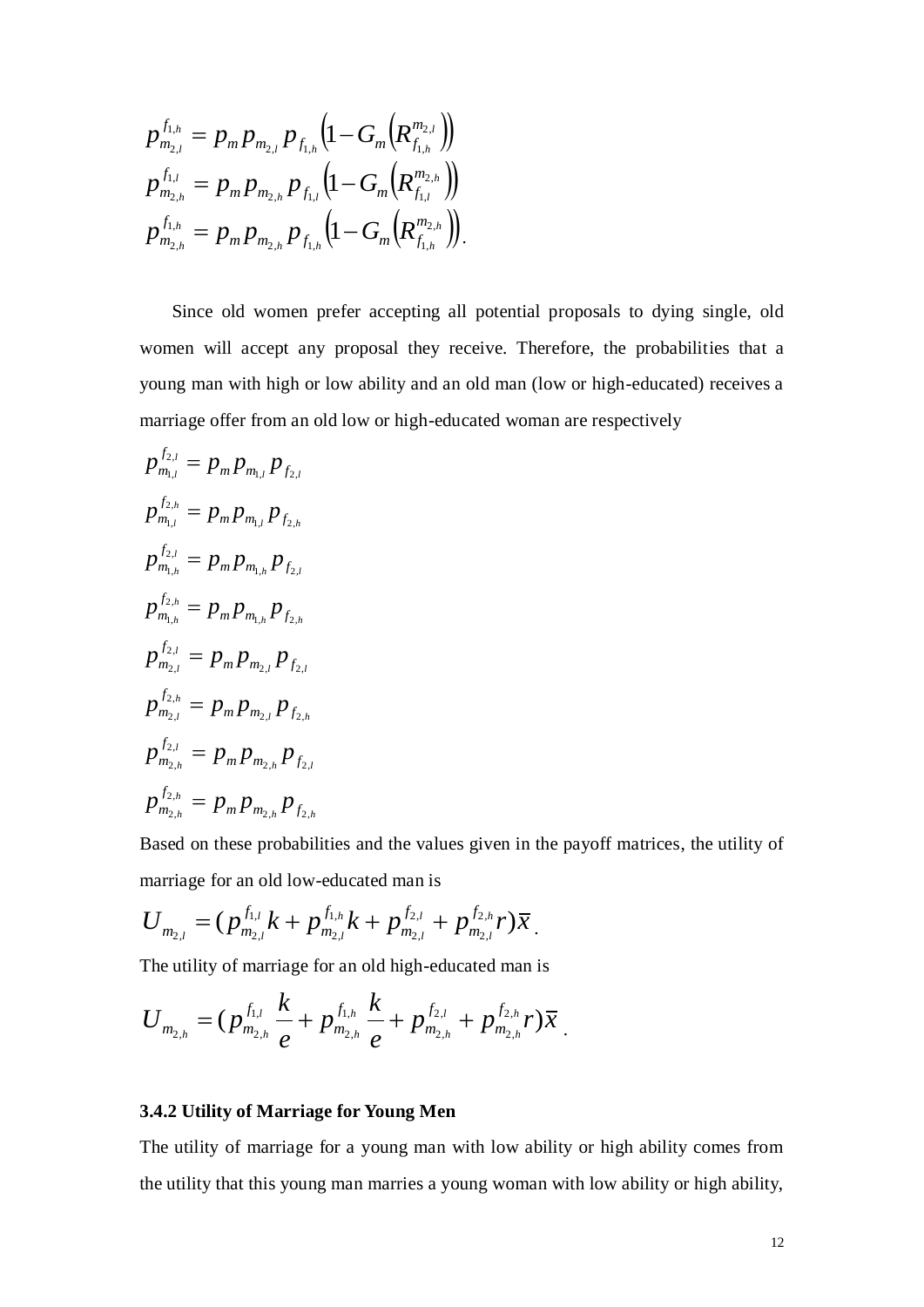an old low-educated woman and an old high-educated woman, that is

$$
U_{m_{1,l}} = p_{m_{1,l}}^{f_{1,l}} (1+\beta) k \int_{R_{m_{1,l}}^{f_{1,l}}} x dx + p_{m_{1,l}}^{f_{1,h}} (1+\beta) k \int_{R_{m_{1,l}}^{f_{1,h}}} x dx + p_{m_{1,l}}^{f_{2,l}} \int_{R_{m_{1,l}}^{f_{2,l}}} x dx + p_{m_{1,l}}^{f_{2,h}} r \int_{R_{m_{1,l}}^{f_{2,h}}} x dx
$$

$$
U_{m_{l,h}} = p_{m_{l,h}}^{f_{1,l}} (1+\beta) k \int_{R_{m_{l,h}}^{f_{1,l}}}^{1} x dx + p_{m_{l,h}}^{f_{1,h}} (1+\beta) k \int_{R_{m_{l,h}}^{f_{1,h}}}^{1} x dx + p_{m_{l,h}}^{f_{2,l}} \int_{R_{m_{l,h}}^{f_{2,l}}}^{1} x dx + p_{m_{l,h}}^{f_{2,h}} \int_{R_{m_{l,h}}^{f_{2,h}}}^{1} x dx
$$

## 3.4.3 **Optimization Problem for Young Men**

A young man maximizes his total discounted utility by choosing the optimal reservation value that he sets for a young woman and an old woman. Thus, the optimization problems for low and high ability young men are

$$
V_{m_{1,l}} = \max U_{m_{1,l}} + (1 - \gamma_{m_{1,l}}) \beta U_{m_{2,l}}
$$
  

$$
\gamma_{m_{1,l}} = p_{m_{1,l}}^{f_{1,l}} (1 - G_f (R_{m_{1,l}}^{f_{1,l}})) + p_{m_{1,l}}^{f_{1,h}} (1 - G_f (R_{m_{1,l}}^{f_{1,h}})) + p_{m_{1,l}}^{f_{2,l}} (1 - G_f (R_{m_{1,l}}^{f_{2,h}})) + p_{m_{1,l}}^{f_{2,h}} (1 - G_f (R_{m_{1,l}}^{f_{2,h}}))
$$

and

$$
V_{m_{1,h}} = \max U_{m_{1,h}} + (1 - \gamma_{m_{1,h}}) \beta U_{m_{2,h}}
$$
  

$$
\gamma_{m_{1,h}} = p_{m_{1,h}}^{f_{1,l}} (1 - G_f (R_{m_{1,h}}^{f_{1,l}})) + p_{m_{1,h}}^{f_{1,h}} (1 - G_f (R_{m_{1,h}}^{f_{1,h}})) + p_{m_{1,h}}^{f_{2,l}} (1 - G_f (R_{m_{1,h}}^{f_{2,h}})) + p_{m_{1,h}}^{f_{2,h}} (1 - G_f (R_{m_{1,h}}^{f_{2,h}}))
$$

where  $\gamma_{m_{1,i}}$  and  $\gamma_{m_{1,h}}$  are the probabilities that a young low ability man and a young high ability man get married at age 1.

## **3.4.4 The Utility of Marriage for Old Women**

Similarly, the probabilities that a young low or high ability woman and an old low-educated or high-educated woman receives a marriage offer from a young low or high ability man are respectively

$$
p_{f_{1,l}}^{m_{1,l}} = p_f p_{f_{1,l}} p_{m_{1,l}} \left(1 - G_f \left(R_{m_{1,l}}^{f_{1,l}}\right)\right)
$$
  

$$
p_{f_{1,l}}^{m_{1,h}} = p_f p_{f_{1,l}} p_{m_{1,h}} \left(1 - G_f \left(R_{m_{1,h}}^{f_{1,l}}\right)\right)
$$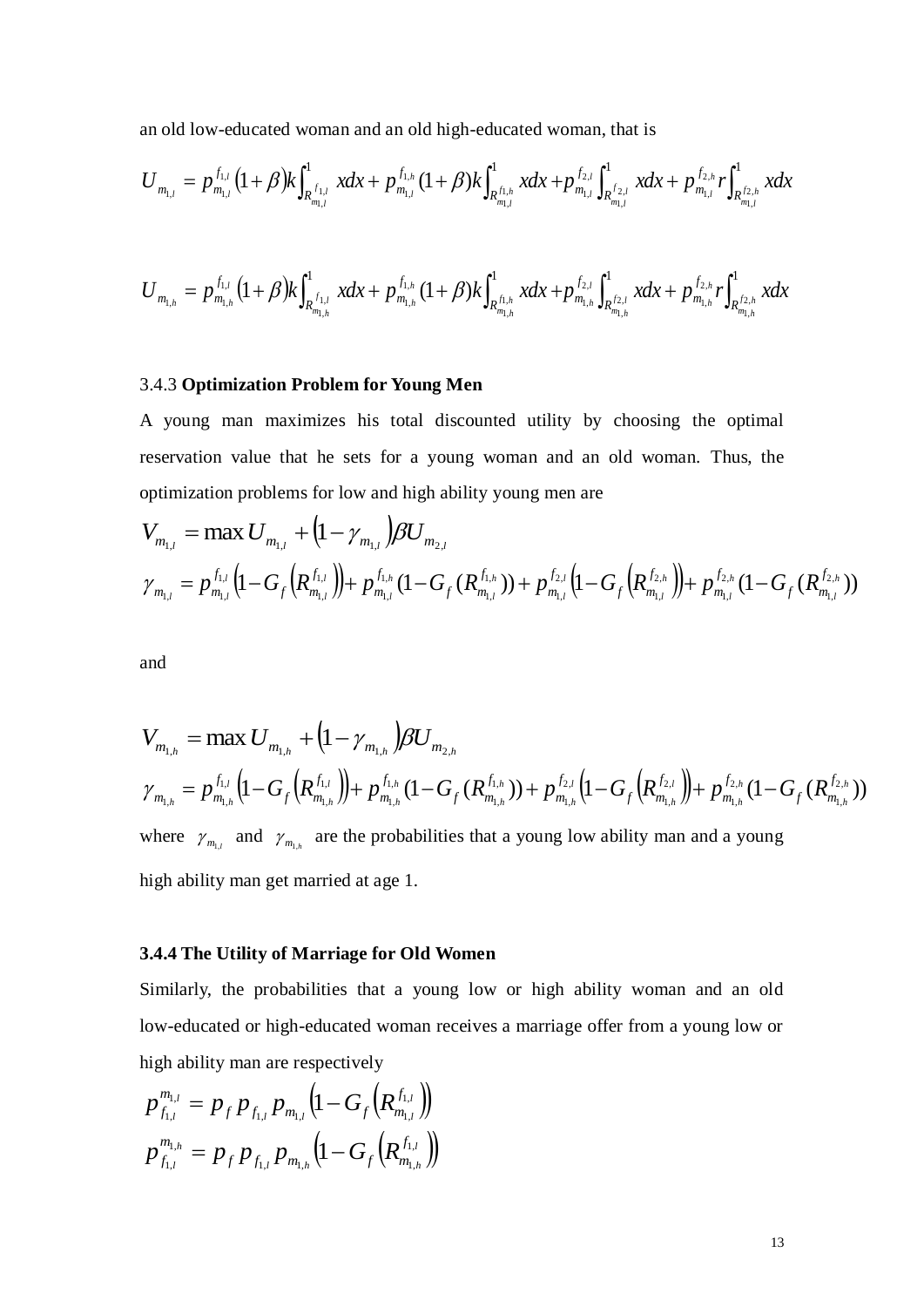$$
p_{f_{1,h}}^{m_{1,l}} = p_f p_{f_{1,h}} p_{m_{1,l}} \left( 1 - G_f \left( R_{m_{1,l}}^{f_{1,h}} \right) \right)
$$
  
\n
$$
p_{f_{1,h}}^{m_{1,h}} = p_f p_{f_{1,h}} p_{m_{1,h}} \left( 1 - G_f \left( R_{m_{1,h}}^{f_{1,h}} \right) \right)
$$
  
\n
$$
p_{f_{2,l}}^{m_{1,l}} = p_f p_{f_{2,l}} p_{m_{1,l}} \left( 1 - G_f \left( R_{m_{1,l}}^{f_{2,l}} \right) \right)
$$
  
\n
$$
p_{f_{2,l}}^{m_{1,h}} = p_f p_{f_{2,l}} p_{m_{1,h}} \left( 1 - G_f \left( R_{m_{1,h}}^{f_{2,l}} \right) \right)
$$
  
\n
$$
p_{f_{2,h}}^{m_{1,l}} = p_f p_{f_{2,h}} p_{m_{1,l}} \left( 1 - G_f \left( R_{m_{1,l}}^{f_{2,h}} \right) \right)
$$
  
\n
$$
p_{f_{2,h}}^{m_{1,h}} = p_f p_{f_{2,h}} p_{m_{1,l}} \left( 1 - G_f \left( R_{m_{1,h}}^{f_{2,h}} \right) \right)
$$

 $(1-G_f (R_{m_A}^{f_{\Delta_a}}))$ <br>  $(1-G_f (R_{m_A}^{f_{\Delta_a}}))$ <br>  $(1-G_f (R_{m_A}^{f_{\Delta_a}}))$ <br>  $(1-G_f (R_{m_A}^{f_{\Delta_a}}))$ <br>  $(1-G_f (R_{m_A}^{f_{\Delta_a}}))$ <br>  $(1-G_f (R_{m_A}^{f_{\Delta_a}}))$ <br>  $(1-G_f (R_{m_A}^{f_{\Delta_a}}))$ <br>  $(1-G_f (R_{m_A}^{f_{\Delta_a}}))$ <br>  $(1-G_f (R_{m_A}^{f_{\Delta_a}}))$ <br>  $(1-G_f (R_{m_A}^{f_{\Delta_a}}))$ <br> An old man will prefer accepting any proposal from women instead of dying single. Thus, the probabilities that a young woman and an old woman receives a marriage offer from an old man are

$$
p_{f_{1,l}}^{m_{2,l}} = p_f p_{f_{1,l}} p_{m_{2,l}}
$$
  
\n
$$
p_{f_{1,l}}^{m_{2,h}} = p_f p_{f_{1,l}} p_{m_{2,h}}
$$
  
\n
$$
p_{f_{1,h}}^{m_{2,l}} = p_f p_{f_{1,h}} p_{m_{2,l}}
$$
  
\n
$$
p_{f_{1,h}}^{m_{2,h}} = p_f p_{f_{1,h}} p_{m_{2,h}}
$$
  
\n
$$
p_{f_{2,l}}^{m_{2,l}} = p_f p_{f_{2,l}} p_{m_{2,h}}
$$
  
\n
$$
p_{f_{2,l}}^{m_{2,h}} = p_f p_{f_{2,l}} p_{m_{2,h}}
$$
  
\n
$$
p_{f_{2,l}}^{m_{2,h}} = p_f p_{f_{2,l}} p_{m_{2,l}}
$$
, and  
\n
$$
p_{f_{2,h}}^{m_{2,h}} = p_f p_{f_{2,h}} p_{m_{2,h}}
$$

The utility of marriage for old low-educated women is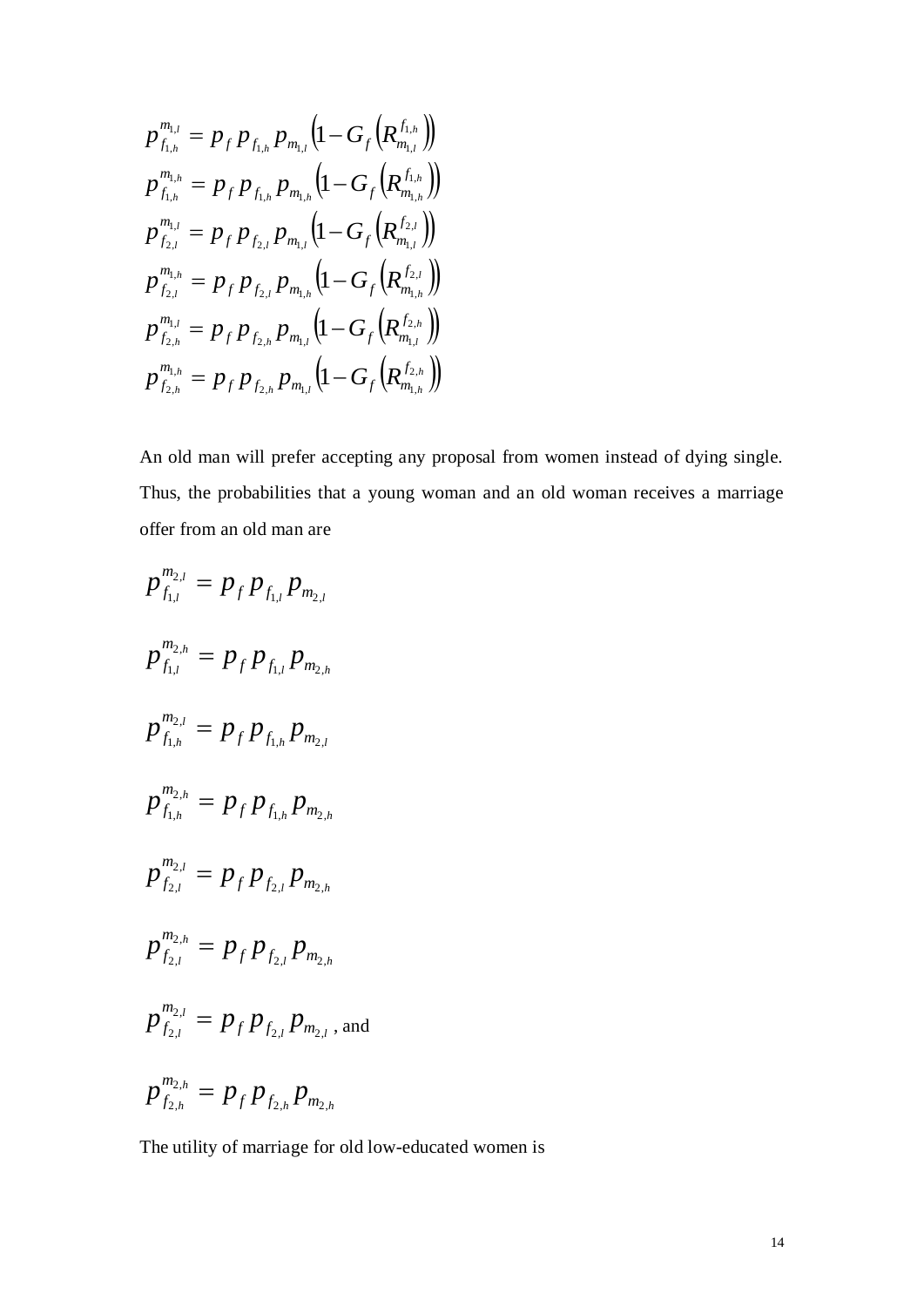$$
U_{f_{2,l}} = \left( p_{f_{2,l}}^{m_{1,l}} + p_{f_{2,l}}^{m_{1,h}} + p_{f_{2,l}}^{m_{2,l}} + p_{f_{2,l}}^{m_{2,h}} r \right) \overline{y} .
$$

The utility of marriage for old high-educated women is

$$
U_{f_{2,h}} = V_{f_{2,h}} = \left( p_{f_{2,h}}^{m_{1,l}} + p_{f_{2,h}}^{m_{1,h}} + p_{f_{2,h}}^{m_{2,l}} + p_{f_{2,h}}^{m_{2,h}} r \right) \overline{y}.
$$

## **3.4.5 Utility of Marriage for Young Women**

The utilities of marriage for low and high ability young women are

3.4.5 Utility of marriage for Young Women  
The utilities of marriage for low and high ability young women are  

$$
U_{f_{1,l}} = p_{f_{1,l}}^{m_{1,l}} (1+\beta) k \int_{R_{f_{1,l}}^{m_{1,l}}}^{1} y dy + p_{f_{1,l}}^{m_{1,h}} (1+\beta) k \int_{R_{f_{1,l}}^{m_{1,h}}}^{1} y dy + p_{f_{1,l}}^{m_{2,l}} k \int_{R_{f_{1,l}}^{m_{2,l}}}^{1} y dy + p_{f_{1,l}}^{m_{2,h}} k r \int_{R_{f_{1,l}}^{m_{2,h}}}^{1} y dy
$$

and

and  
\n
$$
U_{f_{1,l}} = p_{f_{1,h}}^{m_{1,l}} (1+\beta) k \int_{R_{f_{1,h}}^{m_{1,l}}}^{1} y dy + p_{f_{1,h}}^{m_{1,h}} (1+\beta) k \int_{R_{f_{1,h}}^{m_{1,h}}}^{1} y dy + p_{f_{1,h}}^{m_{2,l}} k \int_{R_{f_{1,h}}^{m_{2,l}}}^{1} y dy + p_{f_{1,h}}^{m_{2,h}} k r \int_{R_{f_{1,h}}^{m_{2,h}}}^{1} y dy
$$

## **3.4.6 The Optimization Problem for Young Women**

A young woman maximizes her total discounted utility by choosing an optimal reservation value that she sets for all potential partners, that is,

$$
U_{f_{2,l}} = (p_{f_{2,l}}^{m_{1,l}} + p_{f_{2,l}}^{m_{2,l}} + p_{f_{2,l}}^{m_{2,l}} + p_{f_{2,l}}^{m_{2,l}} + p_{f_{2,l}}^{m_{2,l}} + p_{f_{2,l}}^{m_{2,l}} + p_{f_{2,l}}^{m_{2,l}} + p_{f_{2,l}}^{m_{2,l}} + p_{f_{2,l}}^{m_{2,l}} + p_{f_{2,l}}^{m_{2,l}} + p_{f_{2,l}}^{m_{2,l}} + p_{f_{2,l}}^{m_{2,l}} + p_{f_{2,l}}^{m_{2,l}} + p_{f_{2,l}}^{m_{2,l}} + p_{f_{2,l}}^{m_{2,l}} + p_{f_{2,l}}^{m_{2,l}} + p_{f_{2,l}}^{m_{2,l}} + p_{f_{2,l}}^{m_{2,l}} + p_{f_{2,l}}^{m_{2,l}} + p_{f_{2,l}}^{m_{2,l}} + p_{f_{2,l}}^{m_{2,l}} + p_{f_{2,l}}^{m_{2,l}} + p_{f_{2,l}}^{m_{2,l}} + p_{f_{2,l}}^{m_{2,l}} + p_{f_{2,l}}^{m_{2,l}} + p_{f_{2,l}}^{m_{2,l}} + p_{f_{2,l}}^{m_{2,l}} + p_{f_{2,l}}^{m_{2,l}} + p_{f_{2,l}}^{m_{2,l}} + p_{f_{2,l}}^{m_{2,l}} + p_{f_{2,l}}^{m_{2,l}} + p_{f_{2,l}}^{m_{2,l}} + p_{f_{2,l}}^{m_{2,l}} + p_{f_{2,l}}^{m_{2,l}} + p_{f_{2,l}}^{m_{2,l}} + p_{f_{2,l}}^{m_{2,l}} + p_{f_{2,l}}^{m_{2,l}} + p_{f_{2,l}}^{m_{2,l}} + p_{f_{2,l}}^{m_{2,l}} + p_{f_{2,l}}^{m_{2,l}} + p_{f_{2,l}}^{m_{2,l}} + p_{f_{2,l}}^{m_{2,l}} + p_{f_{2,l}}^{m_{2,l}} + p_{f_{2,l}}^{m_{2,l}} + p_{f_{2,l}}^{m_{2,l}} + p_{f_{2,l}}^{m_{2,l}} + p_{f_{2,l}}^{m_{2,l}} + p_{f_{2,l}}^{m_{2,l}} + p_{f_{2,l}}^{m_{2,l}} + p_{f_{2,l}}^{m_{2,l}} + p_{f_{2,l}}^{m_{2,l}} + p_{f_{2,l}}^{m_{2,l}} + p_{f_{2,l}}^{m_{2,l}} + p_{f_{2,l}}^{
$$

$$
V_{f_{1,h}} = \max U_{f_{1,h}} + (1 - \gamma_{f_{1,h}})BU_{f_{2,h}}
$$
  

$$
\gamma_{f_{1,h}} = p_{f_{1,h}}^{m_{1,l}} (1 - G_m(R_{f_{1,h}}^{m_{1,h}})) + p_{f_{1,h}}^{m_{1,h}} (1 - G_m(R_{f_{1,h}}^{m_{1,h}})) + p_{f_{1,h}}^{m_{2,l}} (1 - G_m(R_{f_{1,h}}^{m_{2,h}})) + p_{f_{1,h}}^{m_{2,h}} (1 - G_m(R_{f_{1,h}}^{m_{2,h}}))
$$

where  $\gamma_{f_{1,t}}$  and  $\gamma_{f_{1,h}}$  are the probabilities that a young low ability woman and young high ability woman get married at age 1.

# **3.5 Steady State Equilibrium**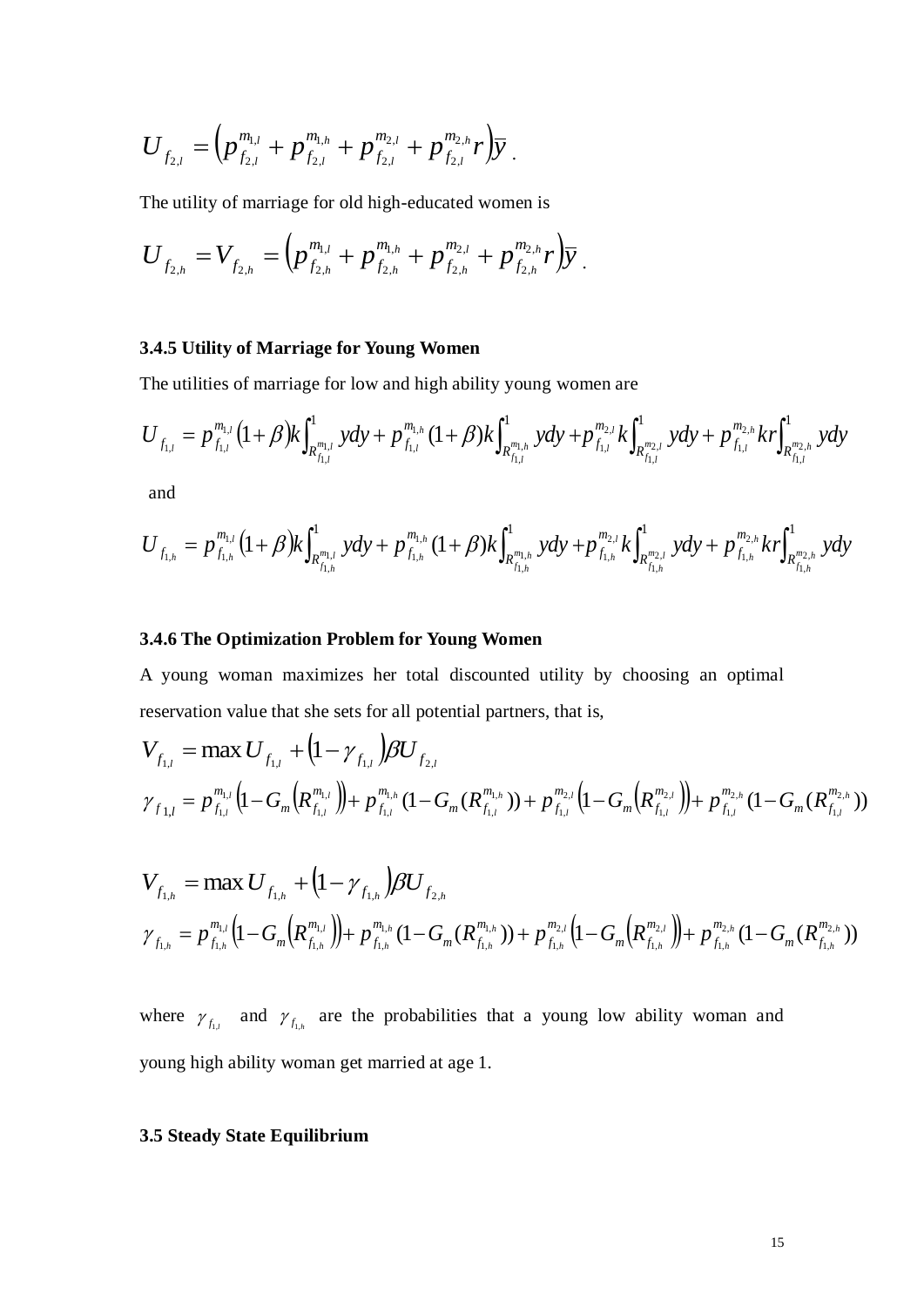### **3.5.1 Reaction Functions**

The solutions to the optimization problems are the equilibrium reservation values *i j i j*  $R^{m_i}_{f_{i,j}}$  $\sum_{i,j}$  set by different groups of men and women. They are  $R_{m_{1,i}}^{J_{1,i}}$ *l*  $R_{\scriptscriptstyle m_1\scriptscriptstyle\cdot\cdot}^{\scriptscriptstyle f_1\scriptscriptstyle\cdot\cdot}$  $\hat{R}^{\scriptscriptstyle 1,l}_{\scriptscriptstyle n_{1,l}}$  ,  $R^{\scriptscriptstyle J_{1,h}}_{\scriptscriptstyle m_{1,l}}$ *l*  $R_{\scriptscriptstyle m_1\scriptscriptstyle\cdot}^{f_1}$  $\hat{R}^{\scriptscriptstyle{\overline{1}},h}_{\scriptscriptstyle{\overline{1},l}}$  ,  $R^{\scriptscriptstyle{\overline{J}}}_{\scriptscriptstyle{\overline{m}}_{\scriptscriptstyle{\overline{1},l}}}$ *l*  $R_{\scriptscriptstyle m_{\scriptscriptstyle 1} \scriptscriptstyle 2}^{\scriptscriptstyle f_{\scriptscriptstyle 2 \scriptscriptstyle 2}}$  $\bar{R}^{\frac{2,l}{J_{2,h}}}$  ,  $R^{\frac{J_{2,h}}{m_{1,l}}}$ *l*  $R_{\scriptscriptstyle m_{\scriptscriptstyle 1} \scriptscriptstyle 2}^{\scriptscriptstyle f_{\scriptscriptstyle 2 \scriptscriptstyle 2}}$  $\frac{1}{l_{1,l}}$ , *l h*  $R_{\scriptscriptstyle m_1\scriptscriptstyle\cdot}^{\scriptscriptstyle f_1\scriptscriptstyle\cdot}$  $\bm{R}^{J_{1,h}}_{n_{1,h}}$  ,  $\bm{R}^{J_{1,h}}_{m_{1,h}}$ *h*  $R_{\scriptscriptstyle m_1\scriptscriptstyle\cdot}^{f_1\scriptscriptstyle\cdot}$  $\boldsymbol{R}^{1,h}_{n_{1,h}}$  ,  $\boldsymbol{R}^{J_{2,l}}_{m_{1,h}}$ *h*  $R^{f_2,\overline{\phantom{a}}}_{m_1}$  $\hat{R}^{\,j_{2,h}}_{n_{1,h}}, R^{\,j_{2,h}}_{m_{1,h}}$ *h*  $R_{\scriptscriptstyle m_{\scriptscriptstyle 1} \scriptscriptstyle 2}^{\scriptscriptstyle f_{\scriptscriptstyle 2 \scriptscriptstyle 2}}$  $\overline{R}_{\scriptscriptstyle \!\!1,h}^{\scriptscriptstyle n_{\scriptscriptstyle \!1,h}}$  ,  $R_{\scriptscriptstyle \!f_{\scriptscriptstyle \!1,l}}^{\scriptscriptstyle m_{\!scriptstyle \!1,h}}$ *l*  $R^{m_{1,\overline{\gamma}}}_{f_{1,l}}$  $f_{\scriptscriptstyle 1,l}^{\scriptscriptstyle n_{\scriptscriptstyle 1,l}}$  ,  $R_{f_{\scriptscriptstyle 1,l}}^{\scriptscriptstyle m_{\scriptscriptstyle 1,h}}$ *l*  $R^{m_{1,\overline{\gamma}}}_{f_{1,l}}$  $f_{\scriptscriptstyle 1,l}^{\scriptscriptstyle n_{1,h}}$  ,  $R_{\scriptscriptstyle f_{1,l}}^{\scriptscriptstyle m_{2,l}}$ *l*  $R^{m_2,\overline{\phantom{m}}}_{f_{1,l}}$  $f_{\scriptscriptstyle 1,l}^{\scriptscriptstyle n_{2,l}}$  ,  $R_{f_{\scriptscriptstyle 1,l}}^{\scriptscriptstyle m_{2,h}}$ *l*  $R^{m_{2},m}_{f_{1,l}}$  $\overline{R}_{\widehat{I}_{1,l}}^{n_{2,h}}, R_{f_{1,h}}^{m_{1,l}}$ *h*  $R^{m_{\!\scriptscriptstyle 1}}_{f_{\!\scriptscriptstyle 1,l}}$  $f_{\scriptscriptstyle 1,h}^{\scriptscriptstyle n_{\scriptscriptstyle 1,l}}$  ,  $R_{f_{\scriptscriptstyle 1,h}}^{\scriptscriptstyle m_{\scriptscriptstyle 1,h}}$ *h*  $R^{m_{1,\overline{\gamma}}}_{f_{1,\overline{\gamma}}}$  $\mathop{R}\limits^{{n_{1,h}}}_{i_{1,h}} , \mathop{R}\limits^{{m_{2,h}}}_{f_{1,h}}$ *h*  $R^{m_2,\overline{\phantom{m}}}_{f_{1,h}}$  $R_{f_{1,h}}^{m_{2,l}}$ , and  $R_{f_{1,h}}^{m_{2,h}}$ *h*  $R^{m_2,\overline{\phantom{m}}}_{f_{1,h}}$  $\int_{f_{1,h}}^{n_{2,h}}$ . High and low ability young men should set an optimal reservation value so that they are indifferent between marrying when young and remaining single until the second period, that is,

$$
k(1+\beta)R_{m_{1,l}}^{f_{1,l}} = k(1+\beta)R_{m_{1,l}}^{f_{1,h}} = R_{m_{1,l}}^{f_{2,l}} = rR_{m_{1,l}}^{f_{2,h}} = \beta U_{m_{2,l}}
$$
  

$$
k(1+\beta)R_{m_{1,h}}^{f_{1,l}} = k(1+\beta)R_{m_{1,h}}^{f_{1,h}} = R_{m_{1,h}}^{f_{2,l}} = rR_{m_{1,h}}^{f_{2,h}} = \beta U_{m_{2,h}}
$$

Similarly, for low and high ability young women,  
\n
$$
k(1+\beta)R_{f_{1,l}}^{m_{1,l}} = k(1+\beta)R_{f_{1,l}}^{m_{1,h}} = kR_{f_{1,l}}^{m_{2,l}} = krR_{f_{1,l}}^{m_{2,h}} = \beta U_{f_{2,l}}
$$
\n
$$
k(1+\beta)R_{f_{1,h}}^{m_{1,l}} = k(1+\beta)R_{f_{1,h}}^{m_{1,h}} = kR_{f_{1,h}}^{m_{2,l}} = krR_{f_{1,h}}^{m_{2,h}} = \beta U_{f_{2,h}}
$$

The resulting reaction functions are as follows:

$$
R_{m_{1,l}}^{f_{1,l}} = \frac{p_m p_{m_{2,l}} \beta [p_{f_{1,l}} (1 - R_{f_{1,l}}^{m_{2,l}})k + p_{f_{1,h}} (1 - R_{f_{1,h}}^{m_{2,l}})k + p_{f_{2,l}} + p_{f_{2,h}} r]}{2k(1 + \beta)}
$$
  

$$
R_{m_{1,h}}^{f_{1,l}} = \frac{p_m p_{m_{2,h}} \beta [p_{f_{1,l}} (1 - R_{f_{1,l}}^{m_{2,h}}) \frac{k}{e} + p_{f_{1,h}} (1 - R_{f_{1,h}}^{m_{2,h}}) \frac{k}{e} + p_{f_{2,l}} + p_{f_{2,h}} r]}{2k(1 + \beta)}
$$

$$
R_{m_{1,l}}^{f_{1,h}} = \frac{p_m p_{m_{2,l}} \beta [p_{f_{1,l}} (1 - R_{f_{1,l}}^{m_{2,l}})k + p_{f_{1,h}} (1 - R_{f_{1,h}}^{m_{2,l}})k + p_{f_{2,l}} + p_{f_{2,h}} r]}{2k(1+\beta)}
$$

$$
R_{m_{1,h}}^{f_{1,h}} = \frac{p_m p_{m_{2,h}} \beta [p_{f_{1,l}} (1 - R_{f_{1,l}}^{m_{2,h}}) \frac{k}{e} + p_{f_{1,h}} (1 - R_{f_{1,h}}^{m_{2,h}}) \frac{k}{e} + p_{f_{2,l}} + p_{f_{2,h}} r]}{2k(1+\beta)}
$$

$$
R_{m_{1,l}}^{f_{2,l}} = \frac{p_m p_{m_{2,l}} \beta [p_{f_{1,l}} (1 - R_{f_{1,l}}^{m_{2,l}})k + p_{f_{1,h}} (1 - R_{f_{1,h}}^{m_{2,l}})k + p_{f_{2,l}} + p_{f_{2,h}} r]}{2}
$$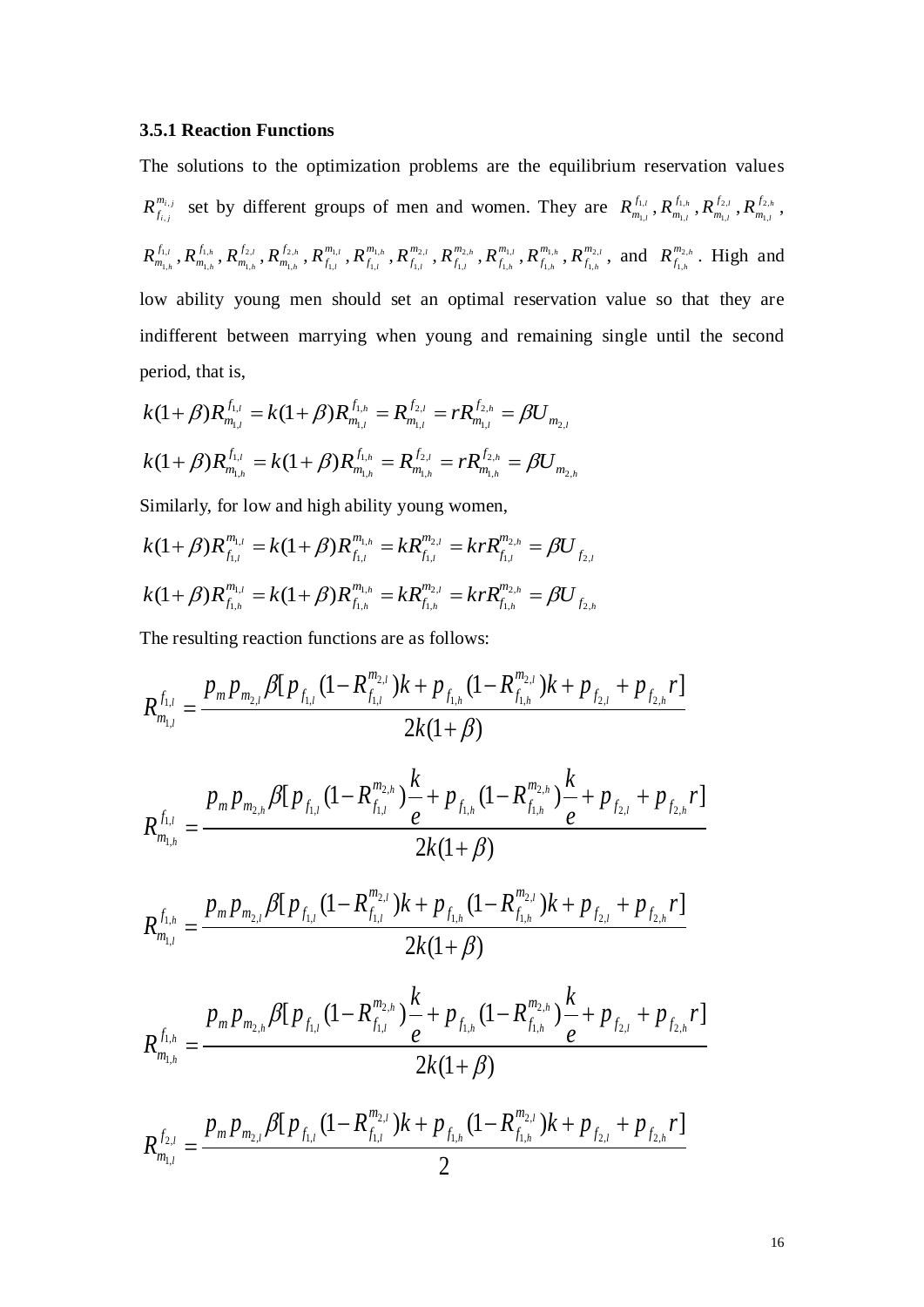$$
R_{m_{1,h}}^{f_{2,l}} = \frac{p_m p_{m_{2,h}} \beta [p_{f_{1,l}} (1 - R_{f_{1,l}}^{m_{2,h}}) \frac{k}{e} + p_{f_{1,h}} (1 - R_{f_{1,h}}^{m_{2,h}}) \frac{k}{e} + p_{f_{2,l}} + p_{f_{2,h}} r]}{2}
$$

$$
R_{m_{1,l}}^{f_{2,h}} = \frac{p_m p_{m_{2,l}} \beta [p_{f_{1,l}} (1 - R_{f_{1,l}}^{m_{2,l}})k + p_{f_{1,h}} (1 - R_{f_{1,h}}^{m_{2,l}})k + p_{f_{2,l}} + p_{f_{2,h}} r]}{2r}
$$

$$
R_{m_{1,h}}^{f_{2,h}} = \frac{p_m p_{m_{2,h}} \beta [p_{f_{1,l}} (1 - R_{f_{1,l}}^{m_{2,h}}) \frac{k}{e} + p_{f_{1,h}} (1 - R_{f_{1,h}}^{m_{2,h}}) \frac{k}{e} + p_{f_{2,l}} + p_{f_{2,h}} r]}{2r}
$$

$$
R_{f_{1,l}}^{m_{1,l}} = \frac{p_f p_{f_{2,l}} \beta [p_{m_{1,l}} (1 - R_{m_{1,l}}^{f_{2,l}}) + p_{m_{1,h}} (1 - R_{m_{1,h}}^{f_{2,l}}) + p_{m_{2,l}} + p_{m_{2,h}} r]}{2k(1+\beta)}
$$

$$
R_{f_{1,h}}^{m_{1,l}} = \frac{p_f p_{f_{2,h}} \beta [p_{m_{1,l}} (1 - R_{m_{1,l}}^{f_{2,h}}) + p_{m_{1,h}} (1 - R_{m_{1,h}}^{f_{2,h}}) + p_{m_{2,l}} + p_{m_{2,h}} r]}{2k(1+\beta)}
$$

$$
R_{f_{1,l}}^{m_{1,h}} = \frac{p_f p_{f_{2,l}} \beta [p_{m_{1,l}} (1 - R_{m_{1,l}}^{f_{2,l}}) + p_{m_{1,h}} (1 - R_{m_{1,h}}^{f_{2,l}}) + p_{m_{2,l}} + p_{m_{2,h}} r]}{2k(1+\beta)}
$$

$$
R_{f_{1,h}}^{m_{1,h}} = \frac{p_f p_{f_{2,h}} \beta [p_{m_{1,l}} (1 - R_{m_{1,l}}^{f_{2,h}}) + p_{m_{1,h}} (1 - R_{m_{1,h}}^{f_{2,h}}) + p_{m_{2,l}} + p_{m_{2,h}} r]}{2k(1+\beta)}
$$

$$
R_{f_{1,l}}^{m_{2,l}} = \frac{p_f p_{f_{2,l}} \beta [p_{m_{1,l}} (1 - R_{m_{1,l}}^{f_{2,l}}) + p_{m_{1,h}} (1 - R_{m_{1,h}}^{f_{2,l}}) + p_{m_{2,l}} + p_{m_{2,h}} r]}{2k}
$$

$$
R_{f_{1,h}}^{m_{2,l}} = \frac{p_f p_{f_{2,h}} \beta [p_{m_{1,l}} (1 - R_{m_{1,l}}^{f_{2,h}}) + p_{m_{1,h}} (1 - R_{m_{1,h}}^{f_{2,h}}) + p_{m_{2,l}} + p_{m_{2,h}} r]}{2k}
$$

$$
R_{f_{1,l}}^{m_{2,h}} = \frac{p_f p_{f_{2,l}} \beta [p_{m_{1,l}} (1 - R_{m_{1,l}}^{f_{2,l}}) + p_{m_{1,h}} (1 - R_{m_{1,h}}^{f_{2,l}}) + p_{m_{2,l}} + p_{m_{2,h}} r]}{2kr}
$$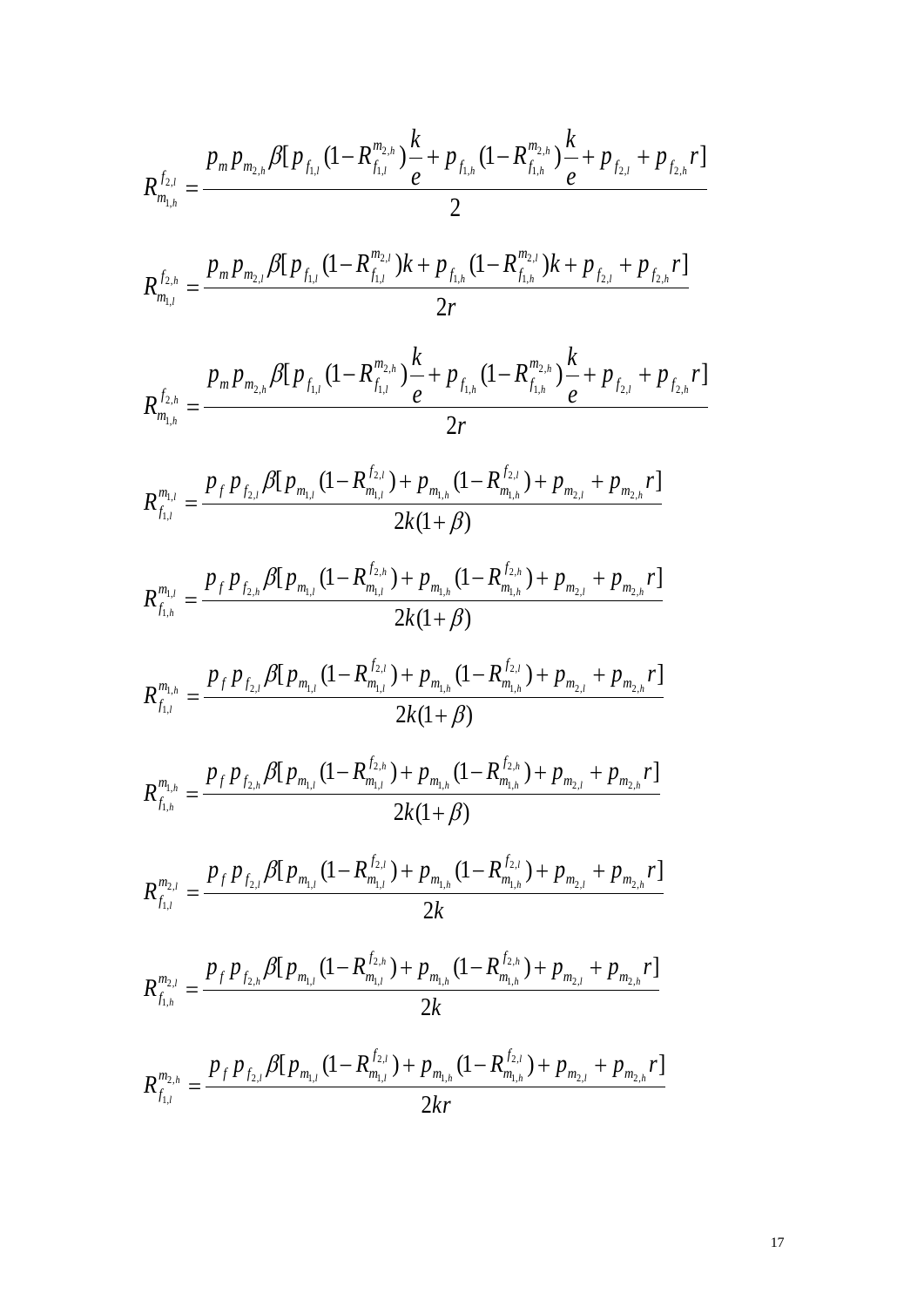$$
R_{f_{1,h}}^{m_{2,h}} = \frac{p_f p_{f_{2,h}} \beta [p_{m_{1,l}} (1 - R_{m_{1,l}}^{f_{2,h}}) + p_{m_{1,h}} (1 - R_{m_{1,h}}^{f_{2,h}}) + p_{m_{2,l}} + p_{m_{2,h}} r]}{2kr}
$$

From the above reaction functions, we obtain

$$
\frac{\partial R_{m_{i,l}}^{f_{1,l}}}{\partial k} < 0 \qquad \frac{\partial R_{m_{i,l}}^{f_{1,h}}}{\partial k} < 0 \qquad \frac{\partial R_{m_{i,l}}^{f_{2,l}}}{\partial k} > 0 \qquad \frac{\partial R_{m_{i,l}}^{f_{2,h}}}{\partial k} > 0
$$
\n
$$
\frac{\partial R_{m_{i,h}}^{f_{1,l}}}{\partial k} < 0 \qquad \frac{\partial R_{m_{i,h}}^{f_{1,h}}}{\partial k} < 0 \qquad \frac{\partial R_{m_{i,h}}^{f_{2,l}}}{\partial k} > 0 \qquad \frac{\partial R_{m_{i,h}}^{f_{2,h}}}{\partial k} > 0
$$
\n
$$
\frac{\partial R_{m_{i,l}}^{m_{i,l}}}{\partial k} < 0 \qquad \frac{\partial R_{f_{1,l}}^{m_{i,h}}}{\partial k} < 0 \qquad \frac{\partial R_{f_{1,l}}^{m_{2,h}}}{\partial k} < 0 \qquad \frac{\partial R_{f_{1,h}}^{m_{2,h}}}{\partial k} < 0
$$
\n
$$
\frac{\partial R_{f_{1,h}}^{m_{1,l}}}{\partial k} < 0 \qquad \frac{\partial R_{f_{1,h}}^{m_{1,h}}}{\partial k} < 0 \qquad \frac{\partial R_{f_{1,h}}^{m_{2,h}}}{\partial k} < 0 \qquad \frac{\partial R_{f_{1,h}}^{m_{2,h}}}{\partial k} < 0
$$

These imply the more important it is to have children (higher  $k$ ), the lower the reservation value a young man will set for a young woman than for an old woman, meaning young men prefer young women to old women; the same applies to old men as well. As for young women, the more important it is to have children, the lower the reservation value they would set in order to marry early.

# **3.5.2 The Relationship Between the Demand For Children and the Age and Education Gaps Between Husbands and Wives**

Let  $p_{f_1}^{m_2}$ 1 *m*  $p_{f_1}^{m_2}$  represent the probability that a young woman marries an old man. Let  $p_{m_1}^{f_2}$  $\overline{1}$ *f*  $p_m^f$ be the probability that a young man marries an old woman.

$$
p_{f_1}^{m_2} = p_m p_f [p_{f_{1,l}} p_{m_{2,l}} (1 - R_{f_{1,l}}^{m_{2,l}}) + p_{f_{1,l}} p_{m_{2,h}} (1 - R_{f_{1,l}}^{m_{2,h}}) + p_{f_{1,h}} p_{m_{2,l}} (1 - R_{f_{1,h}}^{m_{2,l}}) + p_{f_{1,h}} p_{m_{2,h}} (1 - R_{f_{1,h}}^{m_{2,h}})]
$$

$$
p_{m_1}^{f_2} = p_m p_f [p_{f_{2,l}} p_{m_{1,l}} (1 - R_{m_{1,l}}^{f_{2,l}}) + p_{f_{2,h}} p_{m_{1,l}} (1 - R_{m_{1,l}}^{f_{2,h}}) + p_{f_{2,l}} p_{m_{1,h}} (1 - R_{m_{1,h}}^{f_{2,l}}) + p_{f_{2,h}} p_{m_{1,h}} (1 - R_{m_{1,h}}^{f_{2,h}})]
$$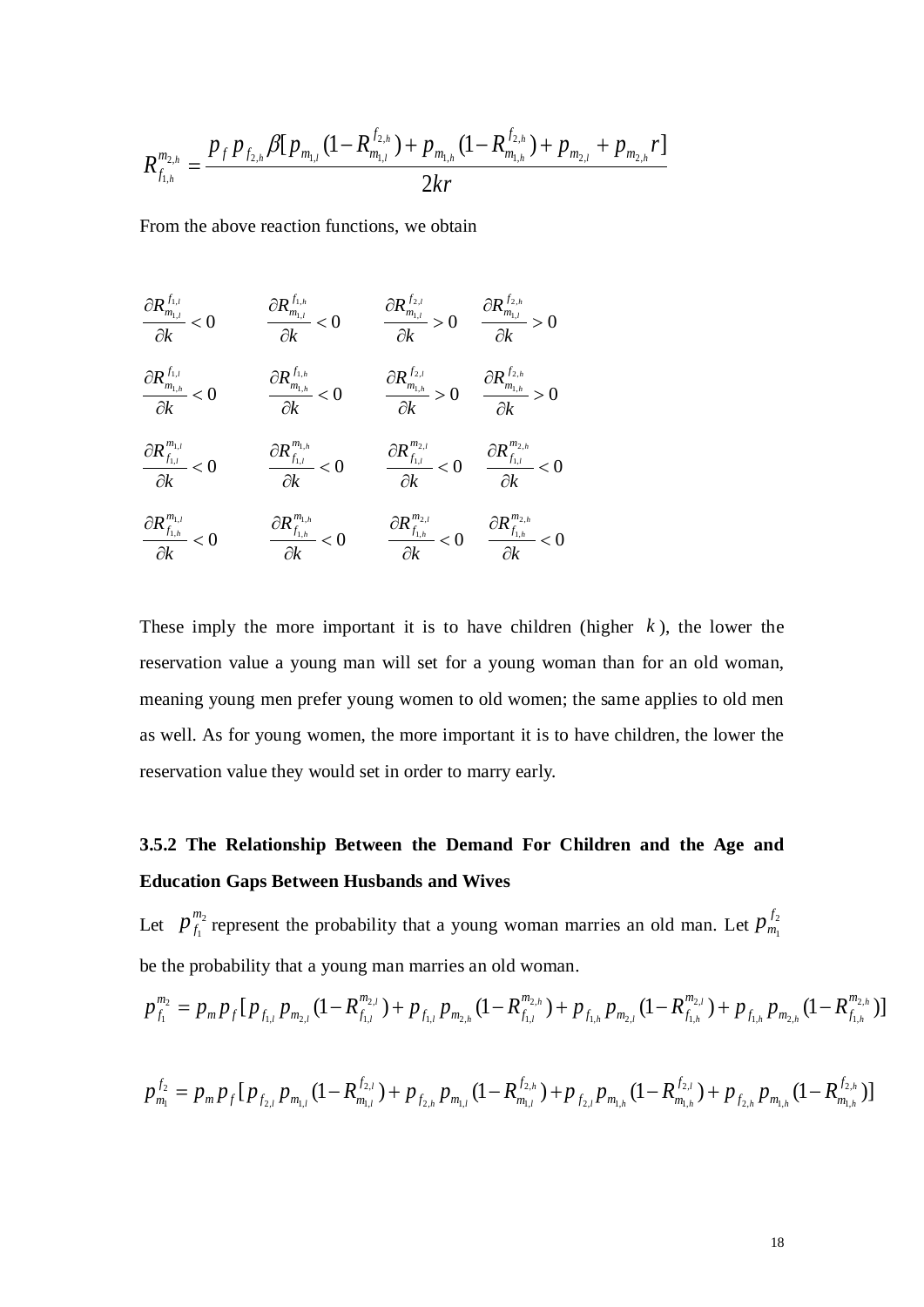$$
\frac{\partial p_{f_1}^{m_2}}{\partial k} = -\frac{\partial R_{f_{1,l}}^{m_{2,l}}}{\partial k} - \frac{\partial R_{f_{1,l}}^{m_{2,h}}}{\partial k} - \frac{\partial R_{f_{1,h}}^{m_{2,h}}}{\partial k} - \frac{\partial R_{f_{1,h}}^{m_{2,h}}}{\partial k} > 0
$$

$$
\frac{\partial p_{m_1}^{f_2}}{\partial k} = -\frac{\partial R_{m_{1,l}}^{f_{2,l}}}{\partial k} - \frac{\partial R_{m_{1,l}}^{f_{2,h}}}{\partial k} - \frac{\partial R_{m_{1,h}}^{f_{2,h}}}{\partial k} - \frac{\partial R_{m_{1,h}}^{f_{2,h}}}{\partial k} < 0
$$

0 2  $\frac{1}{1}$  >  $\partial$  $\partial$ *k*  $p^{\frac{m}{f_i}}$  $\frac{f_1}{f_1}$  > 0 implies the greater the demand for children, the greater possibility that a

young woman marries an old man;  $\frac{1}{2}$  /M<sub>n</sub>  $\leq 0$ 2  $\frac{l_1}{l_1}$  $\partial$  $\partial$ *k p f*  $\frac{m_1}{m_1}$  < 0 means the greater the demand for children, the lower possibility that an old woman marries a young man. Therefore, the greater demand for children the greater the age gap at first marriage between husbands and wives.

Let  $p_{f_k}^{m_l}$ *h m*  $p_{f_h}^{m_l}$  represent the probability that a high-educated woman marries a man with low ability or low-education. Let  $p_m^{\prime\prime}$ *h f*  $p_{m_h}^{f_l}$  represent the probability that a high-educated man marries a woman either low ability or low-education.

$$
\frac{P_{j_1}}{\partial k} = -\frac{n_i}{\partial k} - \frac{n_{i_2}}{\partial k} - \frac{n_{i_3}}{\partial k} - \frac{n_{i_4}}{\partial k} - \frac{n_{i_5}}{\partial k} > 0
$$
\n
$$
\frac{\partial p_{m_i}^{f_2}}{\partial k} = -\frac{\partial R_{m_i}^{f_{2,i}}}{\partial k} - \frac{\partial R_{m_i}^{f_{2,i}}}{\partial k} - \frac{\partial R_{m_i}^{f_{2,i}}}{\partial k} - \frac{\partial R_{m_i}^{f_{2,i}}}{\partial k} < 0
$$
\n
$$
\frac{\partial p_{j_1}^{f_2}}{\partial k} > 0
$$
\nimplies the greater the demand for children, the greater possibility that a young woman marries a volume of children, the lower possibility that an old woman marries a young man. Therefore, the greater demand for children the greater the age gap at first marriage between husbands and wives.

\nLet  $p_{j_2}^{m_1}$  represent the probability that a high-ducted woman marries a man with low ability or low-ductation. Let  $p_{m_i}^{f_i}$  represent the probability that a high-ductated man marries a woman either low ability or low-electation.

\n
$$
p_{j_4}^{m_5} = p_m p_j [p_{j_{2,k}} p_{m_{2,k}} (1 - R_{j_{2,k}}^{m_{2,k}}) + p_{j_{2,k}} p_{m_{2,k}}]
$$
\n
$$
p_{m_i}^{f_i} = p_m p_j [p_{j_{2,k}} p_{m_{2,k}} (1 - R_{j_{1,k}}^{m_{2,k}}) + p_{j_{2,k}} p_{m_{2,k}}]
$$
\n
$$
\frac{\partial p_{j_k}^{f_i}}{\partial k} < 0
$$
\nbecause  $\frac{\partial R_{j_{2,k}}^{f_{2,k}}}{\partial k} > 0$  implying the greater demand for children, the lower possibility that an old high educated woman marries a man either low ability or low-electroation, which will decrease the education gap between a husband and wife.

\nTherefore, the possibility that an old high educated man marries a woman either low ability or low-ductation, which will increase the education gap between a husband and wife. Therefore, the greater demand for children the greater the education gap between a husband and wife. Therefore, the greater demand for children the greater the education gap

ability or low-education, which will decrease the education gap between a husband and wife.

 $> 0$  $\partial$  $\partial$ *k*  $p_m^{J_l}$ *h f*  $\frac{m_h}{l} > 0$  because  $\frac{m_{f_{1,l}}}{2l} < 0$ 2,  $\frac{1,l}{\cdot}$  <  $\partial$  $\partial$ *k*  $R^{m_{2,h}}_{\scriptscriptstyle f_{1,h}}$ *l m f* meaning the greater demand for children, the greater the possibility that an old high educated man marries a woman either low ability or low-education, which will increase the education gap between a husband and wife. Therefore, the greater demand for children the greater the education gap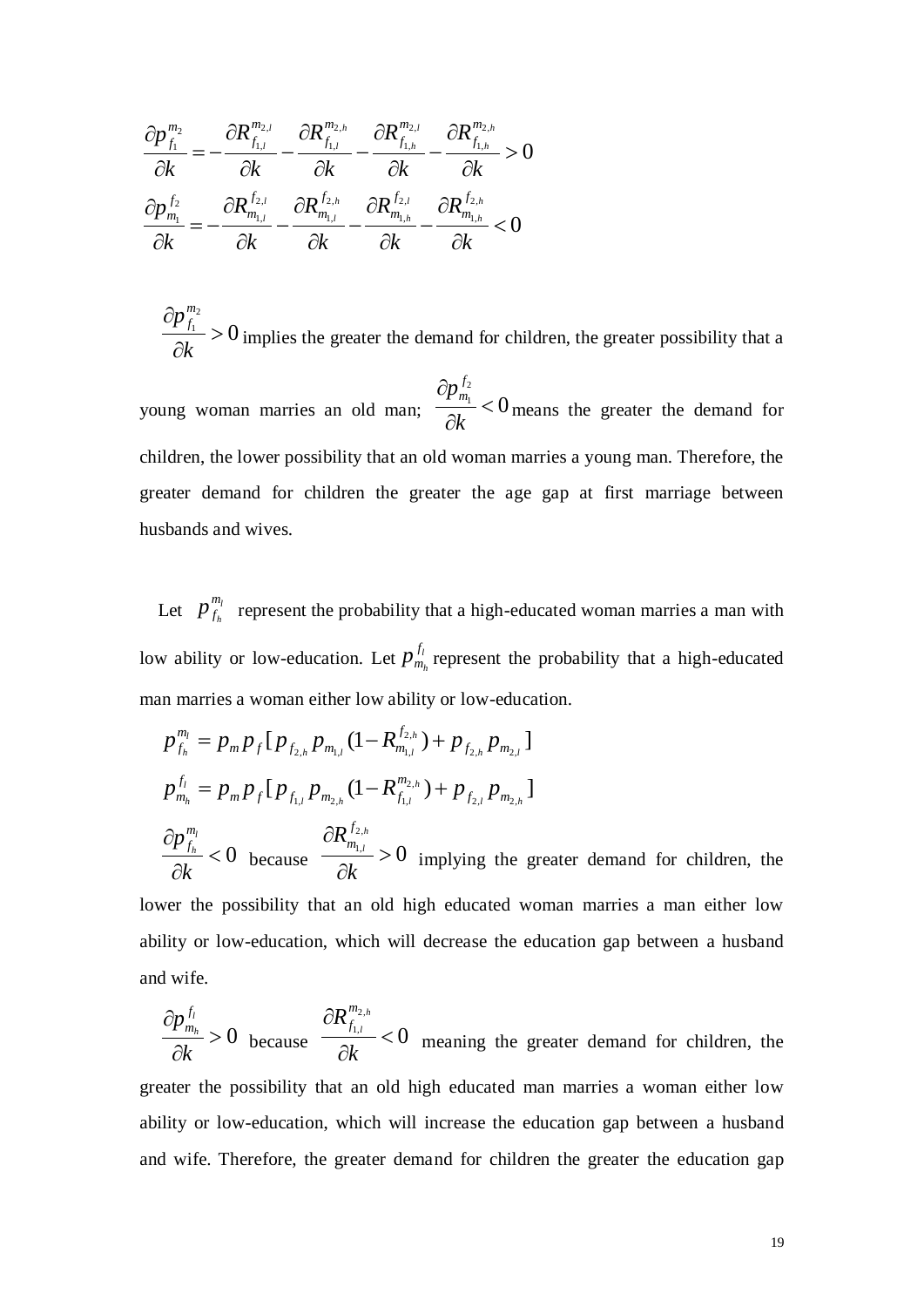between a husband and wife.

We now test these propositions.

# **4. Stylized Facts Regarding Husband and Wife Age and Educational Differences**

Demographers use the singulate mean age at marriage (SMAM) to compute a population's mean age at marriage. The SMAM formulation, developed by Hajnal (1953), uses census type data on the proportion of a population's single people at each age (assuming all first marriages have taken place by age 50). It is the sum, up to age 50, of the difference between the proportion single at age x and the proportion single at age 50 divided by 1.0 minus the proportion single at age 50

$$
SMAM = \frac{1}{1 - p_{50}} \sum_{x=0}^{50} (p_x - p_{50}).
$$

Intuitively, this is the weighted average of the ages at which individuals get married up to age 50.

SMAM data are widely available for many countries. In a recent United Nations compilation, the female SMAM varies from 17.6 (Niger) to 31.8 (Sweden) and for men from 22 (Nepal) to 35.4 (Dominica). Typically husbands are older than their wives, but the gender marital age gap varies widely. In Gambia it is 9.2 years. In San Marino the mean marital age gap is -0.2 years. It is the only country out of 235 where wives are older than their husbands. Africa is the continent with the highest average age gap at first marriage (Table 3). Of the 20 countries with the highest husband-wife age gaps, 16 are in Africa. Africa also has one of the highest fertility levels in the world. Worldwide the average SMAM difference between males and females is around 5 years.

Though the overall fertility level is decreasing worldwide, there are a number of countries experiencing meager declines in fertility. These latter countries constitute 21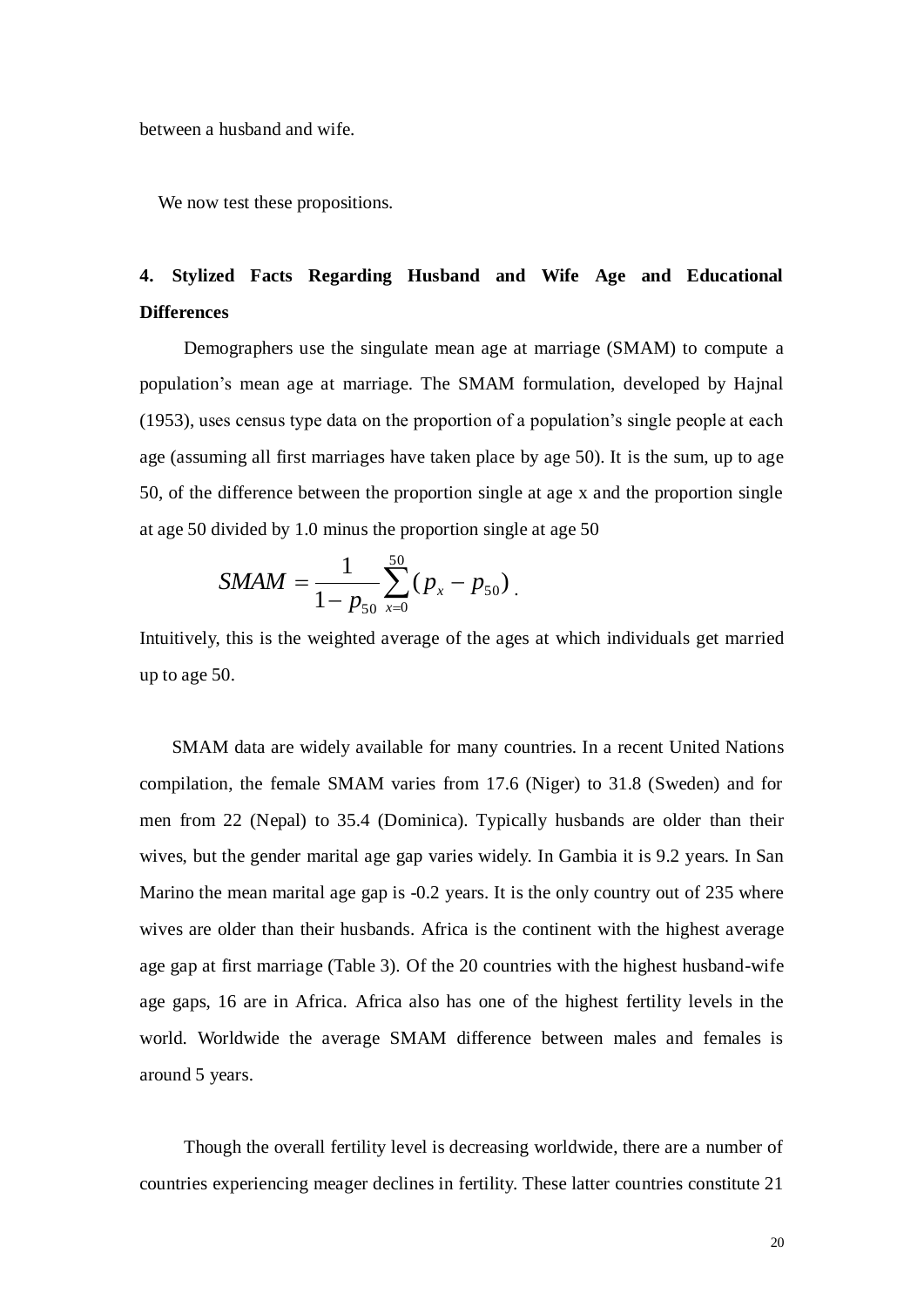developing countries where fertility rates declined by less than one child per woman since 1970. Of these countries, thirteen are from sub-Saharan Africa. The large age gap at first marriage and the high fertility level in Africa are basically associated with high infant mortality, low healthcare conditions, and few family planning policy controls.

The average SMAM difference between males and females in Asia is around 3 years. Within Asia the age gap at first marriage varies dramatically with a minimum of around 1 year in Myanmar and a maximum of around 7 years in Afghanistan and Bangladesh. Developed countries such as Japan, Korea and Singapore are experiencing low fertility levels due to rapid growth in their economies, and religious beliefs that do not necessarily promote fertility.

Europe is the continent with lowest SMAM difference between males and females. As mentioned above, the data shows a minimum of -0.2 years in San Marino (meaning that in San Marino wives are actually on average 0.2 years older than their husbands) and a maximum of 4.9 in Greece. North Europe is an area with a low age gap at first marriage and high social welfare. The SMAM difference is smaller in Latin America and the Caribbean than in Africa or Asia. Similar to the North European countries, there are many consensual unions in this area, therefore, the data may not exactly reflect the true age at first marriage.

The mean age at marriage also varies over time. In the US (Figure 1) male mean age at first marriage was 26.1 in 1890. It dipped to 22.5 in 1956, only to rise again to 26.9 in 2002. For women the mean age at first marriage was 22.0 in 1890, but fell to 20.1 in 1956, and like men rose to 25.3 in 2002. However, interestingly, the husband-wife age gap has *not* exhibited the same cyclicality, but instead declined relatively steadily from 4.1 in 1980 to 1.6 in 2002. <sup>8</sup> Note, this decline in the

<sup>&</sup>lt;sup>8</sup> This pattern is consistent with Rolf and Ferrie (2008) who examine three other measures of age homogamy besides the average husband-wife age gap we adopt in this paper.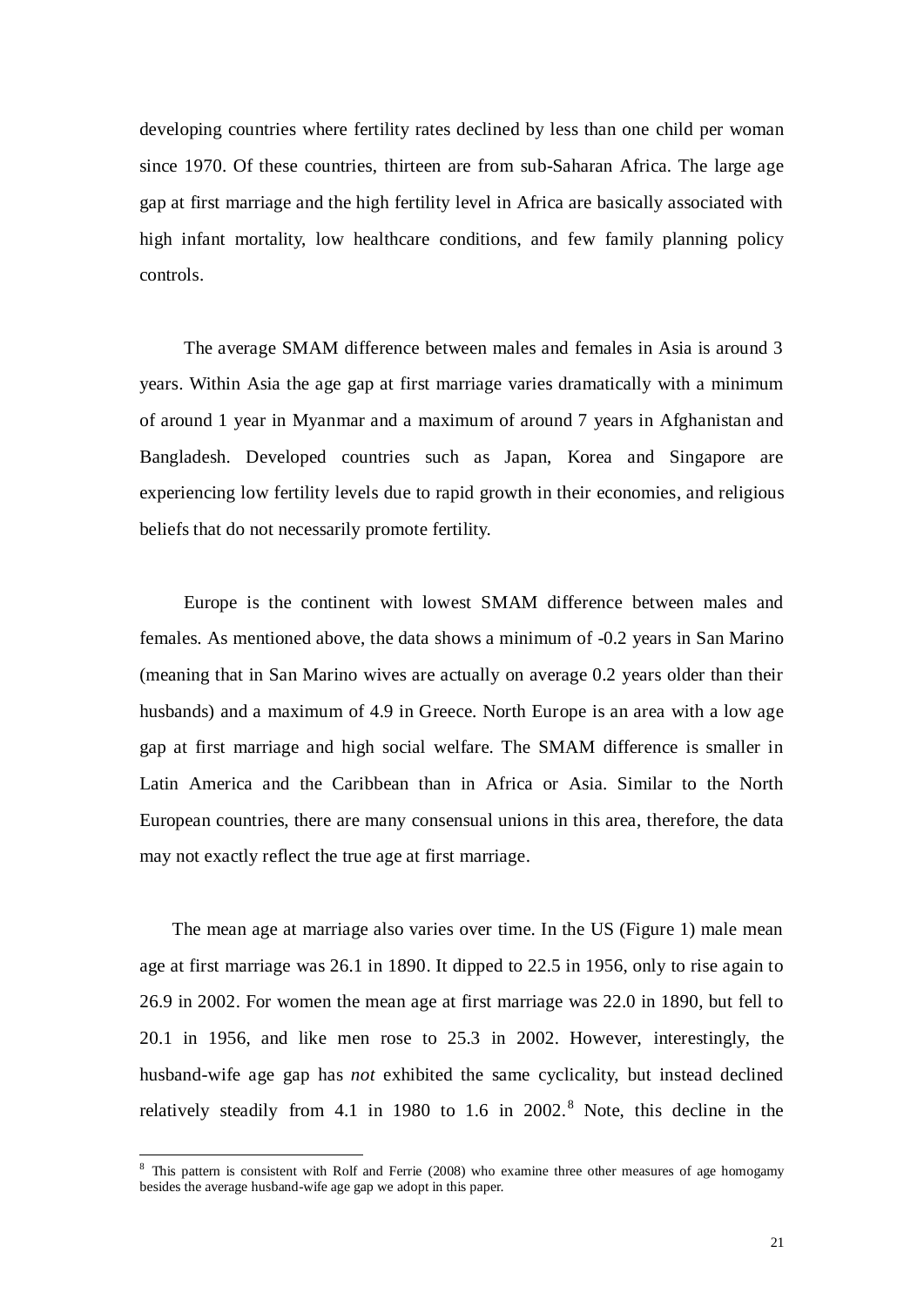husband-wife age gap is consistent with our hypothesis of a direct relation between fertility and the marital age gap.

Historical data for Canada (Figure 2) is very similar to the US. Age at first marriage behaves cyclically. It falls for both men and women until the early 1930s, rises for both until 1940, then falls until the 1970s, and finally rises through the 1990s. As with the US, the husband-wife age gap declined steadily.

Reaching conclusions about age at marriage (as distinct from the husband-wife age gap on which we concentrate) based solely on data from the last five decades may lead to misleading inferences. For example, a number of marriage models argue age at marriage is related to the demand for children. As evidence, they claim the trend of the currently rising age at first marriage is consistent with the decline in fertility. However, as exhibited above, as well as in Figures 1-2, age at first marriage has *not* risen steadily despite steady declines in fertility. To illustrate, U.S. fertility declined since 1800 from 7.04 (births per 1000 woman) to 2.22 in 1940. Yet the age at marriage *declined* (not rose) more or less steadily during this time period. From 1960-1990, age at first marriage rose dramatically, but fertility rates declined *modestly* from 2.98 to 2.00 (when compared to the gigantic 1800-1940 decline). In short, the cyclicality in age at marriage does not mirror the more or less monotonically declining time trend in fertility, as argued by many theories of marriage.<sup>9</sup> On the other hand, historical patterns indicate the husband-wife age *gap* has narrowed as fertility rates declined. This pattern is easily seen in Figures 1 and 2, and is consistent with the theory we outlined in the previous section.

We have not found long-term data on husband-wife educational differences. However, there are international data on overall male-female educational differences

<sup>9</sup> Early studies on the gender wage gap suffered from a similar fault. These studies all relied on 1960-1980 U.S. Census and Survey of Economic Opportunity data. Using these data researchers concluded a constant male-female wage gap because women earned roughly 59 cents on the dollar throughout this time period. It was not until Goldin's (1990) book along with an examination of post -1980 data that scholars found out women's wages increased secularly, with 1960-1980 being the exception.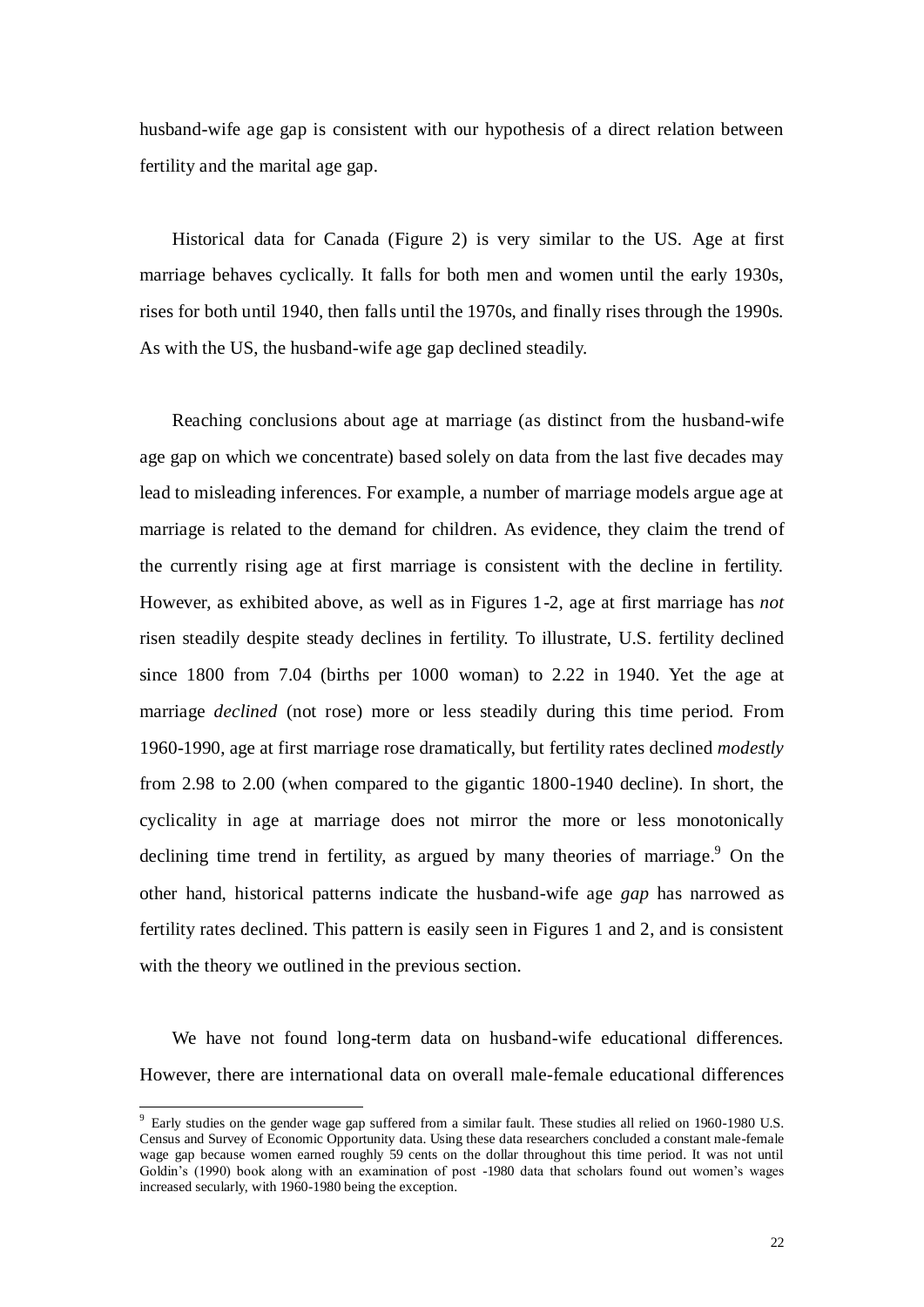that can be culled from the World Resources Institute EarthTrends website. <sup>10</sup> We summarize these in Table 3 along with the data on the already discussed husband-wife age gap based on United Nations SMAM data. These educational differences go from a 1.7 male advantage in Middle Africa to a 1.58 female advantage in Northern Europe. In the US married women now have a 0.67 year advantage. According to our theory both husband and wife age and educational differences should be positively correlated if the underlying factor determining each is related to fecundity. To the extent the schooling differences we observe reflect husband-wife mean levels of education, we should see a positive correlation across regions, and we do ( $\rho = .73$ ). Those regions with high fertility have both a high husband-wife age gap as well as a large gap in schooling between men and women. This significant positive correlation is also illustrated in Figure 3

This predicted positive relationship between fertility and husband-wife age and educational differences can be visualized more directly by incorporating country-specific fertility data.<sup>11</sup> Figures 4 and 5 illustrate this positive correlation. Countries with higher average fertility exhibit larger male-female educational differences and bigger husband-wife age disparities. However, these cross-country comparisons should be viewed only as illustrative because at least three problems mar such comparisons. First, as already mentioned, the education data do not specifically measure husband-wife differences. Adjusting for the proportion married might mitigate, but doesn't solve the problem. Second, fertility rates apply to the country as a whole, not necessarily to married couples. Data on the proportion of births out of

and

<sup>&</sup>lt;sup>10</sup> EarthTrends's website is: [http://earthtrends.wri.org.](http://earthtrends.wri.org/) Information on female and male education levels can be found at:

[http://earthtrends.wri.org/searchable\\_db/results.php?years=all&variable\\_ID=1116&theme=4&country\\_ID=all&co](http://earthtrends.wri.org/searchable_db/results.php?years=all&variable_ID=1116&theme=4&country_ID=all&country_classification_ID=all) [untry\\_classification\\_ID=all](http://earthtrends.wri.org/searchable_db/results.php?years=all&variable_ID=1116&theme=4&country_ID=all&country_classification_ID=all)

[http://earthtrends.wri.org/searchable\\_db/results.php?years=all&variable\\_ID=1117&theme=4&country\\_ID=all&co](http://earthtrends.wri.org/searchable_db/results.php?years=all&variable_ID=1117&theme=4&country_ID=all&country_classification_ID=all) [untry\\_classification\\_ID=all](http://earthtrends.wri.org/searchable_db/results.php?years=all&variable_ID=1117&theme=4&country_ID=all&country_classification_ID=all).

<sup>11</sup> World Bank Development Indicators (2006)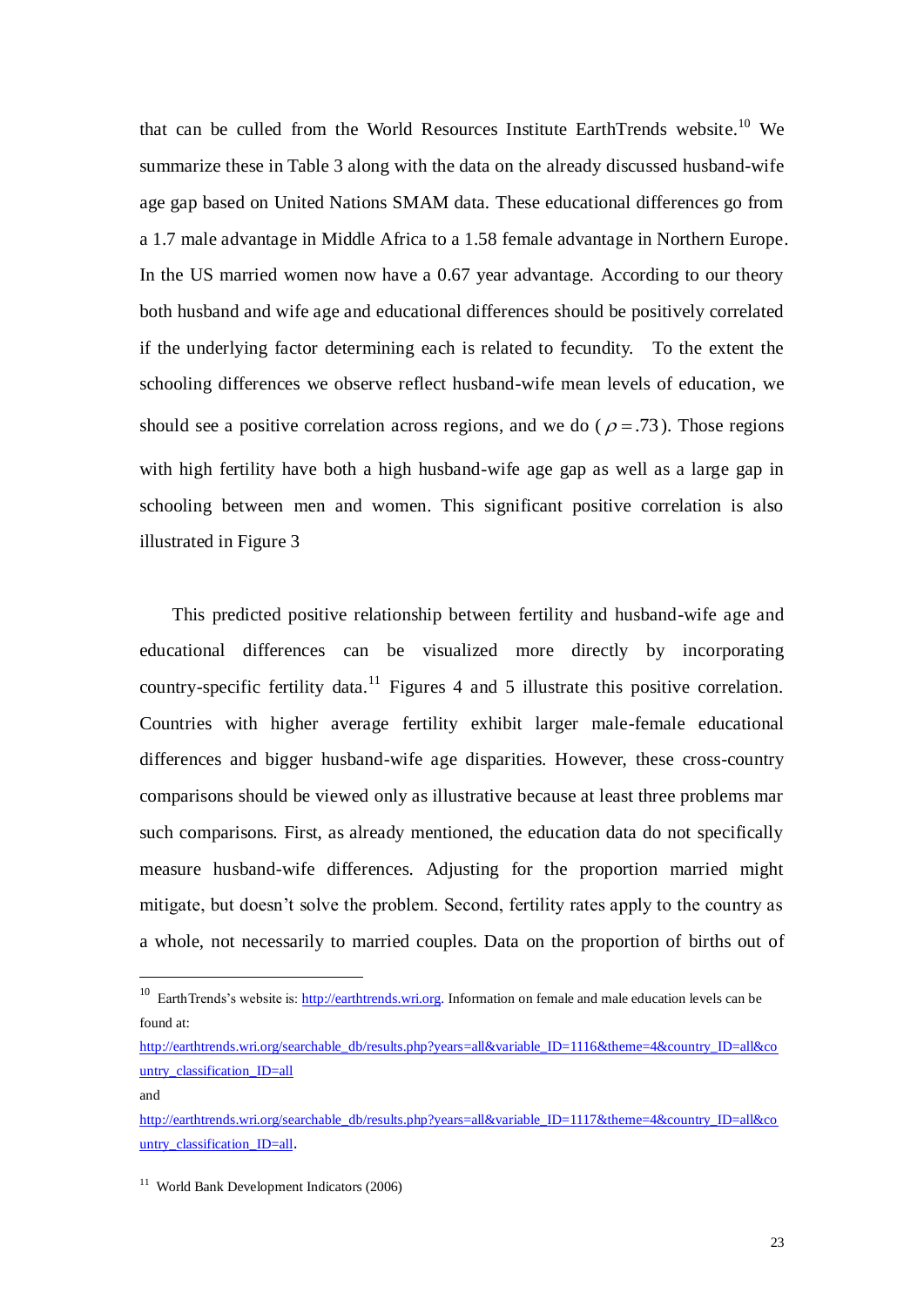wedlock, if available, might help, but these data would not fix the problem completely. Third, fertility need not be exogenous. For these reasons we look to China's one-child policy as a way to test our theory.

### **5.0 Empirical Strategy: China as a Natural Experiment**

Our empirical strategy is to find statistical evidence regarding our two main theorems. We seek confirmation (1) that husband-wife age differences are positively related to fertility, and (2) that husband-wife educational differences are positively related to fertility. To substantiate these propositions, we explore evidence based on a *natural experiment* using Chinese data from before and after the "one-child" law. As is well known, China adopted the law in 1980 essentially outlawing more than one child per family. The law effectively decreased the demand for children. As such, China's 1980 legislation permits one to study marital patterns before and after the law went into effect. To better understand why this is an ideal natural experiment enabling us to treat the law as an exogenous event we give a brief history of Chinese fertility policy. Following this history, we describe the relevant data and outline how we identify the effects of fertility via regression-discontinuity and difference-in-difference approaches which we use to measure the law's impact. In addition, we describe how we further identify the effects via community variations in fines and subsidies for violating and adhering to the one-child law.

#### **5.1 A Brief Summary of China's Family Planning Policy**

 In the 1950s, Mao Zedong urged the Chinese people to procreate in order to strengthen the country. In 1949, the population on the mainland was only about 542 million. However, under the slogan "more people more power" China's population grew rapidly increasing to about 807 million by 1969. In the 1970s when the baby boomers of the 1950s and 1960s were entering their reproductive years, the Chinese government viewed strict population containment as essential to alleviate social, economic, and environmental burdens. At that time, the Central government launched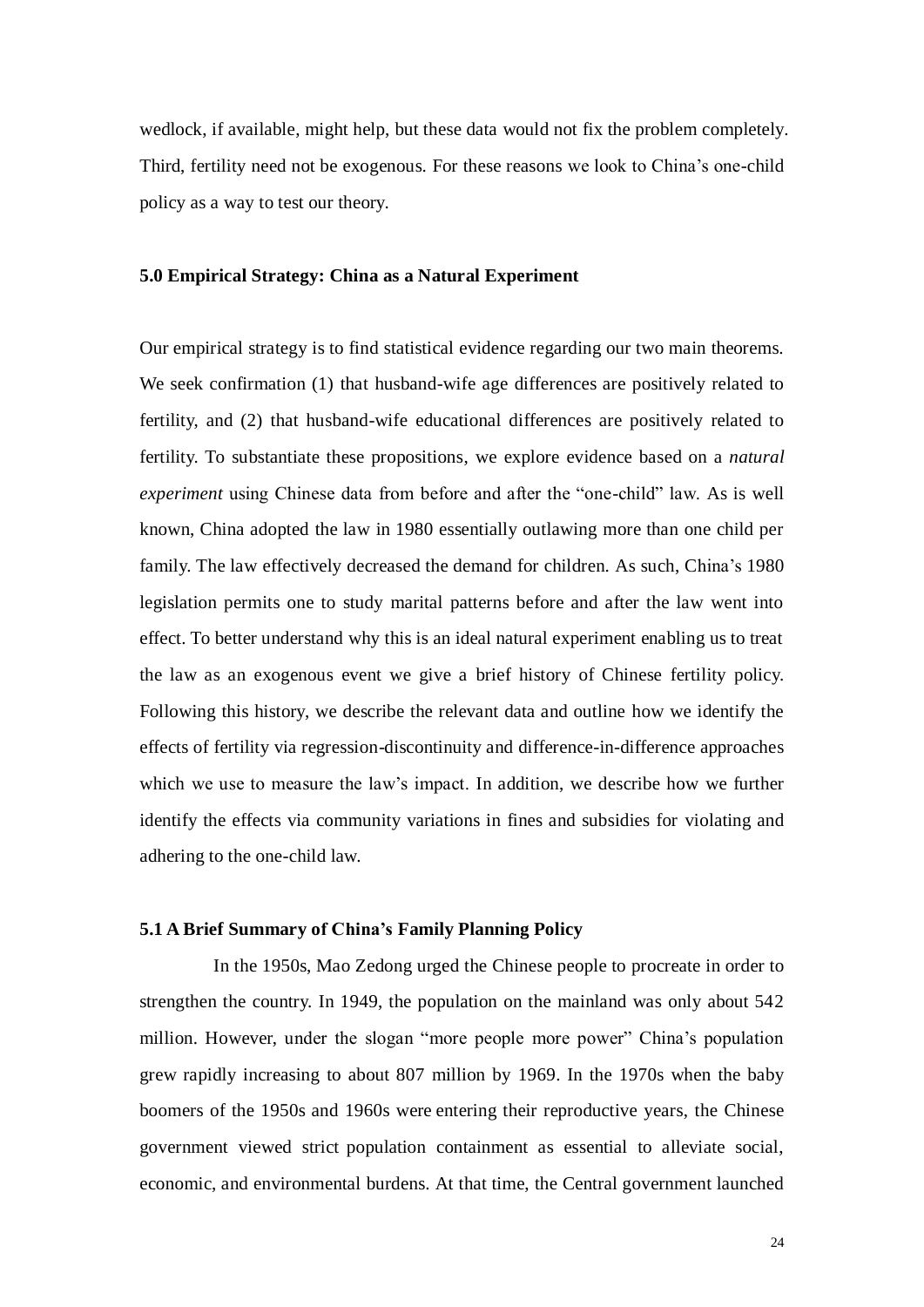a voluntary birth control campaign advocating each citizen delay marriage, have fewer births, and space children widely apart. The policy was not compulsory but nevertheless moderated fertility. However, fertility still remained well above the replacement rate. For that reason, by the end of 1970s, the policy was replaced by mandatory legislation directly targeting the number of children per family. The Chinese National People's Congress proposed the "family planning policy" in its third session of the fifth National People's Congress in September 1980.

To put meat on the policy, so to speak, and make it more effective, one child families were rewarded while violators were punished. The rewards generally included subsidies, and the punishments usually entailed levying fines on above-quota-births. Because the overall amount of subsidies were limited, the reward was less effective than the punishment, especially in rural areas; nevertheless both worked in tandem. As a result, the Chinese population structure and the traditional family composition changed rapidly. Since the implementation of the one-child law, China's female TFR (Total Fertility Rate) decreased from about 2.8 births per woman in the 1979 to 1.33 births per woman by 2005 (2005 National 1% Population Sample Survey of China). Since rural fertility was initially higher in the first place, rural fertility declined at a greater pace than urban fertility (though there may be some bias in this comparison because of the hukou system of classifying residence). Taking China's experience as a case study, a natural experiment seems logical given the relatively rapid and unexpected change in policy from Chairman Mao's pro-natalist "more people more power" to the 1980 "one child' legislation.

Of course, during this time period, fertility rates in the rest of the world also decreased; but Chinese fertility decreased more rapidly. This greater fertility decline in China compared to elsewhere is consistent with the law being exogenous and unexpected in the sense that Chinese fertility behavior differed from the rest of the world. In addition, China's fertility trend differed from India, also a high population country very similar to China with regard to development and growth. Figure 6 best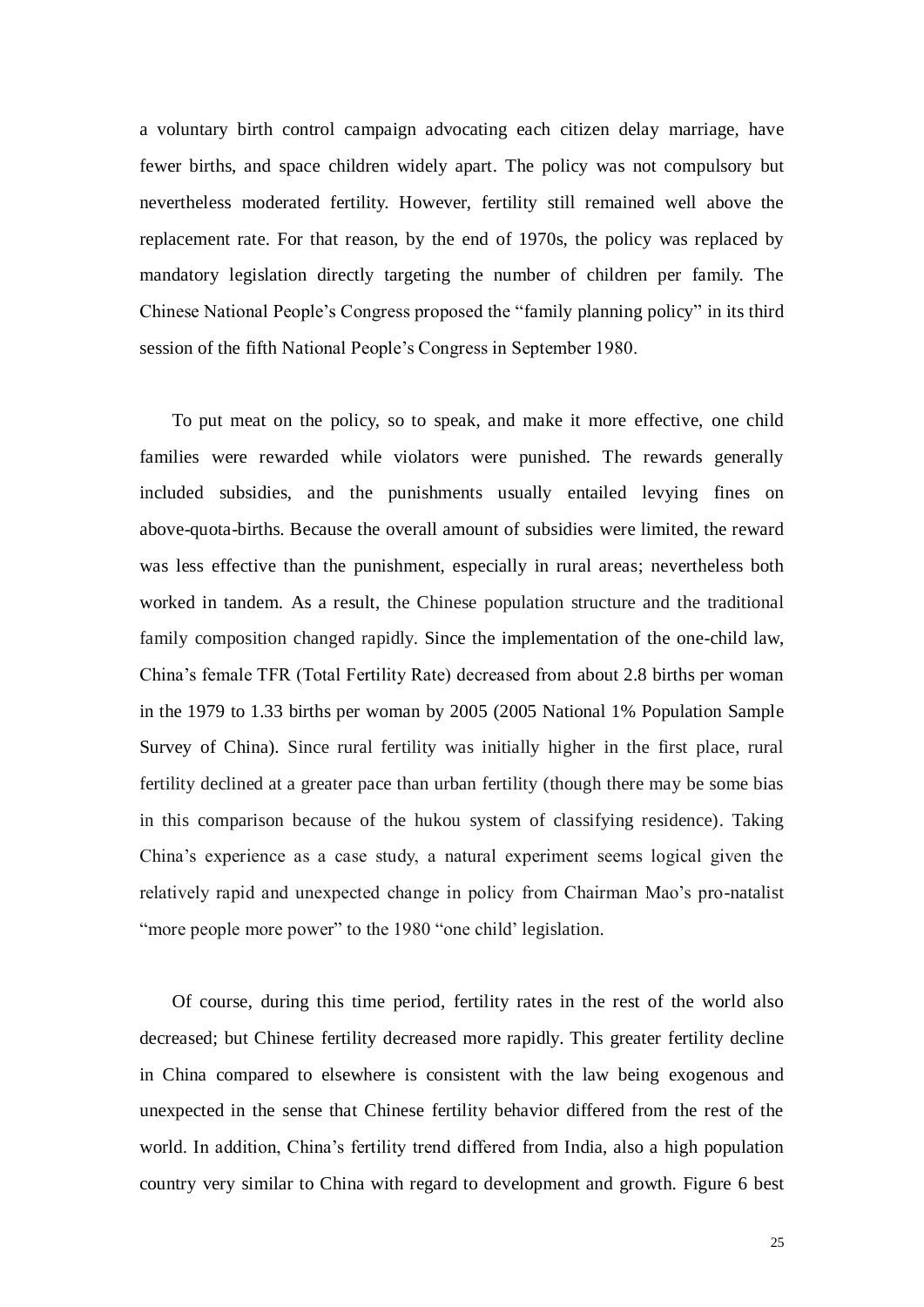illustrates these trends. World fertility declined modestly from 1955-1970 as did India's. China's fertility, on the other hand, increased slightly given Chairman Mao's edict to increase birth rates. From 1970-2005 world and Indian fertility rates declined at a slightly faster rate than between 1955-1970. In contrast, China's fertility rate dropped more quickly from 1970-1990, but then from 1990 conformed more to the world and to Indian trends. In short, China's fertility rate differed from the rest of the world, as well as from India. Instead it conforms to expectations based on unique government pro then anti-natalist policies, thus making China an ideal case study for a natural experiment.<sup>12</sup>

#### **5.2 Data Source and Definitions**

To conduct our empirical analysis, we extract marriage, fertility, age and education data from the China Health and Nutrition Survey (CHNS). In addition, we obtain proprietary data from the community-based CHNS detailing fines and subsidies levied by specific communities on families violating and adhering to the one-child rule. Overall, the CHNS is designed to examine the effects of the economic, health, nutrition, and family planning policies implemented by national and local governments to see how the social and economic transformation is affecting the economic, demographic, health and nutritional status of China's population. The survey contains a sample of about 4400 households with a total of 19,000 individuals in nine provinces. Although the CHNS sample is not nationally representative, it covers both less developed mountain provinces such as Guizhou and Guangxi, and developed coastal provinces such as Jiangsu and Shandong. The proprietary community data contains detailed information on overall health and well-being within each of 181 communities. As just mentioned, it includes community-specific fines for violating the one-child law and indicators of subsidies for those following the law. The survey was first conducted in 1989; follow-up surveys were carried out in 1991, 1993 1997, 2000, 2004 and 2006.<sup>13</sup>

<sup>&</sup>lt;sup>12</sup> McElroy and Yang (2000) find similar effects of the Chinese government's policies regarding fertility.

<sup>&</sup>lt;sup>13</sup> For additional information on the CHNS see[: http://www.cpc.unc.edu/projects/china](http://www.cpc.unc.edu/projects/china)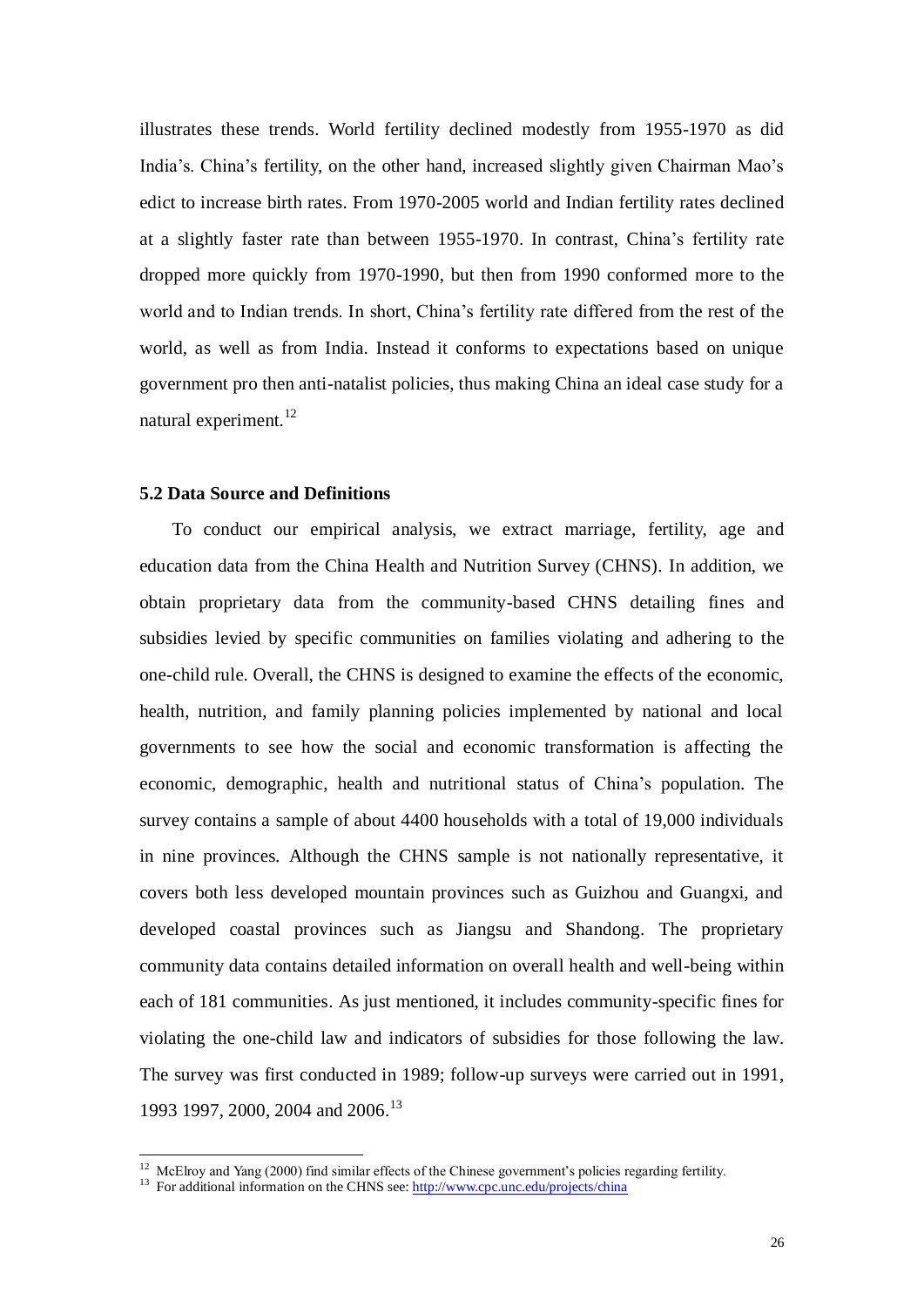Our analysis is primarily based on the 1993 survey. It has several advantages over other years' surveys, but as will be explained we also use other years' information, as well. First, the total number of children born can only be accurately constructed from the survey of ever married women (SEMW), which was initiated in 1993. Follow-up surveys were carried out beginning in 2000. Second, the 1993 survey contains enough individuals who married before 1979 to enable us to analyze how the one child policy is related to husband-wife age and educational differences.

The SEMW contains information on all live births for ever-married women aged under 52 in the 1993 survey. We use the total number of children a woman gave birth to until 1993 to measure her fertility rate. This gives an indication of whether or not families violated the law by having more than one child after the law was initiated. We view the fertility rate as a proxy for the real demand for children, given that a greater fertility rate is indicative of a higher desire for children. Husband-wife age and educational differences are easily computed given that we have individual data. Of course, our main concern relates to changes in husband-wife age and educational differences resulting from the law and its enforcement.

We present descriptive statistics of the salient variables in Table 4. Because the demand for children is smaller in urban than in rural areas and because urban areas might be affected differently by the one-child law, we present one column for rural areas and another for urban areas. We see rural residents have more children than urban dwellers, and at the same time we observe rural residents to be less educated and marry younger. The husband-wife education gap is larger in rural areas as expected, but the husband-wife age gap is not (probably because they marry at a younger age). Nevertheless, plotting husband-wife age and educational differences by number of children yield the predicted positive slope in both rural and urban areas (Figures 7 and 8). As can be seen, larger families exhibit wider husband-wife age and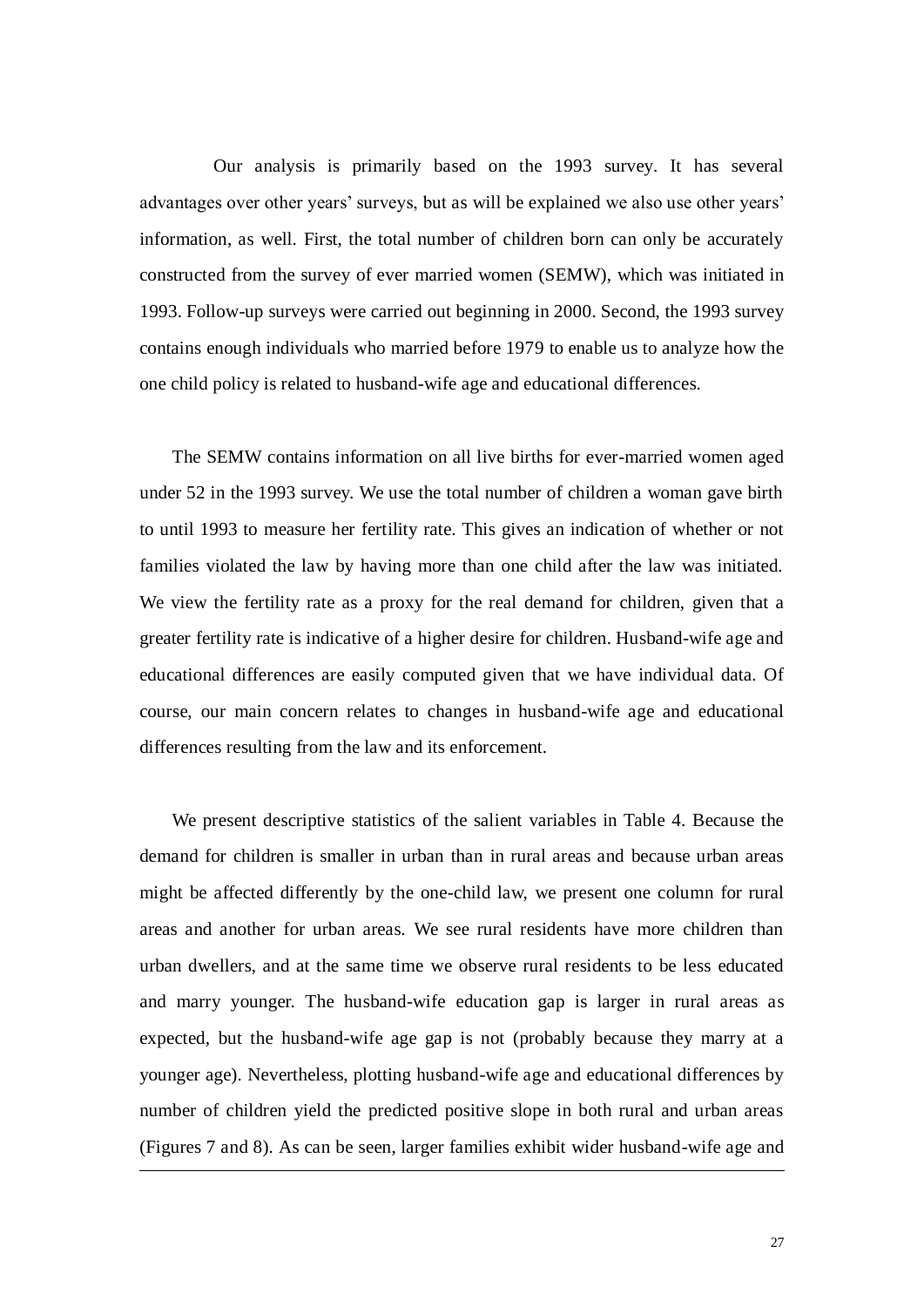educational disparities. We also observe urban communities penalize violators and reward adherents more (bottom rows of Table 4).

#### **5.3 Empirical Strategy**

-

Our empirical approach examines outcomes before and after China's implementation of its one-child policy. In doing so, we examine the raw data prior to and following the policy change for rural and urban areas. First, we employ additional descriptive statistics; second we employ a regression discontinuity framework; third we use difference-in-difference estimation in which we take account of disparities pertaining to urban and rural inhabitants; and fourth we utilize variations in community penalties for violating the law.

We divide the data into three groups depending on marriage date: couples married before 1979 who were not affected by the one child policy; couples married after 1984 who were affected by the one child policy and couples married between 1979 and 1984 who are assumed partly affected by the one child policy.<sup>14</sup> Summary statistics given in Table 5 will be discussed later. Since the Chinese government implemented a different one child policy in rural and urban areas, we also divide all samples by their place of household registry (known as hukou), and use differences-in-differences to illustrate that the one child policy had dissimilar effects on fertility between rural and urban areas. We measure fertility in two ways. First, as the number of children within the household, and second whether the household has more than one child. The latter indicates whether families violated the one child policy. According to Table 5 fertility declined from before to after implementation of the one-child policy more for rural than urban residents.

<sup>&</sup>lt;sup>14</sup> Recall that in 1984 the one-child law was calibrated to meet different community needs. Based on Figure 9 we also redid the analysis redefining the Pre and Post variables to be Pre1970 and Post 1970 to reflect the fact that anti-natal policies actually began in 1970 with the less formal "Birth Control Campaign." Also to distinguish the "Birth Control Campaign" from the "One-Child Policy" we performed additional analysis with a set of categorical dummy variables: Pre-1970, 1970-1980, and Post-1980. Each of the results turned out comparable. Thus here we only present the pre- and post- one-child law since these results are the easiest to exposit.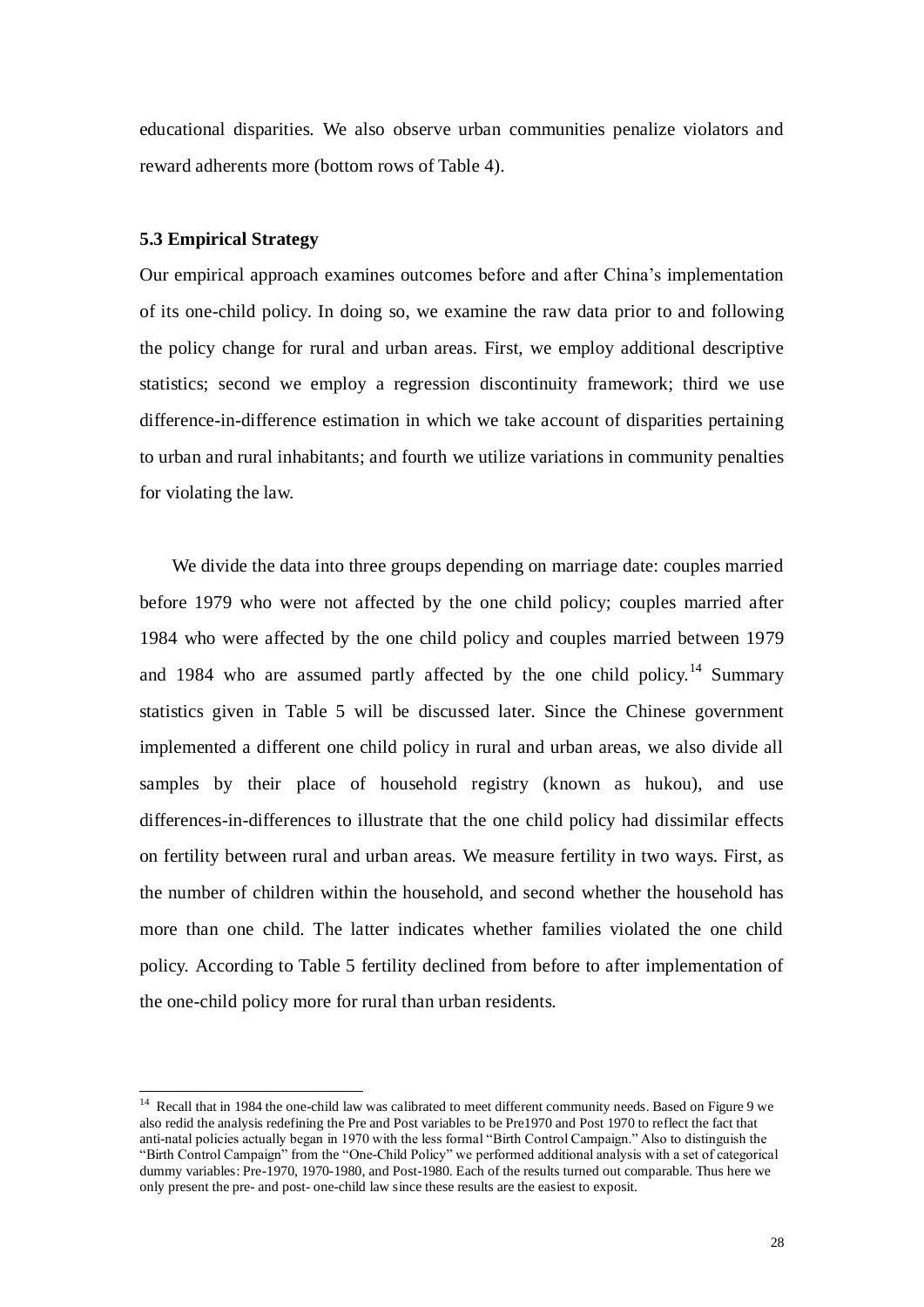First we identify the impact of the one-child policy on fertility. We employ the following regression

$$
Fer_{ilt} = \gamma_0 + \gamma_1 \operatorname{Pre}_{il} + \gamma_2 \operatorname{Post}_{il} + \gamma_3 \operatorname{Rural}_{il} + \gamma_4 (\operatorname{Rural} \cdot \operatorname{Post})_{il} + \gamma_5 X_i + \gamma_6 \zeta_l + \gamma_7 \zeta_t + \varepsilon_{ilt}
$$
\n
$$
\tag{5.1}
$$

The dependent variable *Fer* refers to fertility (measured in the two ways just described above), X is a vector of individual characteristics, and  $\zeta_1$  refers to community-specific dummy variables,  $\zeta_t$  refers to year married categorical dummy variables, and  $\varepsilon_{\text{alt}}$  a family-community-time specific error term.<sup>15</sup> The variable Pre indicates whether the couple married before 1979 and *Post* indicates the couple married after 1984. Observing  $\gamma_2 < \gamma_1$  implies lower fertility after the policy change. The variable *Rural* indicates a rural household. The coefficient on the interaction between *Post* and *Rural* estimates the difference in fertility between rural and urban areas after the policy change. A negative  $\gamma_4$  implies a bigger effect in rural areas where fertility rates were initially highest. Because the one child policy allows rural families to have more children than urban families, the sign of the coefficient of  $\gamma_4$ can be positive or negative.

If, as we expect, the one child policy is related to fertility, one could go on to test whether the husband-wife age and education gaps change, as well. These specifications are comparable where the outcome is either the husband-wife age gap or the husband-wife education gap, and the other variables are as defined above.

$$
Outcome_{ilt} = \alpha_0 + \alpha_1 Pre_{il} + \alpha_2 Post_{il} + \alpha_3 Rural_{il} + \alpha_4 (Rural \cdot Post)_{il} + \alpha_5 X_i + \alpha_6 \zeta_l + \alpha_7 \zeta_t + \varepsilon_{ilt}
$$

(5.2)

The underlying logic is the same. The effect of the one child policy on husband-wife age and education differences can be estimated by comparing the changes in the husband-wife age gap and the husband-wife education gap before and after the

<sup>&</sup>lt;sup>15</sup> This specification is similar to the one used by McElroy and Yang (2000). In addition to the above, we reran (7) with chronological year but without categorical dummy year variables. Utilizing this linear time trend reduces the significance of  $\gamma_1$  and  $\gamma_2$  somewhat., but leaves the other results in tact.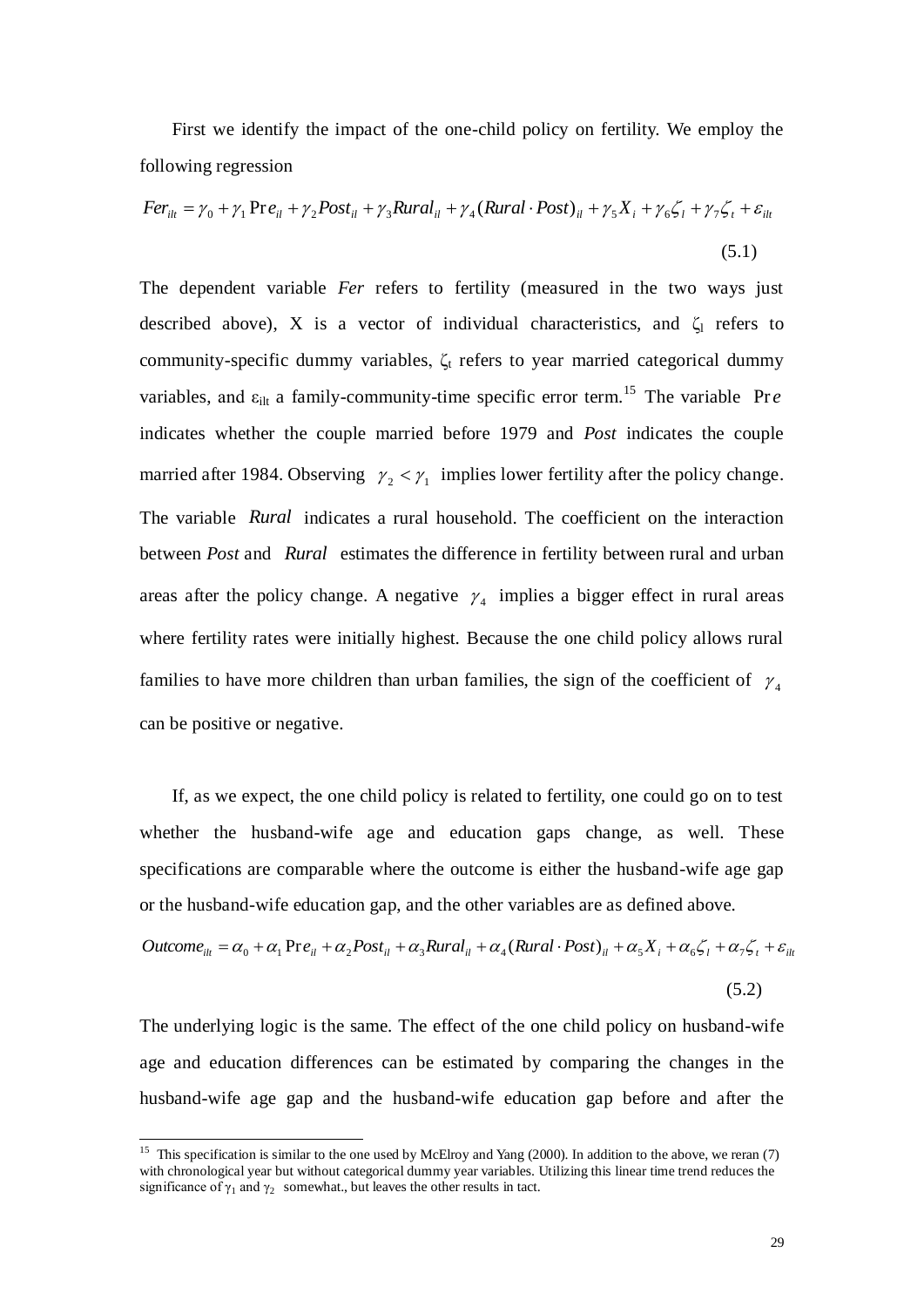implementation of one child policy and between the areas which are differently affected by the one child policy. One can surmise age and education gaps are affected by the one-child law if we find the  $\alpha$  coefficients mirror the  $\gamma$  coefficients. In other words, a higher (in absolute value)  $\gamma_2 - \gamma_1$  should imply a larger  $\alpha_2 - \alpha_1$ . In addition, rural areas should exhibit a decrease in the age and educational gaps if rural fertility decreases more.

The community CHNS data enable us to identify the law's effect yet another way, as well. Under the one-child legislation communities are allowed to fine families that violate and to reward families that adhere to the law's provisions. These monetary penalties are given in the CHNS community data. The bottom rows of Table 4 give average fines in rural and urban areas, but the fines also vary between locations within urban and rural domains. Thus another identification strategy, besides using the difference in the law's effect between rural and urban areas, is to utilize data on the variation of these fines across locations. Families living in areas with higher fines should exhibit bigger decreases in husband-wife age and education gaps after the one-child law, assuming these fines are exogenous to the family and that communities do not levy fines based on having higher fertility rates in the first place.<sup>16</sup>

We pursue this avenue in two steps. First we verify that communities with higher fertility *prior* to the law do *not* mandate larger fines. To do so, we regress fertility *prior* to the one child law on fine level *after* the law. We should observe no correlation between the two, if fines are determined by factors other than fertility. Such a finding

<sup>&</sup>lt;sup>16</sup> Ebenstein (2010) also uses variation in fines as his identification strategy. He finds that higher fines decrease fertility and are associated with higher ratios of males to females, implying some degree of infanticide. Similarly, McElroy and Yang (2000) use location-specific variation in fines as their identification strategy to measure the effects of the one-child law. However, they use the Household Economy and Fertility Survey and concentrate on 299 births in 1991 of which 91 were above quota. Their data do not contain as extensive information on fines as the CHNS nor do their data contain rewards. Further, they are not concerned with age or education differences between husbands and wives.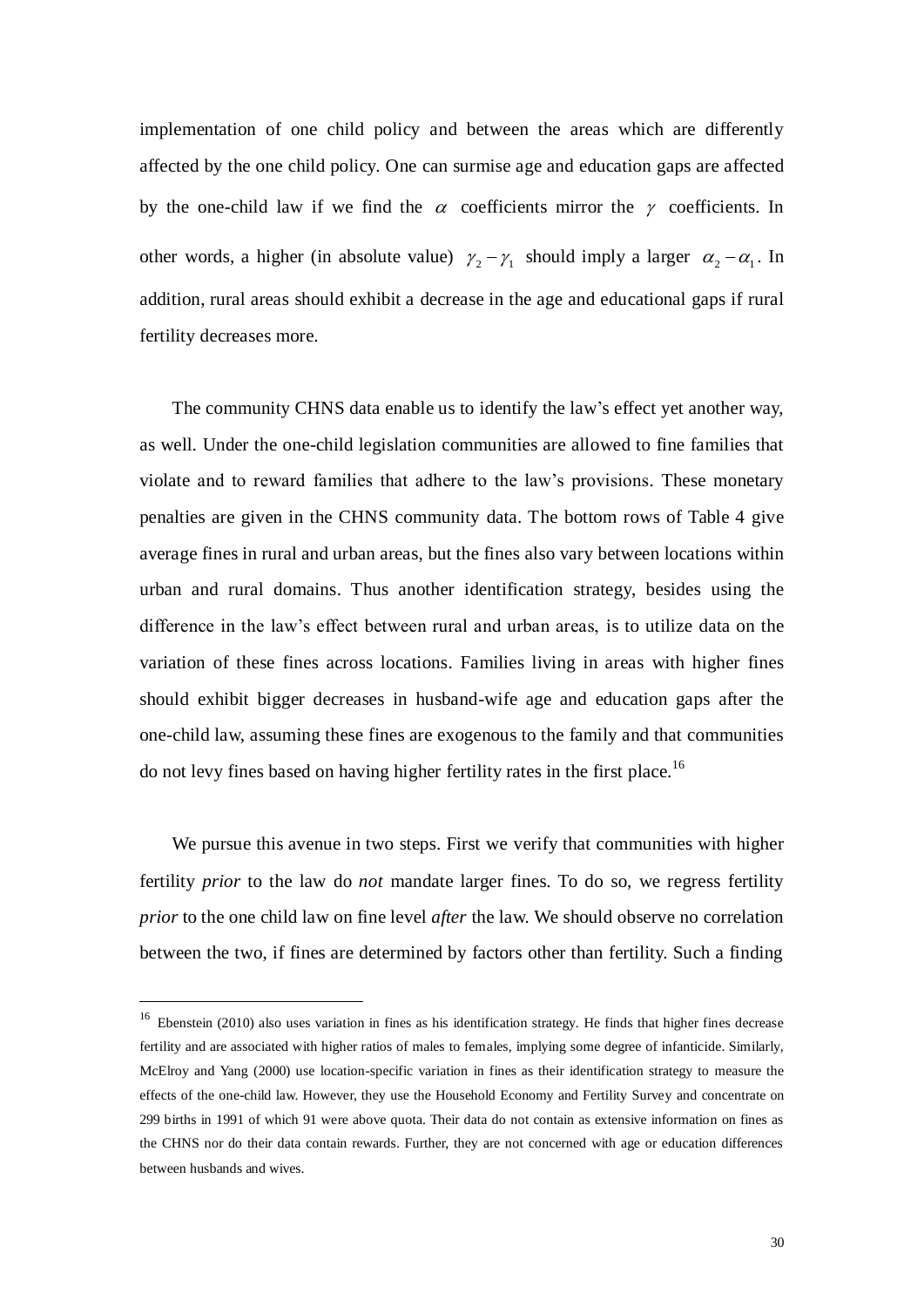would give credence to using these fines as an exogenous variable.

Second, we utilize a similar model as above to examine the effectiveness of these fines. Specifically, we estimate two sets of equations:

 $Fer_{ilt} = \beta_0 + \beta_1 Rural_{il} + \beta_2 Post \cdot Rural_{il} + \beta_3 (Post \cdot Fine)_{il} + \beta_4 (Post \cdot Subsidy)_{it} + \beta_5 X_{ilt} + \beta_6 \xi_t + \varepsilon_{ilt}$ 

(5.3)  $\int_0^*+\beta_1^* Rural_{il}+\beta_2^* Post\cdot Rural_{il}+\beta_3^* (Post\cdot Fine)_{il}+\beta_4^* (Post\cdot Subsidy)_{il}+\beta_5^* X_{ilt}+\beta_6^* \xi_t+\varepsilon_{ilt}^*$  $\begin{aligned} Outcome_{ilt}=\beta_{\circ}^*+\beta_{l}^*Rural_{il}+\beta_{\circ}^*Post\cdot Rural_{il}+\beta_{3}^* (Post\cdot Fine)_{il}+\beta_{4}^* (Post\cdot Subsidy)_{it}+\beta_{5}^*X_{ilt}+\beta_{6}^* \xi_t+\varepsilon_{ilt}^* \end{aligned}$ (5.4)

where each of the variables are as previously defined and *Fer* is a measure indicating violation of the one child law, and *Outcome* measures the difference in husband-wife age and education. The subscript *i* depicts the household and *t* the year the household married. We cannot control for location-specific effects because employing location-specific fines make it impossible to further distinguish specific communities. A negative  $\beta_3^*$  and  $\beta_4^*$  coefficient means lower outcome measures for communities with higher fines.

#### **5.4 Empirical Results**

We adopt three methods to identify the effects of the one-child law. First, as was explained above, we employ a regression discontinuity approach. Essentially we identify the difference in outcome from before to after the law. Second, we utilize a difference-in-difference approach. Here we examine how rural-urban differences change from before to after the law. Third, we employ a cross-section regression analysis. Here we use community variation in fines and subsidies to identify the law's effects.

Begin with the estimation of (5.1) which addresses the first two approaches for fertility. The results are presented in Table 6. Columns (1)-(4) on the upper panel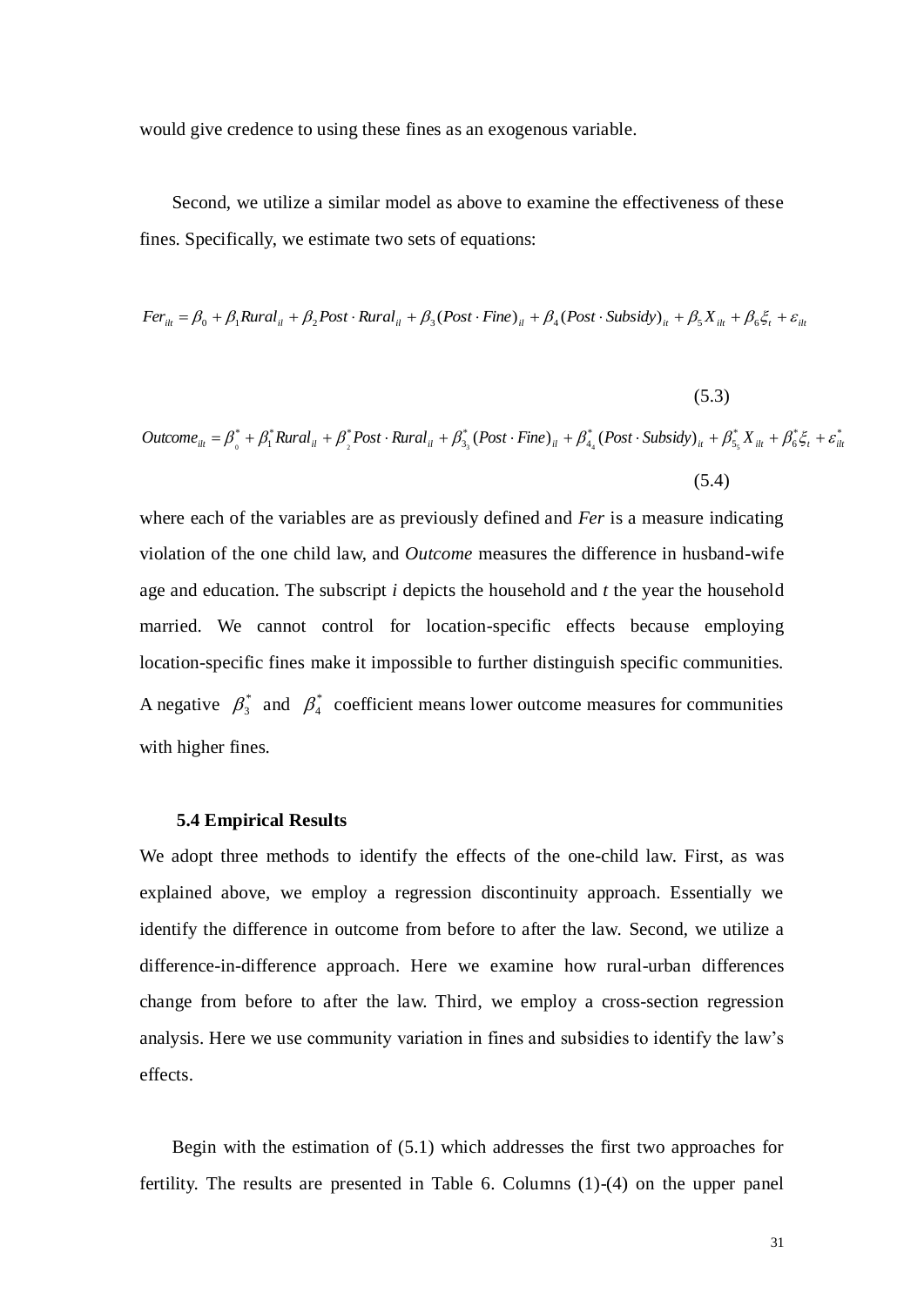contain the results for fertility measured as number of children, columns (5)-(8) for fertility measured dichotomously as greater than one child (an indication for violating the one-child law), columns (1)-(4) on the lower panel for the husband-wife age gap, and finally (5)-(8) on the lower panel for the gap in husband-wife education. Clearly  $\gamma_2 - \gamma_1$  shows a statistically significant 1.18 decline in urban fertility. This decline in fertility virtually equals the 1.16 (2.34-1.18) births per woman unadjusted (for other variables) figure given in the descriptive statistics Table 5. Adjusting for other variables including 177 specific communities does not alter the results that fertility declined from before to after enactment of the one-child law. In all cases the  $\gamma_1$ coefficients are positive and the  $\gamma$ 2 coefficients are negative. We obtain similar results when we examine the probability of having more than one child.<sup>17</sup> On average this probability of having more than one child is about 0.3 units higher before the law, and between 0.2 and 0.7 units lower after the law.

Column (1)-(4) on the lower panel give the results for the husband-wife age gap regression as the outcome measure. Again the difference  $(\alpha_2 - \alpha_1)$  is statistically significant (though  $\alpha_2$  is not) indicating a decline in the age gap of about 0.63 years which is the same as the value indicated in Table 5. This result is consistent across specifications though slightly smaller when adjusting for each location and a bit larger when adding dummy variables for each year. Again, finding a decline in the husband-wife age difference is consistent with the theoretical model outlined earlier. The impact on education (column  $(5) - (8)$ ) on the lower panel is also apparent. In column (5) the coefficient difference  $\alpha_2 - \alpha_1$  indicates an overall decrease in the husband-wife years of schooling to be about 1.74 years. This decline corresponds to the 1.87 decline in Table 5 (2.35-0.48). As with the husband-wife age gap, this result is consistent across specifications though slightly smaller when adding community-specific and year-specific adjustments. The results are in accord with a

 $17$  These are analyzed with a probit specification, given the dichotomous nature of the dependent variable. Marginal probabilities of a discrete change in the independent variable from zero to one are reported.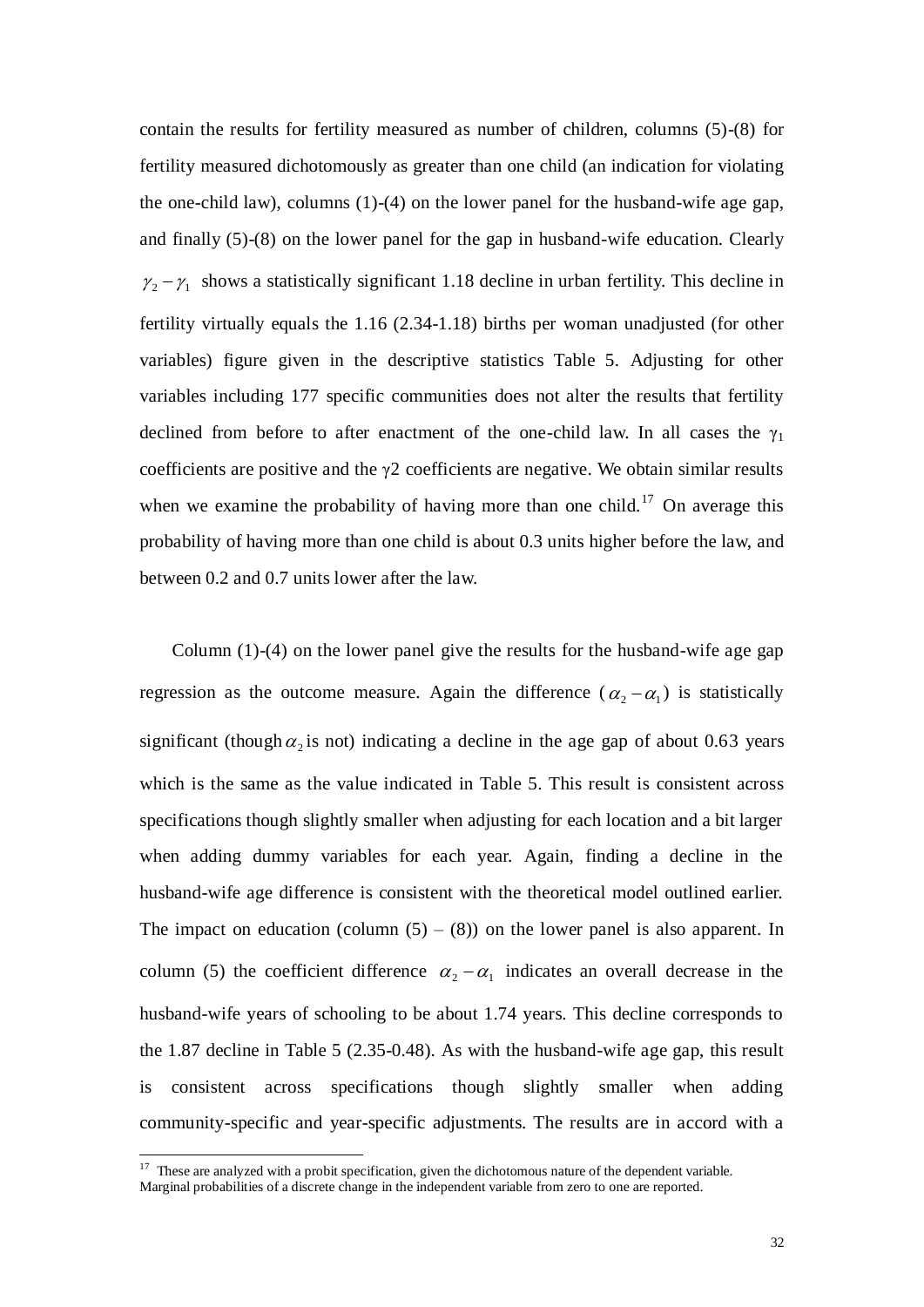decline in husband-wife education when fertility intentions fell as a result of the one-child law.

Rural residents tend to have higher fertility than urban residents. Going back to row (3) of the fertility regressions, we find approximately 0.6 more children for rural residents. Similarly, rural residents have at least a 0.22 higher probability of exceeding a one-child per family fertility. Concomitant with more children, the husband-wife education gap is larger in rural areas. On the other hand, this does not appear to be the case with the age gap. One reason for a smaller rural age gap is rural residents marry when they are about 1.3 years younger than urban residents.

The coefficient on the interaction between *Post* and  $Rural(\alpha_4)$  is also negative consistent with the one-child policy having a greater impact in rural than urban areas.<sup>18</sup> The -.31 post-law\*rural interaction term (row (4)) implies a 0.31 birth per woman greater decline in fertility for rural inhabitants. Again this is about equal the 0.34 [(2.97-1.47)-(2.34-1.18)] amount implied by Table 5. Adjusting for specific communities (column (4)) does not alter the results. However, the rural-urban decline in the probability of having more than one child is statistically insignificant except when adjusting for year-specific and location-specific dummy variables (not shown). The husband-wife age gap interaction term implies about a ¾ year bigger decline in rural areas following the one-child law. This result is consistent across all specifications. On the other hand, the interaction term between post-law and rural is positive though insignificant.<sup>19</sup> This coefficient implies the husband-wife education gap before and after the implementation of the one child policy is smaller in rural than in urban areas which is inconsistent with our prediction based on a larger decline in rural area fertility. One explanation is societal discrimination brought on either by

<sup>&</sup>lt;sup>18</sup> Mismeasurement of individuals in the rural areas can help explain the larger observed fertility decline in rural areas. Larger effects can be observed for rural residents to the extent rural residents migrate to urban areas but cannot change their hukou. We have no way of estimating the extent of this bias.

<sup>&</sup>lt;sup>19</sup> This is similar to the results in Table 5 which indicates a 0.7 smaller decline in education in rural compared to urban areas (2.35-0.48)-(2.60-1.42).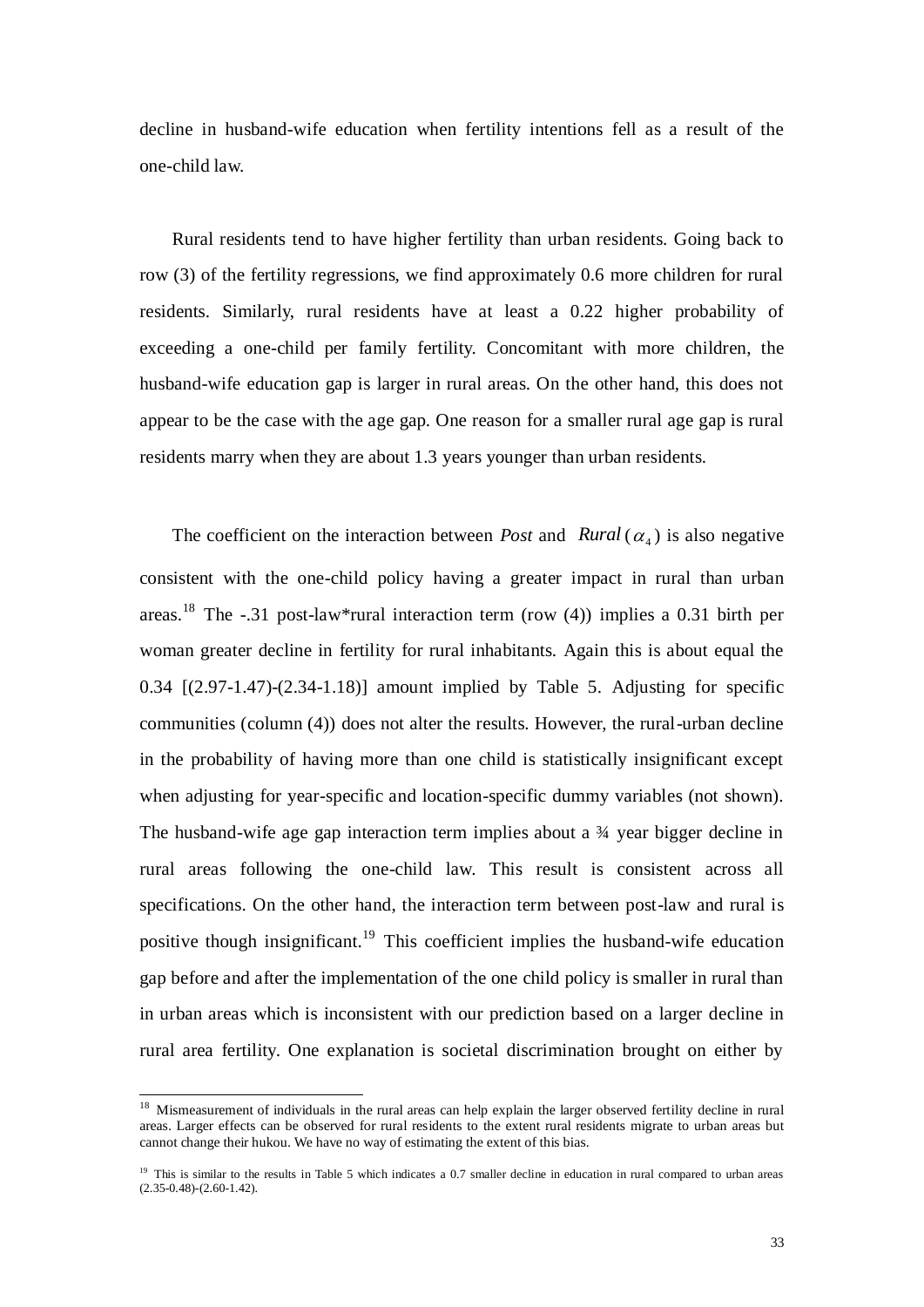families' or the government's slow response to the changing needs of women's education, what some might call a "boy preference" in rural areas. However, as the economic situation in rural areas improved, replications of the statistical experiment become more consistent with expectations. Table 7 (columns (1)-(4)) contains the same regression using the 2000 Chinese data, and the 2004 data (columns (5)-(8)). Both yield stronger effects of the one-child law in rural areas.

To test whether penalties and subsidies are valid exogenous variables, we regress post-law penalties on pre-law fertility. We measure fertility as the proportion of a community having more than one child. This measure gets at potential violations of the one-child law. We do the analysis for both urban and rural locations as the unit of observation. If penalties (and rewards) are determined independent of fertility we should find no relationship between these subsidies and fines and pre-law fertility rates. The results are given in Table 8. We utilize the two types of fines available for the most communities, as well as a dummy variable indicating whether a family receives a housing subsidy for adhering to the law. All fertility coefficients are statistically insignificant. Thus we find no evidence that communities, originally with higher fertility, levy greater fines to discourage violations of the law.

We utilize equations (5.3) and (5.4) already discussed to test the impact of fines and subsidies. The results are given in Table 9. We present four specifications, denoted by whether we include individual family characteristics and annual categorical time dummies.<sup>20</sup> As before, we find rural residents have higher fertility (even adjusting for fines and subsidies), exhibit a smaller husband-wife age difference, and possess a greater husband-wife disparity in education. Again, rural fertility decreases more after the one-child law, as did the rural husband-wife age gap. However, now two additional findings emerge. First, fines appear to have a more deleterious effect on fertility than subsidies. This result may be consistent with

 $20$  As already mentioned, we are precluded from introducing a location-specific dummy variable because the variation in fines does not allow us to identify the independent effect of each location.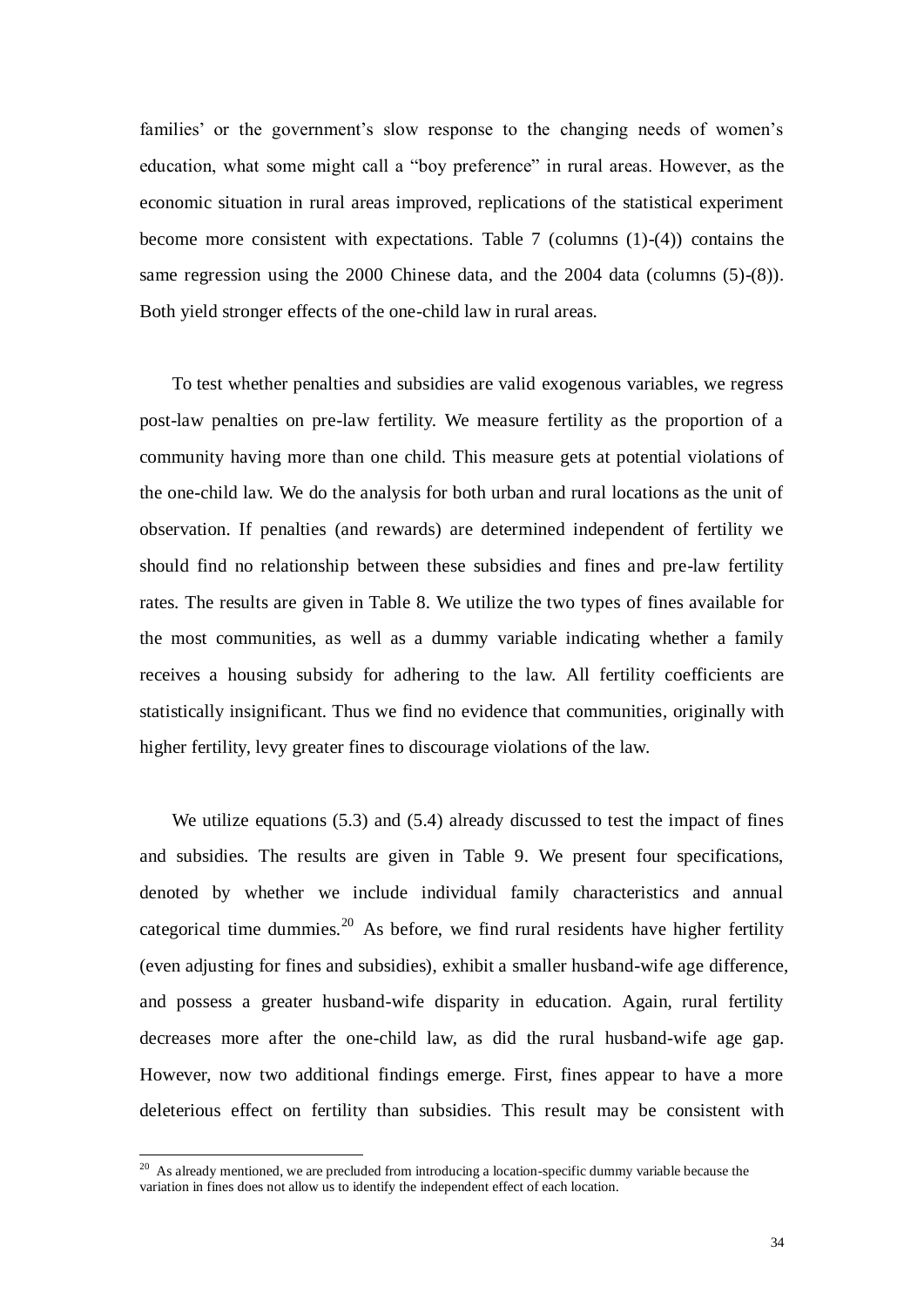prospect theory which argues that individuals value losses more than potential gains; or alternatively it may come about because fines and subsidies are measured differently. We use the logarithm of fines, but by necessity we are forced to use a zero-one dummy variable for the subsidy because no consistent information was available on the value of subsidies across a sufficient number of locations. Second, fines and subsidies are associated with both lower fertility and lower husband-wife age and educational differences. The coefficients indicate that doubling the fine leads to a 7-16% decline in fertility, a 5-42% decrease in the husband-wife age gap, and a 17-84% decrease in the husband-wife education difference.

How relevant are the results to other parts of the world? One way to answer this question is to apply the Chinese estimates to see if they generalize to what we observed earlier regarding inter-country differences. Based on Figure 4, the gradient between fertility and the husband-wife age gap is about  $0.6<sup>21</sup>$  Thus, for example, at the extremes Niger and Afghanistan have a fertility rates exceeding 6 children per woman and husband-wife age gaps exceeding 6 years, whereas Hong Kong and Spain have fertility rates of about 1.2 and an age gaps less than 2.5. Based on the China one-child law, we observe the number of children to decline by approximately 1.3 and the age gap to decline by about 0.75 years. This implies a regression coefficient of about 0.6, virtually identical to what was obtained from the cross-national comparison. For education, Chinese data yield an implied coefficient of about 1.2 compared to 0.52 across countries.

These estimates based on entirely disparate data and techniques are uncannily close. This means the Chinese estimates explain a significant part of inter-country variations. As such, one can say that the estimates are applicable far beyond the natural experiment from which they originate.

<sup>&</sup>lt;sup>21</sup> The regression fit is: Age Gap =  $1.77 + 0.6$  Fertility. For education, the regression line is: Education Gap = -.42  $+ 0.52$  fertility.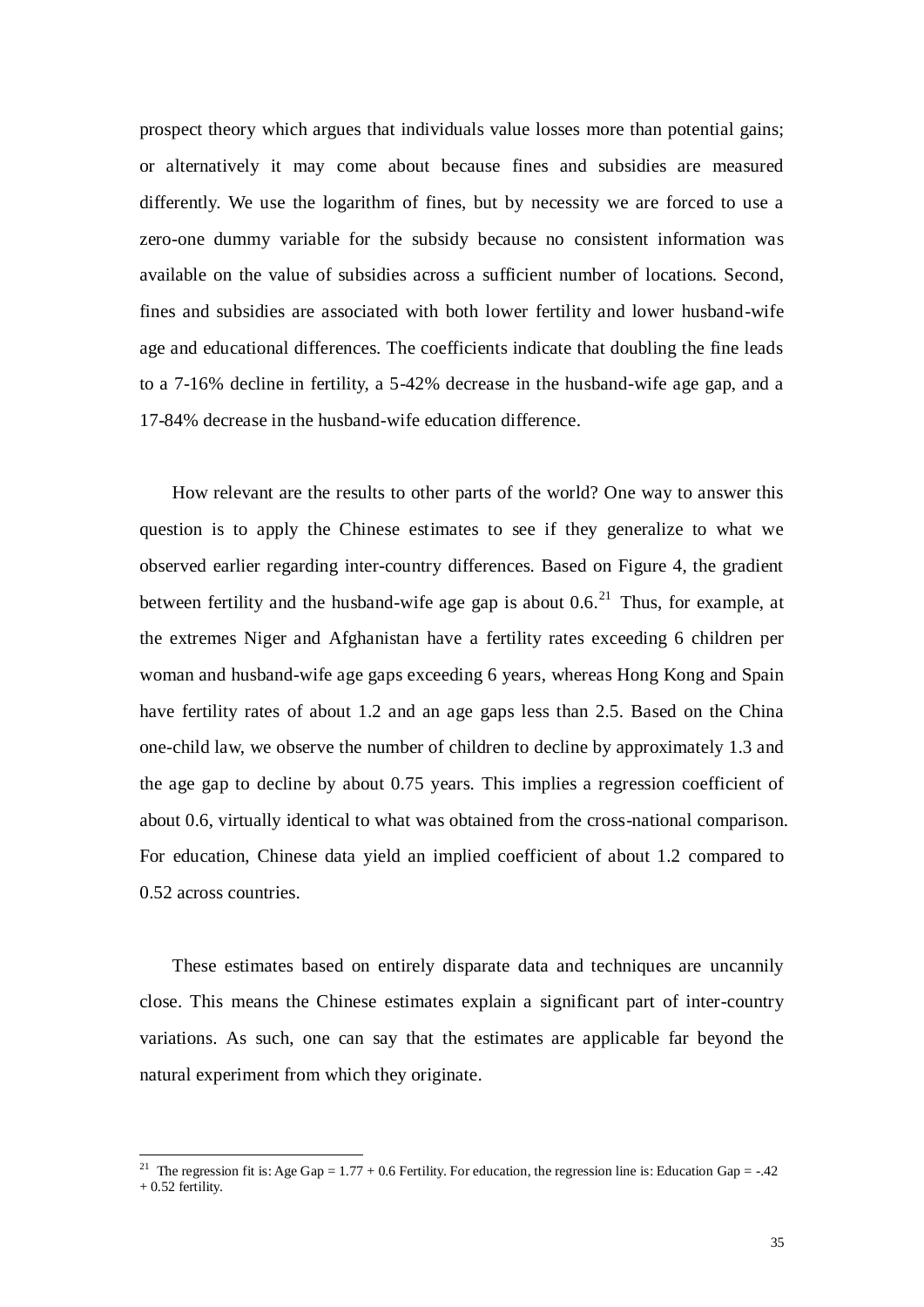#### **6. Summary and Conclusions**

In the United States and virtually all other countries, men earn more than women. In 1960 women earned 59 cents on the dollar. Now the wage ratio is about 0.78. For single-never-married men and women the gap is approximately 5%, but for married men and women the gap still hovers around 30%. The gender gap for marrieds increases with number of children as well as with the spacing of children. One explanation consistent with these patterns is division of labor in the home. Husbands specialize in market activities and wives in household activities. As a result men invest more in human capital and earn higher wages than their wives. Indeed the husband-wife wage gap widens with years of marriage until children are old enough to leave the home. Household specialization is most likely greatest the higher the number of children and the more widely children are spaced. But why is there division of labor in the first place?

One reason for division of labor is discrimination. If the market rewards men disproportionately more than women for comparable skills it pays for the husband to specialize in market work and women in home work. But specialization can occur even without discrimination.

In virtually all countries and in most marriages husbands are older than their wives. At least in the past the same spousal difference was true for schooling. Age and educational advantages imply a higher earnings potential. As such household specialization makes sense to maximize family income, given higher husband relative earnings. This paper examines two patterns inherent in today's marriages, namely husband-wife age and educational differences, both of which are in part responsible for division of labor.

Most of us would claim that children form a basis for marriage. Most would also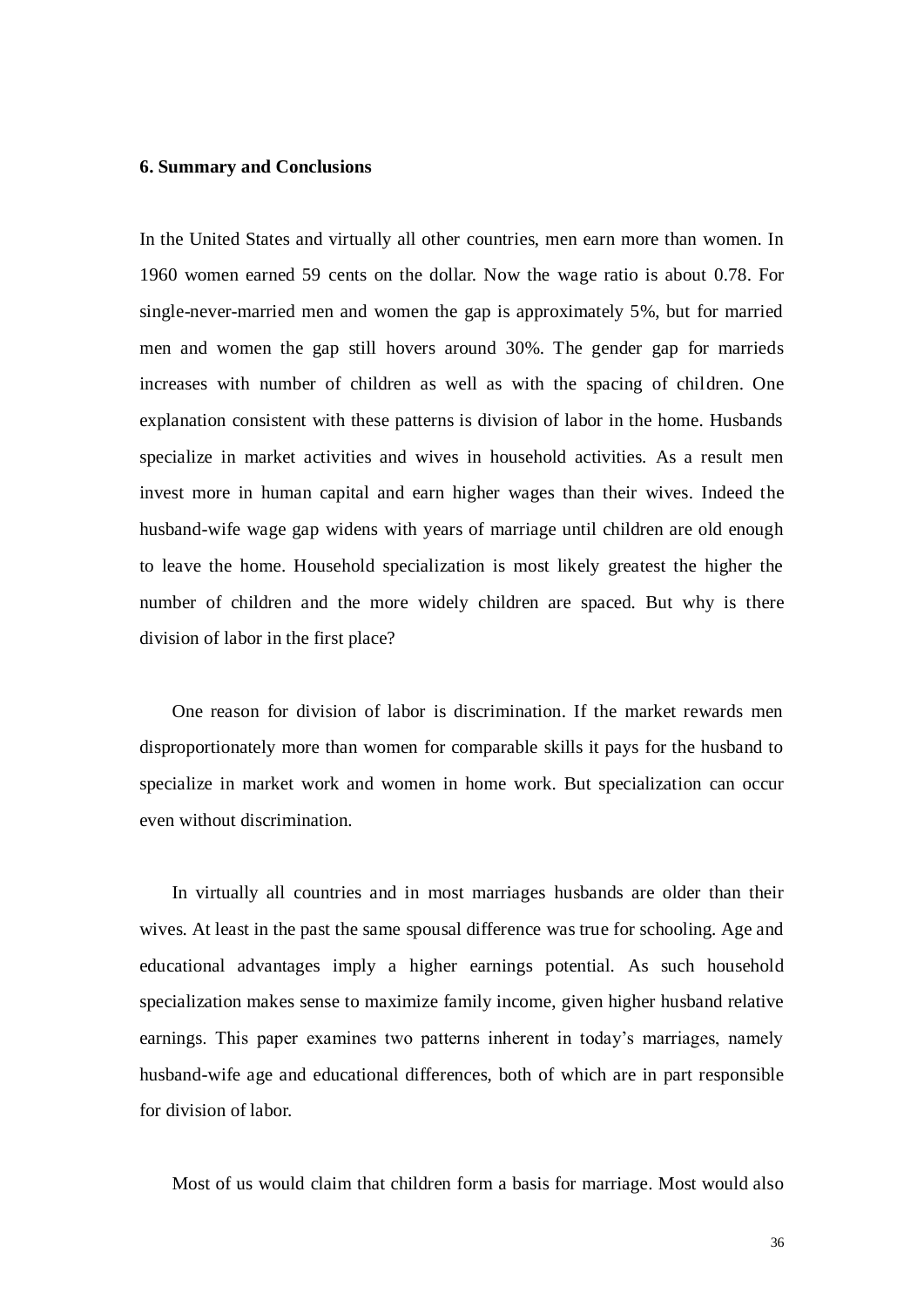agree the biological clock ticks differently for men and women. This paper makes use of both of these observations to illustrate that together they lead to age and educational differences between husbands and wives. We employ a two-sided search model to show that the greater the desire for children, the larger the husband-wife age gap and the more likely husbands attain greater schooling levels than their wives.

We give credence to these suppositions taking China's anti-natalist policies as a natural experiment. We show that China's move from a pro-natalist to a mandatory anti-natalist policy can be taken as an exogenous change because this policy reversal caused China's fertility patterns to be different than the rest of the world, and different than India a nation to which China is often compared. We find that China's one-child law brought about both a decrease in fertility and a decrease in husband-wife age and schooling differences. A one child per women greater fertility raises the age gap by about 0.6 years and the schooling gap by over one year. These estimates are obtained from a natural experiment in China, but are very similar to simple cross-national observations. In short, we conclude changes in fertility are associated with changes in marital patterns that affect division of labor in the home.

More specifically, fecundity differences between men and women can lead to the age and educational gaps associated with division of labor in the home, which in turn can help exacerbate the gender wage gap. Hence the plausibility of a biological basis for gender wage differences. As fertility declines, as has been the historical trend, marital differences diminish; and as these marital differences diminish so does the division of labor in the home, and the gender wage gap, as well.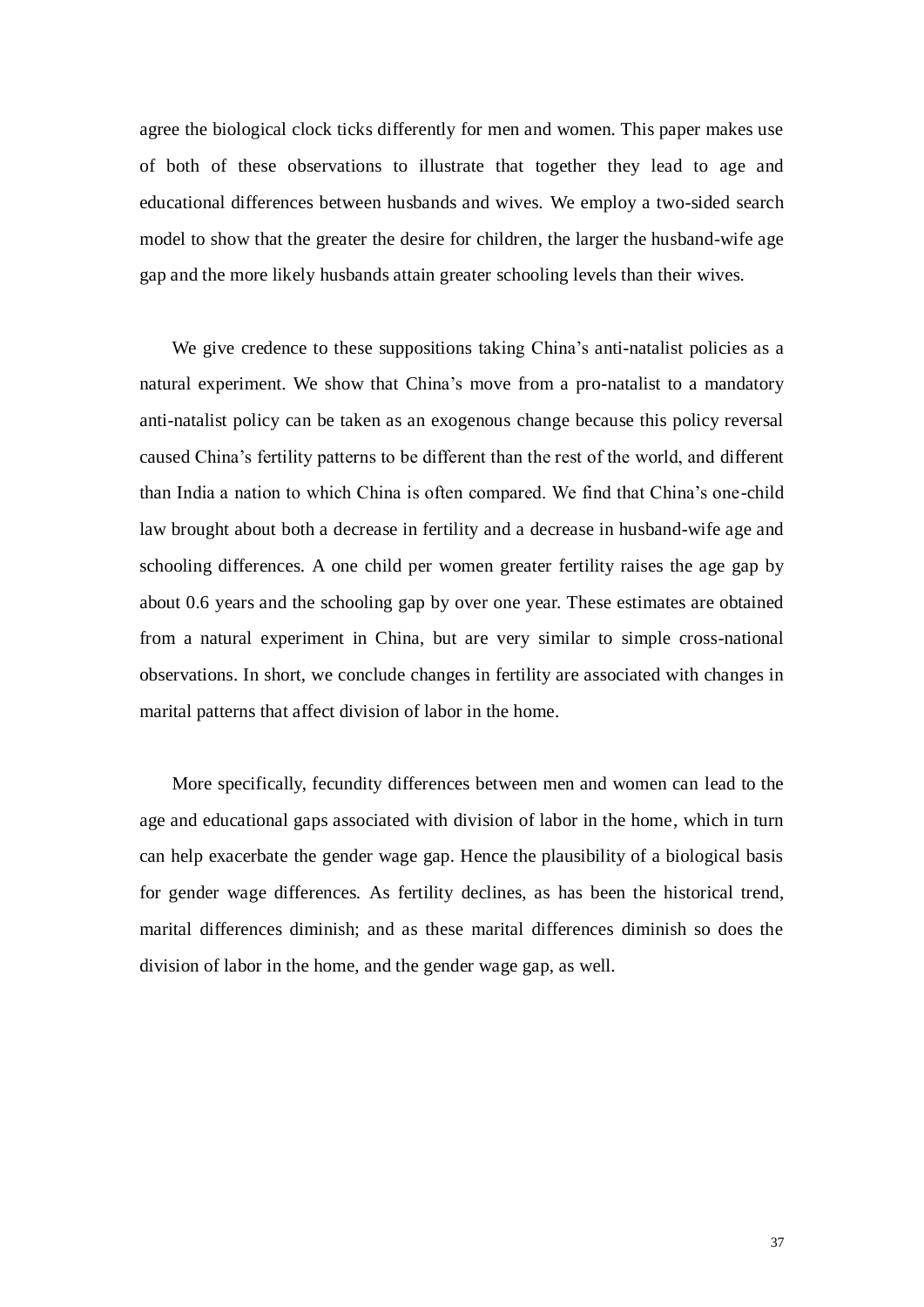



Notes: Figures for 1947 to 1999 are based on Current Population Survey data. Figures for years prior to 1947 are based on decennial censuses. A standard error of 0.1 years is appropriate to measure sampling variability for any of the above estimated median ages at first marriage, based on Current Population Survey data.

Source: <http://www.census.gov/population/socdemo/hh-fam/tabMS-2.pdf>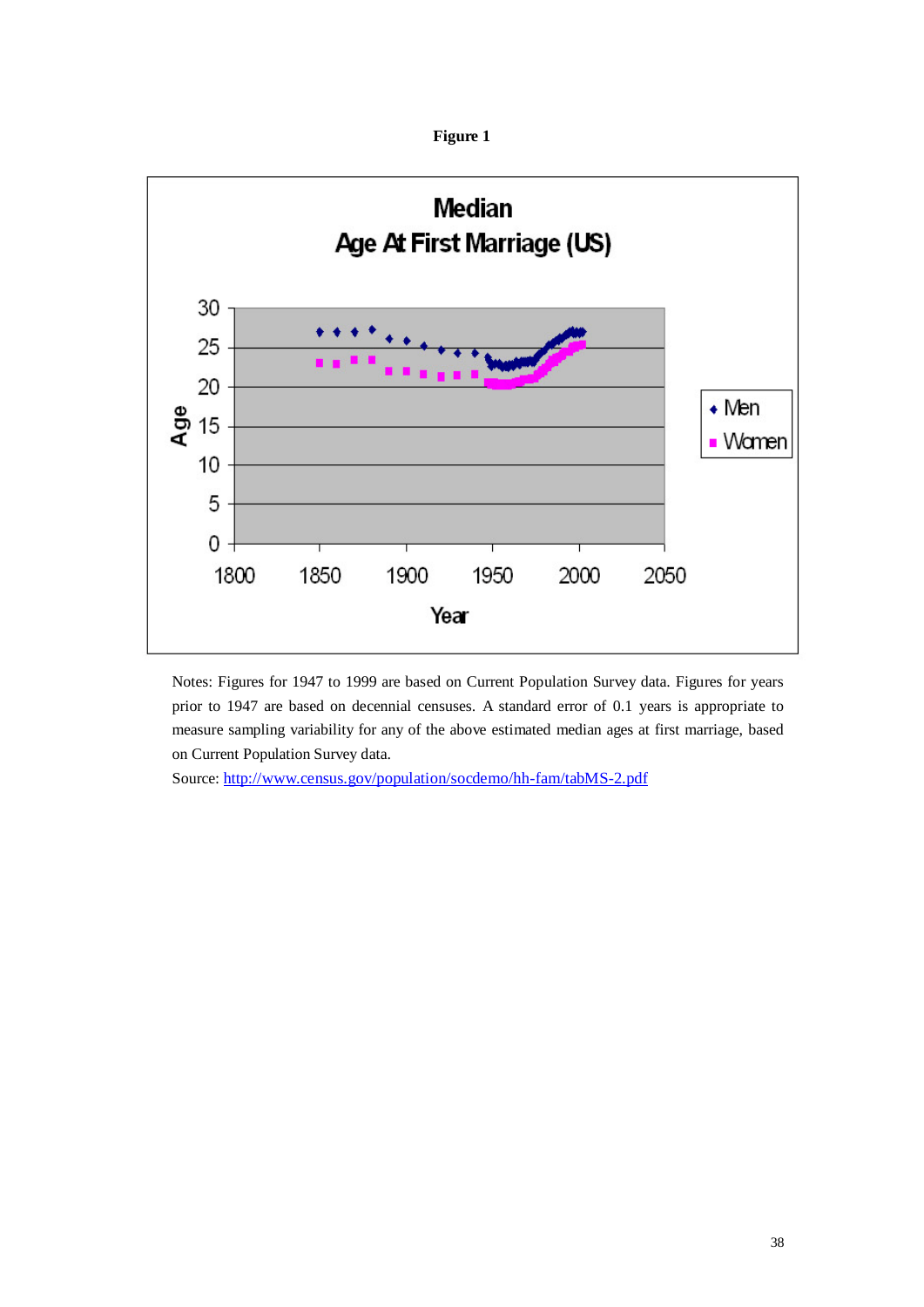Figure 2: Age at First Marriage: Canada, 1921-1991



Source: Canadian Vital Statistics.

Obtained From: Wu Zheng (1998) "Recent Trends In Marriage Patterns In Canada Policy," *Options* September 1998, p.4.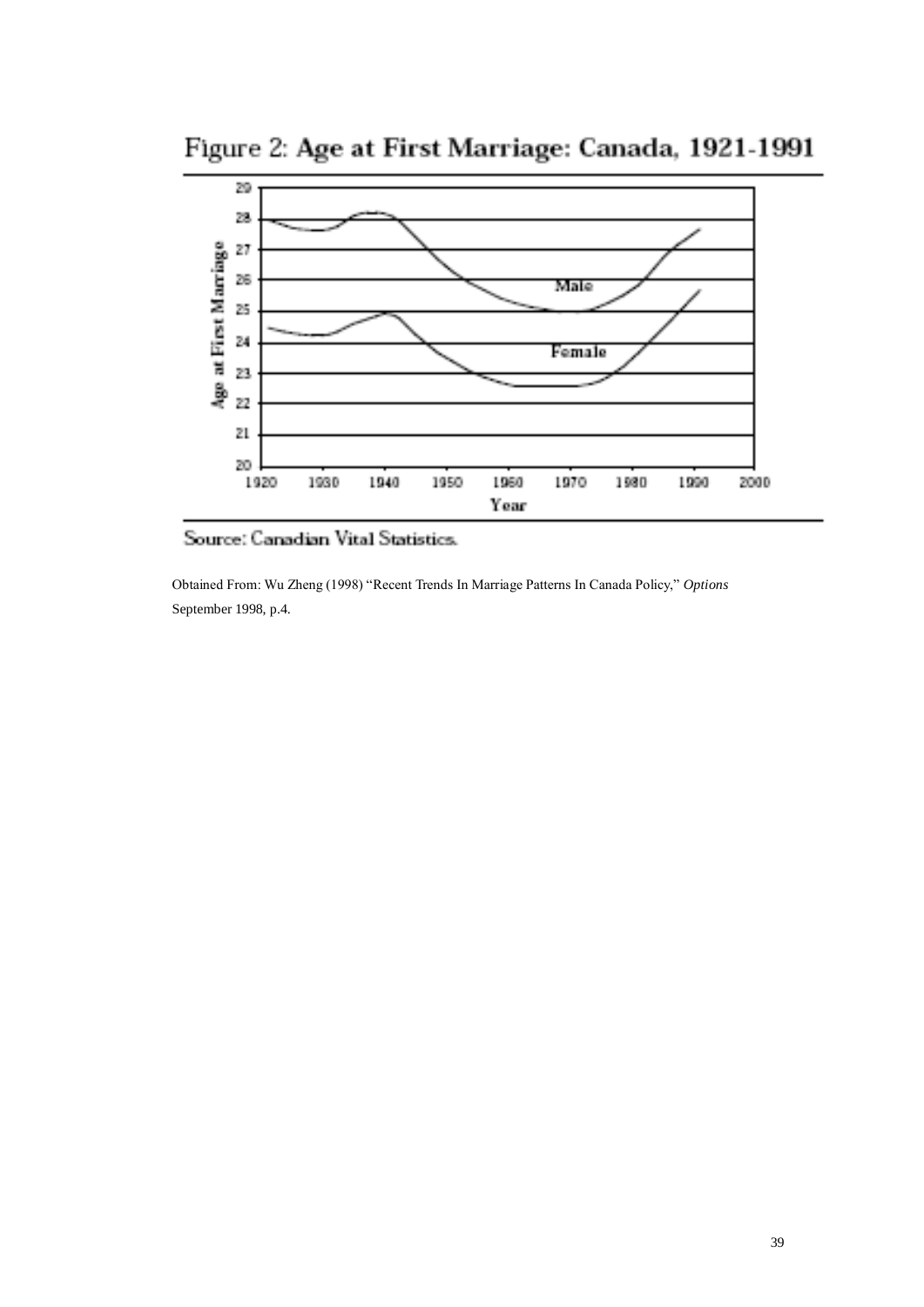



Husband-Wife Age and Gender Educational Differences\*

\* Computed by authors based on Table 3.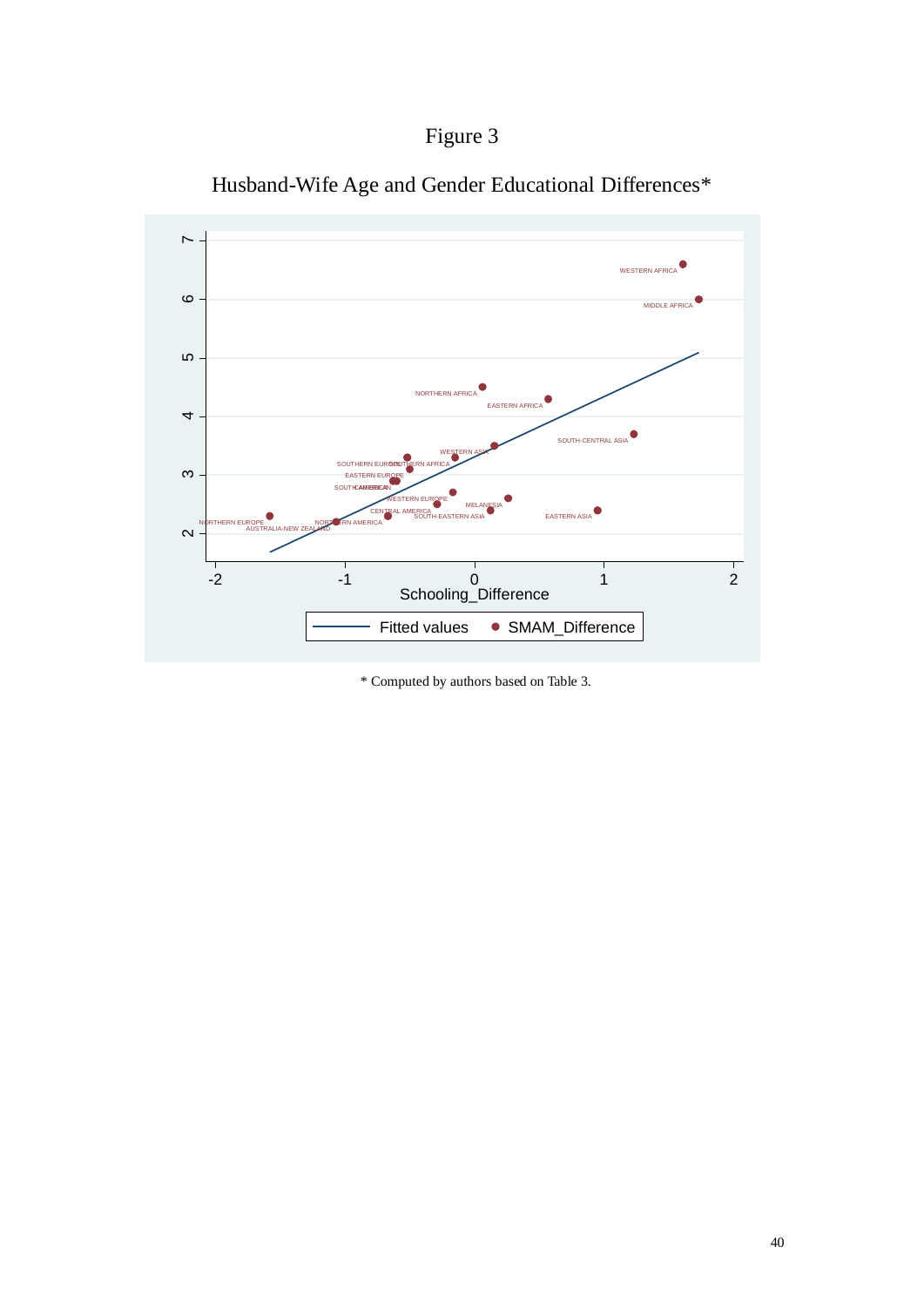**Figure 4 A Cross-National Depiction of Fertility and the Husband-Wife Age Gap\***



\* Computed by authors based on cross-national data described in text.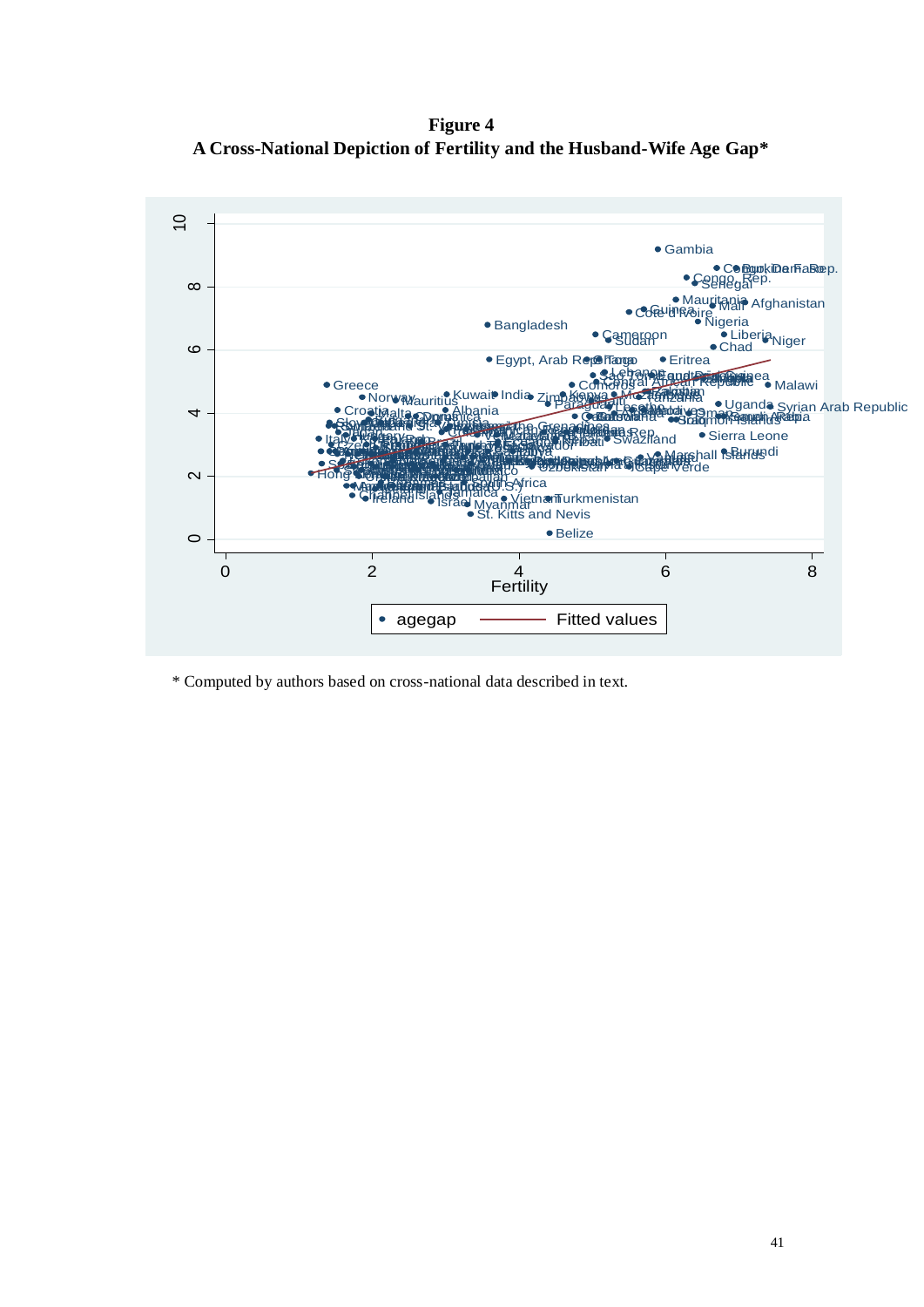

**Figure 5 A Cross-National Depiction of Fertility and Male-Female Educational Differences\***

\* Computed by authors based on cross-national data described in text.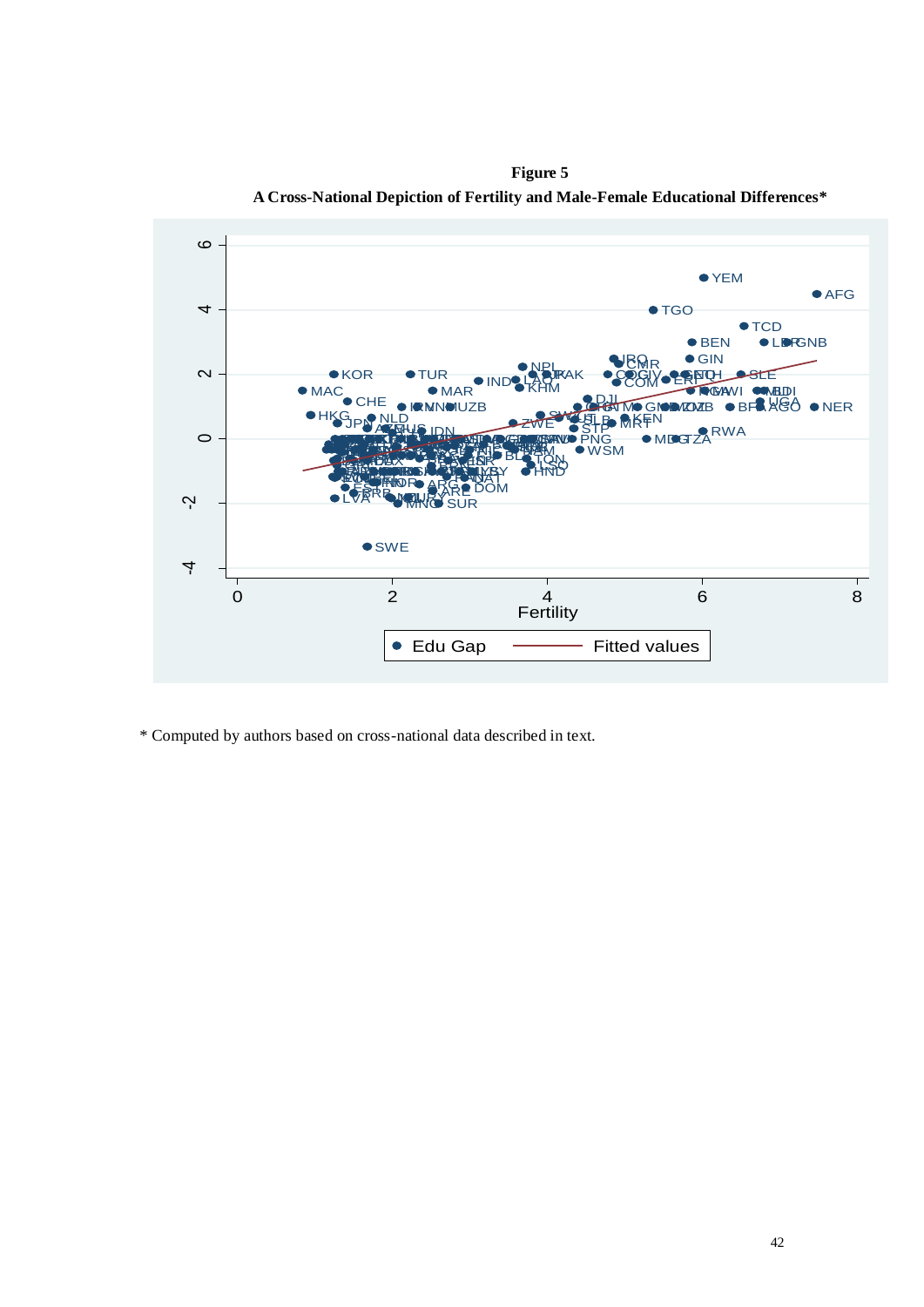

**Figure 6: A Comparison of Fertility Rates Over Time**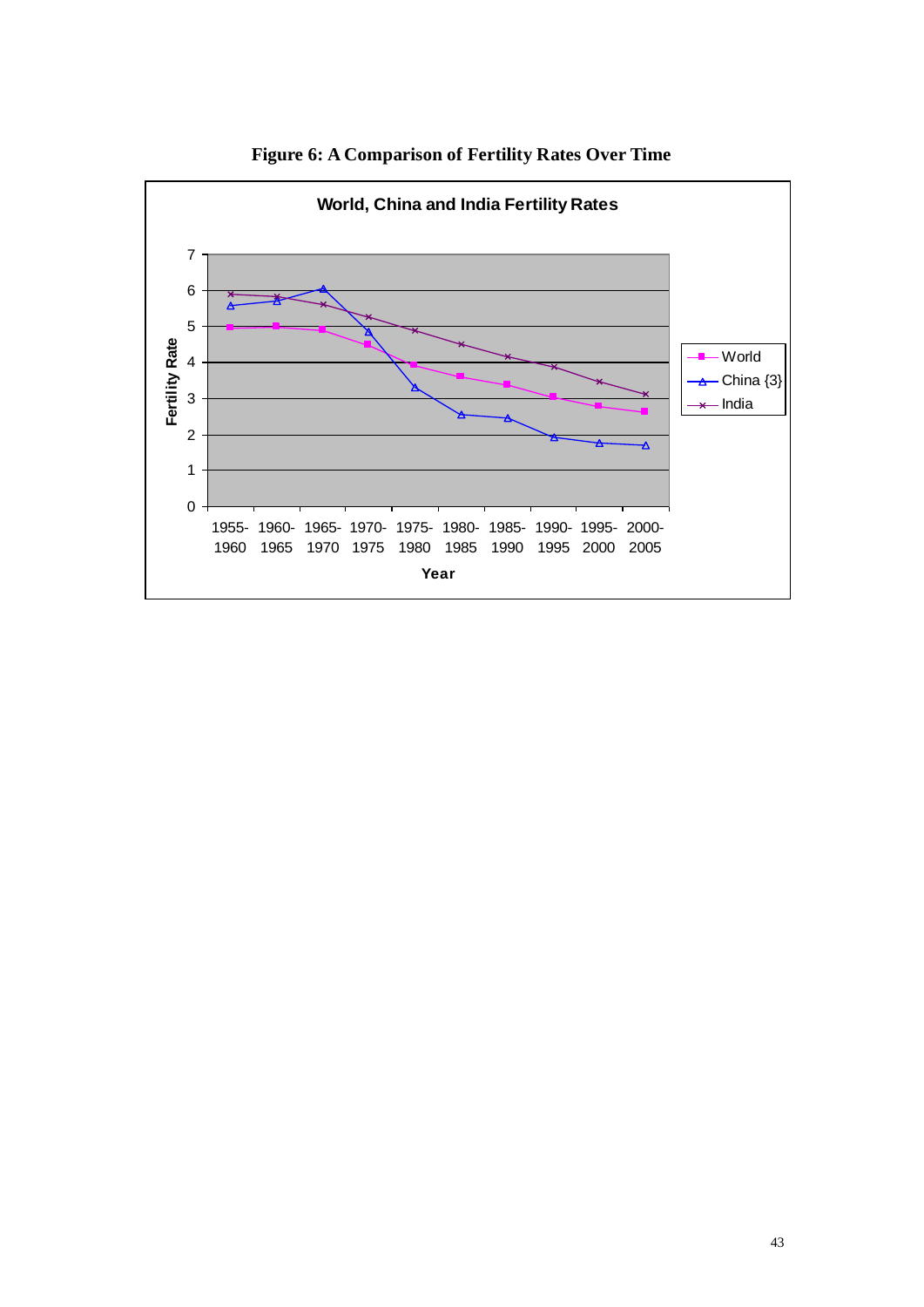



\*Computed by authors based on 1993 China Health and Nutrition Survey





\*Computed by authors based on 1993 China Health and Nutrition Survey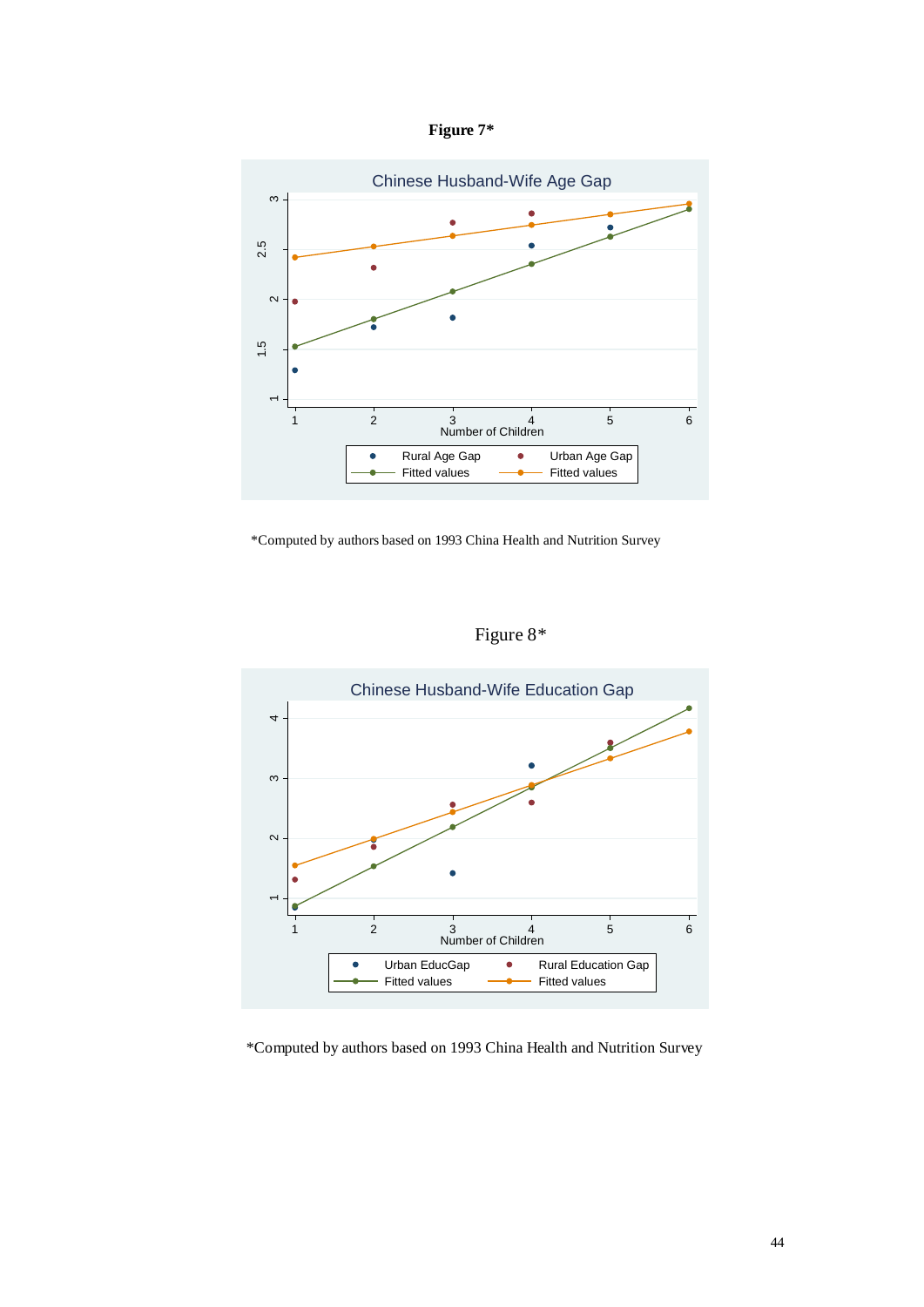| Wife              | High          | Low intelligence | High<br>educated | educated<br>Low |
|-------------------|---------------|------------------|------------------|-----------------|
|                   | intelligence  | young women      | old<br>women     | old<br>women    |
| Husband           | young women   |                  |                  |                 |
| High intelligence | $k(1+\beta)y$ | $k(1+\beta)y$    | у                |                 |
| young men         |               |                  |                  |                 |
| Low intelligence  | $k(1+\beta)y$ | $k(1+\beta)y$    |                  | ν               |
| young men         |               |                  |                  |                 |
| High educated old | kyr           | kyr              | уґ               | yr              |
| men               |               |                  |                  |                 |
| Low educated old  | ky            | ky               |                  |                 |
| men               |               |                  |                  |                 |

**Table 1 Women's Payoff Matrix**

**Table 2 Men's Payoff Matrix**

| Husband           | High          | Low           | educated  <br>High | educated<br>Low |
|-------------------|---------------|---------------|--------------------|-----------------|
| Wife              | intelligence  | intelligence  | old<br>men         | old<br>men      |
|                   | young men     | young men     |                    |                 |
| High intelligence | $k(1+\beta)x$ | $k(1+\beta)x$ | $\frac{k}{-x}$     | kχ              |
| young women       |               |               | е                  |                 |
| Low intelligence  | $k(1+\beta)x$ | $k(1+\beta)x$ | $\frac{k}{-x}$     | kχ              |
| young women       |               |               | е                  |                 |
| high educated     | χr            | χr            | Xľ                 | χr              |
| old women         |               |               |                    |                 |
| Low educated      | х             | х             | х                  | х               |
| old<br>women      |               |               |                    |                 |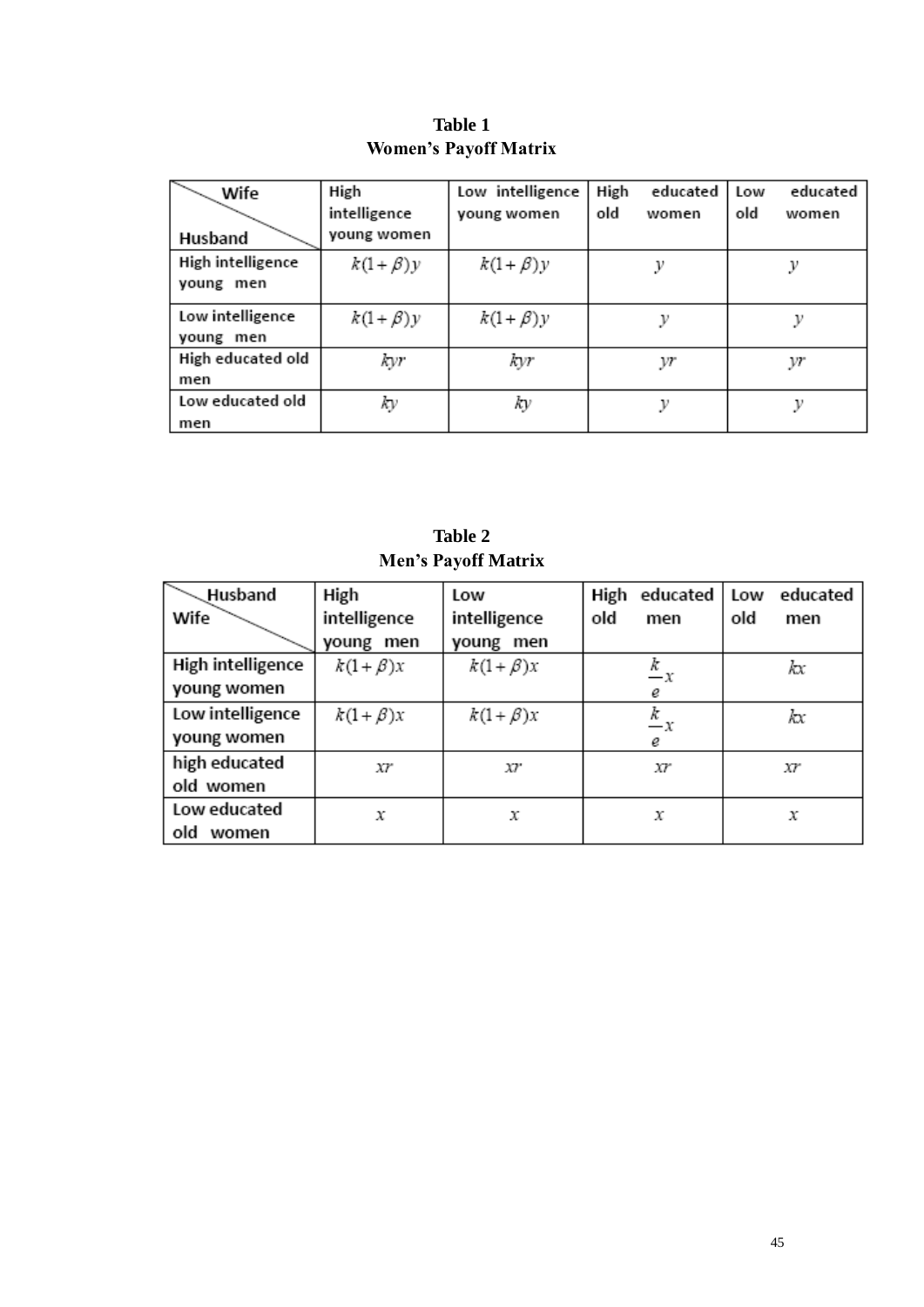**Husband-Wife Age Gap at First Marriage and Male-Female Schooling differences**

| Area                   | <b>Difference</b><br>SMAM | <b>Difference</b><br>EDUC |
|------------------------|---------------------------|---------------------------|
| EASTERN AFRICA         | 4.3                       | 0.57                      |
|                        |                           |                           |
| MIDDLE AFRICA          | 6                         | 1.73                      |
| NORTHERN AFRICA        | 4.5                       | 0.06                      |
| SOUTHERN AFRICA        | 3.3                       | $-0.15$                   |
| WESTERN AFRICA         | 6.6                       | 1.61                      |
| <b>FASTERN ASIA</b>    | 2.4                       | 0.95                      |
| SOUTH-CENTRAL ASIA     | 37                        | 1.23                      |
| SOUTH-EASTERN ASIA     | 24                        | 0.125                     |
| WESTERN ASIA           | 3.5                       | 0.153                     |
| <b>FASTERN EUROPE</b>  | 3.1                       | $-0.5$                    |
| NORTHERN EUROPE        | 2.3                       | $-1.58$                   |
| <b>SOUTHERN EUROPE</b> | 3.3                       | $-0.52$                   |
| WESTERN EUROPE         | 2.7                       | $-0.167$                  |
| CARIBBEAN              | 2.9                       | $-0.6$                    |
| CENTRAL AMERICA        | 2.5                       | $-0.29$                   |
| <b>SOUTH AMERICA</b>   | 2.9                       | $-0.63$                   |
| NORTHERN AMERICA       | 2.3                       | $-0.67$                   |
| AUSTRALIA-NEW ZEALAND  | 2.2                       | $-1.07$                   |
| MELANESIA              | 2.6                       | 0.26                      |
| MICRONESIA             | 3.9                       | NA                        |
| <b>POLYNESIA</b>       | 3.2                       | ΝA                        |

NA denotes unavailable data.

Computed from data contained in:

<http://www.un.org/esa/population/publications/worldmarriage/WorldMarriagePatterns2000Table.xls>

http://earthtrends.wri.org/searchable\_db/results.php?years=all&variable\_ID=1117&theme=4&country\_ID=all&country\_cla http://earthtrends.wri.org/searchable\_db/results.php?years=all&variable\_ID=1116&theme=4&country\_ID=all&country\_clas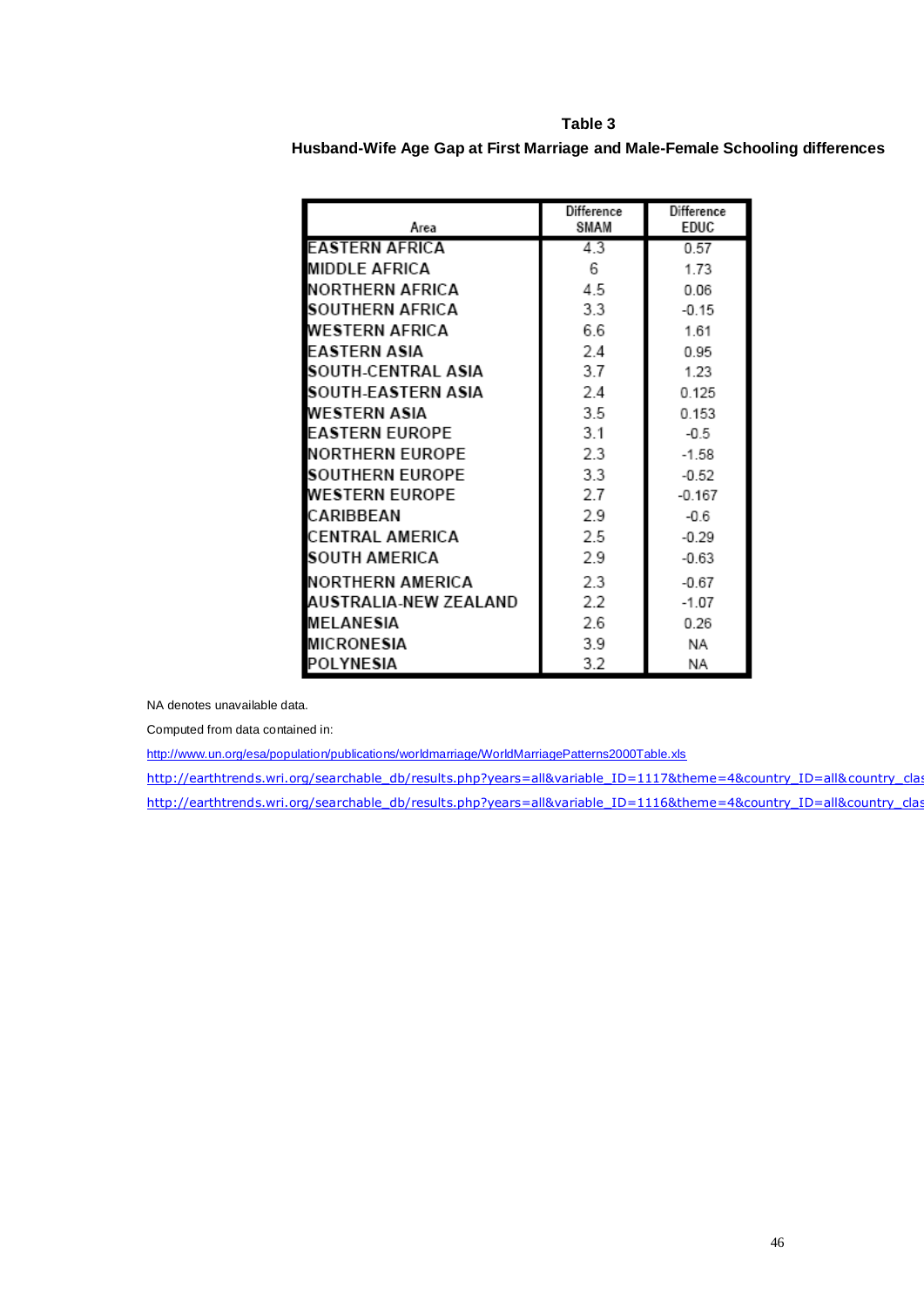# **Descriptive Statistics\***

| <b>Variable</b>             | <b>Rural</b> | <b>Urban</b> |
|-----------------------------|--------------|--------------|
|                             |              |              |
| Husband's Education         | 7.37         | 8.92         |
|                             | (0.08)       | (0.15)       |
| Wife's Education            | 5.34         | 7.50         |
|                             | (0.10)       | (0.16)       |
| Husband-Wife Education Gap  | 2.03         | 1.42         |
|                             | (0.09)       | (0.13)       |
| Fertility                   | 2.35         | 1.75         |
|                             | (0.03)       | (0.04)       |
| More Than One Child         | 0.76         | 0.50         |
|                             | (0.42)       | (0.50)       |
| Husband's Age at Marriage   | 23.82        | 25.14        |
|                             | (3.66)       | (3.66)       |
| Wife's Age at Marriage      | 22.09        | 22.91        |
|                             | (2.78)       | (2.86)       |
| Age Gap                     | 1.76         | 2.23         |
|                             | $-0.07$      | $-0.13$      |
| Number of Observations      | 1644         | 624          |
| Fine if first child without |              |              |
| permission                  | 1075.41      | 1798.12      |
|                             | (1629.41)    | (1785.53)    |
| Number of Observations      | 1454         | 506          |
| Fine for one extra child    | 3137.96      | 4405.16      |
|                             | (2409.37)    | (2355.46)    |
| Number of Observations      | 1321         | 488          |
| Gets Housing subsidy        | 0.10         | 0.27         |
|                             | (0.30)       | (0.44)       |
| Number of Observations      | 1423         | 519          |

\* Source: 1993 China Health and Nutrition Survey (CHNS). Age and education measured in years. Fertility measured as births per woman. Fines measured in yuan. Standard deviation of data given in parentheses.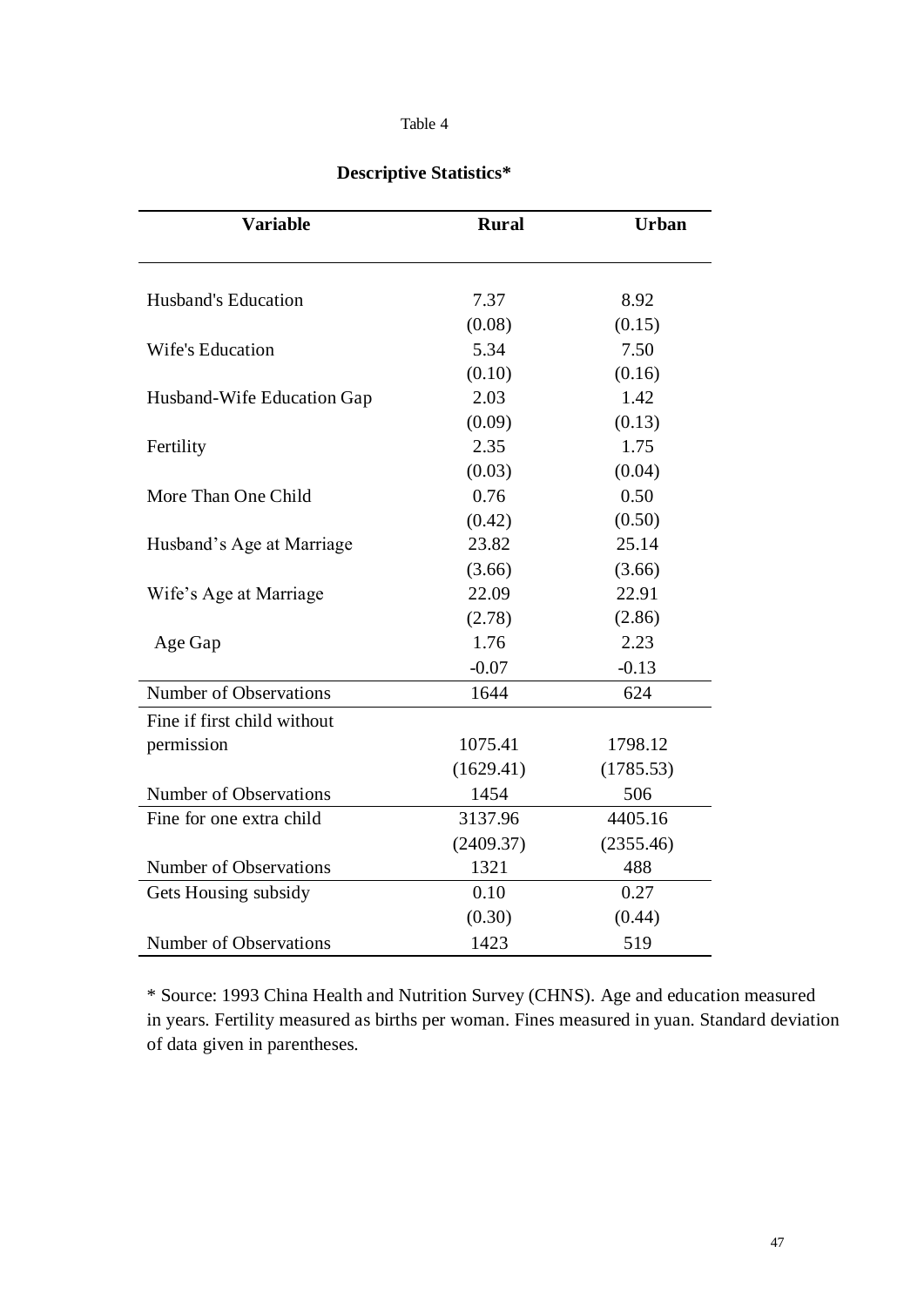| Variable                 | Pre-1979           | 1979-1985         | Post-1985         |  |  |
|--------------------------|--------------------|-------------------|-------------------|--|--|
|                          | Rural Urban Total  | Rural Urban Total | Rural Urban Total |  |  |
| <b>Husband Education</b> | 6.22 7.97 6.66     | 8.18 9.56 8.59    | 8.72 9.68 9.01    |  |  |
| Wife Education           | 3.61 5.63 4.12     | 6.61<br>8.64 7.21 | 7.30<br>9.21 7.86 |  |  |
| Fertility                | 2.97 2.34 2.81     | 1.99<br>1.42 1.83 | 1.18 1.39<br>1.47 |  |  |
| Age Gap                  | 2.27 2.59 2.35     | 1.60<br>1.97 1.71 | 1.96 1.19<br>0.87 |  |  |
| Education Gap            | 2.60 2.35 2.54     | 1.88<br>0.92 1.38 | 1.42<br>0.48 1.14 |  |  |
| Number of Obs            | 265<br>1049<br>784 | 208<br>499<br>707 | 512<br>361<br>151 |  |  |

**Table 5 Descriptive Statistics by Year and Location\***

\* Source 1993 China Health and Nutrition Survey (CHNS). Age and education data measured in years; fertility data measured as births per woman.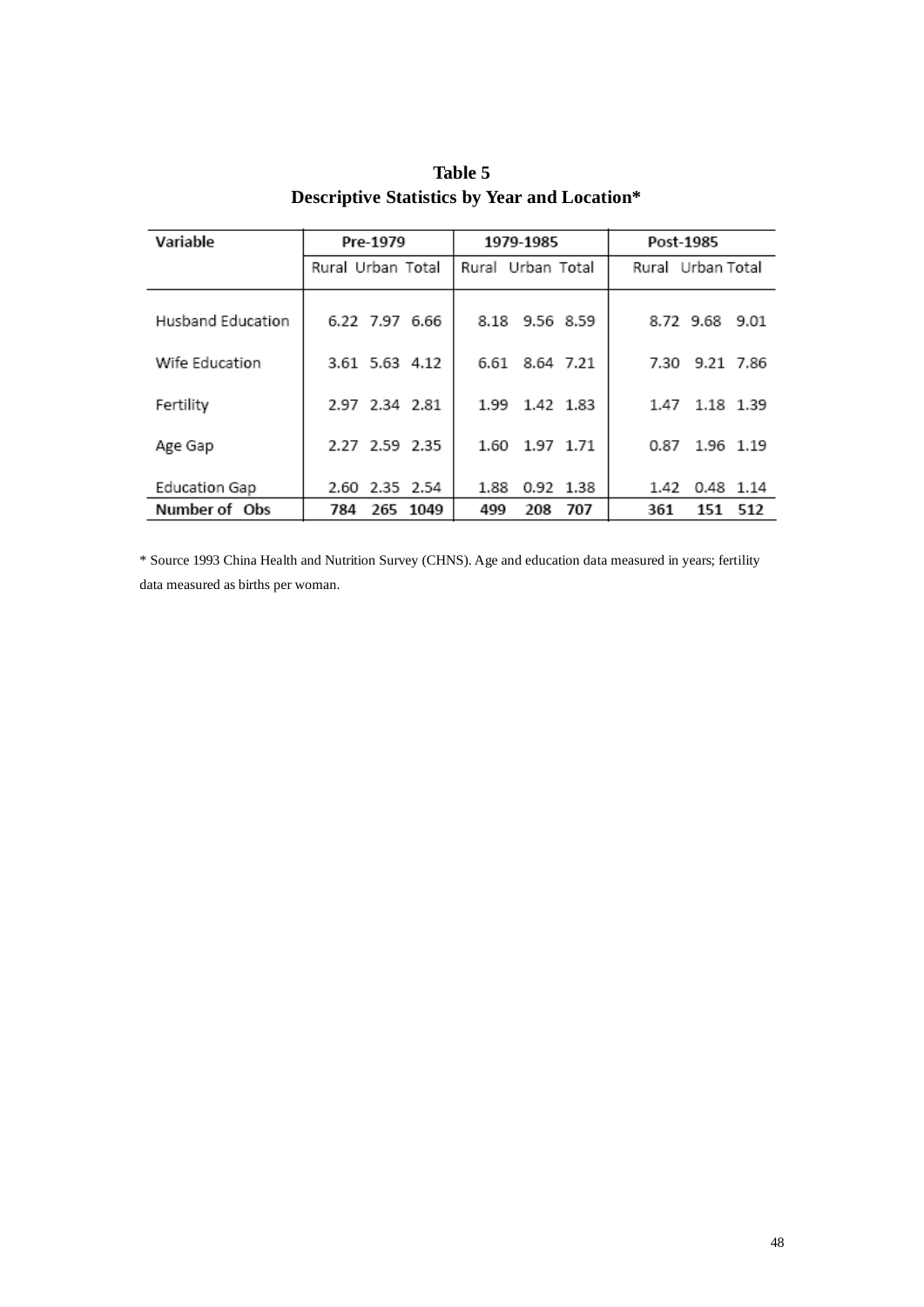## **The Impact of China's One-Child Law On Fertility and Husband-Wife Age and Education Differences 1993 CHNS Data**

| 2333 CHIVS DULU          |                  |                  |                  |                  |             |             |             |             |  |
|--------------------------|------------------|------------------|------------------|------------------|-------------|-------------|-------------|-------------|--|
|                          | <b>Fertility</b> | <b>Fertility</b> | <b>Fertility</b> | <b>Fertility</b> | Mor_One     | Mor_One     | Mor_One     | Mor_One     |  |
| Pre-Law                  | $0.962***$       | $0.737***$       | 0.835            | $0.751***$       | $0.296***$  | $0.224***$  | $0.350***$  | $0.342***$  |  |
|                          | (0.05)           | (0.05)           | (0.85)           | (0.05)           | (0.02)      | (0.02)      | (0.12)      | (0.03)      |  |
| Post-Law                 | $-0.217**$       | $-0.234**$       | $-0.847***$      | $-0.292***$      | $-0.207***$ | $-0.227***$ | $-0.773***$ | $-0.356***$ |  |
|                          | (0.09)           | (0.09)           | (0.26)           | (0.08)           | (0.05)      | (0.05)      | (0.10)      | (0.07)      |  |
| Rural                    | $0.608***$       | $0.422***$       | $0.462***$       | 0.69             | $0.306***$  | $0.222***$  | $0.245***$  | $0.704***$  |  |
|                          | (0.05)           | (0.05)           | (0.05)           | (0.62)           | (0.03)      | (0.03)      | (0.03)      | (0.27)      |  |
| Rural*Post-Law           | $-0.313***$      | $-0.307***$      | $-0.238**$       | $-0.302***$      | $-0.0788$   | $-0.0664$   | $-0.0259$   | $-0.189**$  |  |
|                          | (0.11)           | (0.10)           | (0.10)           | (0.10)           | (0.05)      | (0.05)      | (0.05)      | (0.09)      |  |
| Exogenous X              | No               | Yes              | Yes              | Yes              | No          | Yes         | Yes         | Yes         |  |
| <b>Year Dummies</b>      | No.              | No               | Yes              | No               | No.         | No          | Yes         | No          |  |
| <b>Community Dummies</b> | No               | No.              | No               | Yes              | No          | <b>No</b>   | No.         | Yes         |  |
| R-squared                | 0.312            | 0.367            | 0.489            | 0.561            | 0.2382      | 0.2819      | 0.3152      | 0.4912      |  |

|                          | Agegap     | Agegap     | Agegap      | Agegap     | Edugap     | Edugap     | Edugap      | Edugap     |
|--------------------------|------------|------------|-------------|------------|------------|------------|-------------|------------|
| Pre-Law                  | $0.650***$ | $0.568***$ | $11.48***$  | $0.338**$  | $1.142***$ | $1.063***$ | $10.20***$  | $0.810***$ |
|                          | (0.15)     | (0.16)     | (3.01)      | (0.16)     | (0.18)     | (0.18)     | (3.59)      | (0.18)     |
| Post-Law                 | 0.0164     | 0.00271    | 0.0346      | 0.213      | $-0.602*$  | $-0.705**$ | $-3.661***$ | $-0.455$   |
|                          | (0.30)     | (0.30)     | (0.92)      | (0.30)     | (0.35)     | (0.35)     | (1.10)      | (0.35)     |
| Rural                    | $-0.337**$ | $-0.418**$ | $-0.448***$ | $-0.0837$  | $0.425**$  | 0.314      | $0.334*$    | 4.007      |
|                          | (0.16)     | (0.17)     | (0.17)      | (2.18)     | (0.19)     | (0.20)     | (0.20)      | (2.58)     |
| Rural*Post-Law           | $-0.764**$ | $-0.718**$ | $-0.704**$  | $-0.736**$ | 0.522      | 0.482      | 0.537       | 0.093      |
|                          | (0.34)     | (0.34)     | (0.34)      | (0.34)     | (0.40)     | (0.40)     | (0.40)      | (0.40)     |
| Exogenous X              | No.        | Yes        | Yes         | Yes        | No.        | Yes        | Yes         | Yes        |
| <b>Year Dummies</b>      | No.        | No.        | <b>Yes</b>  | No.        | No.        | No         | Yes         | No         |
| <b>Community Dummies</b> | No.        | No.        | No          | Yes        | No         | No         | No.         | Yes        |
| R-squared                | 0.031      | 0.036      | 0.074       | 0.208      | 0.035      | 0.043      | 0.069       | 0.216      |

Standard errors in parentheses; \*\*\* p<0.01, \*\* p<0.05, \* p<0.1

Pseudo R2 reported for probit regressions

dF/dx is for discrete change of dummy variable from 0 to 1

z and P>|z| correspond to the test of the underlying coefficient being 0

Dependent Variables: Fertility=numberof children; Mor\_One=whether more than one child;

Agegap=husband age minus wife age; Edugap = husband education minus wife education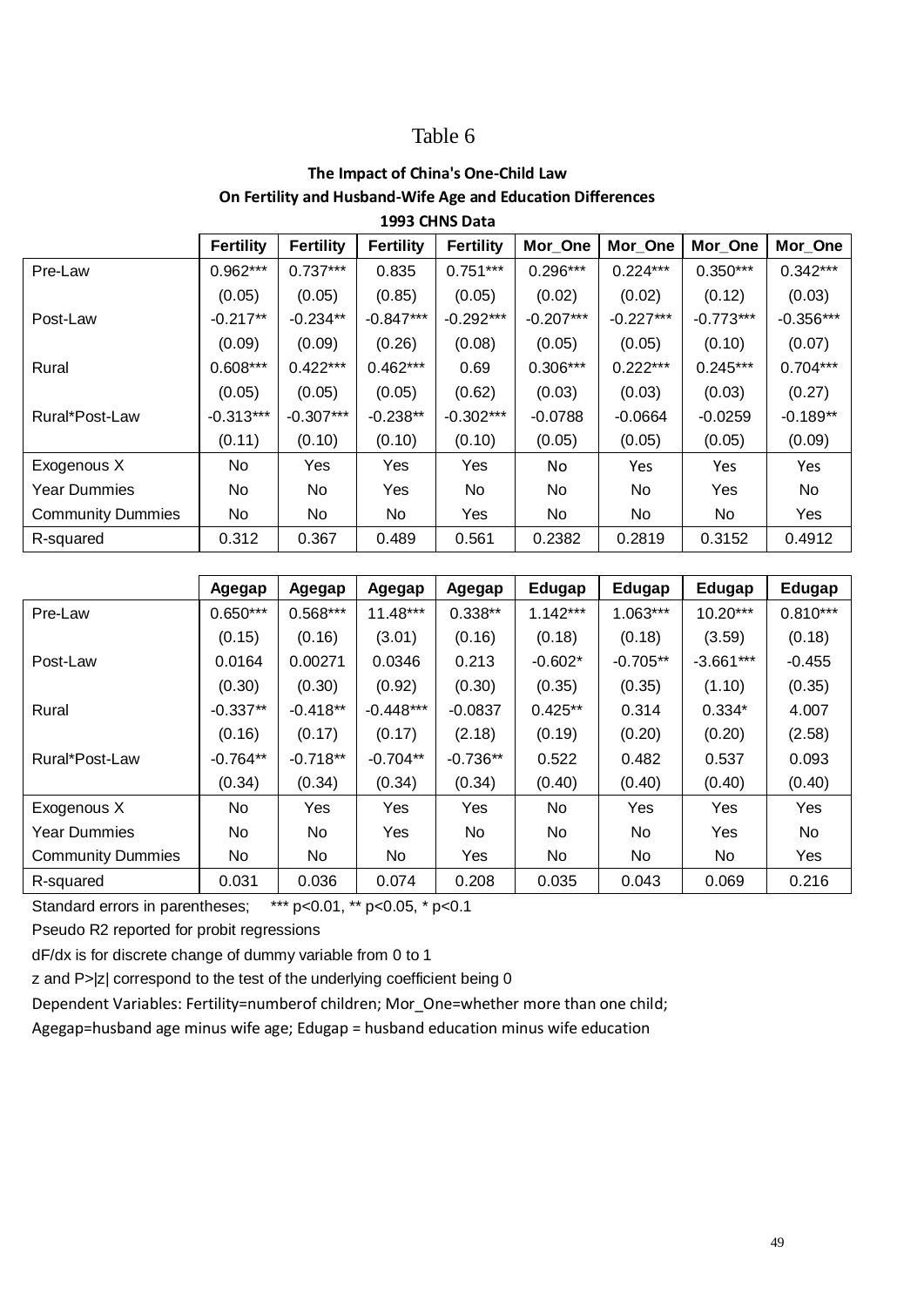|                         |            | 2000CHNS   |            |          | <b>2004 CHNS</b> |            |             |           |  |
|-------------------------|------------|------------|------------|----------|------------------|------------|-------------|-----------|--|
| <b>VARIABLES</b>        | Edugap     | Edugap     | Edugap     | Edugap   | Edugap           | Edugap     | Edugap      | Edugap    |  |
| Pre-Law                 | $1.143***$ | $0.875***$ | 1.593      | 0.274    | $1.130***$       | $1.012***$ | $-1.538$    | $0.528*$  |  |
|                         | (0.21)     | (0.25)     | (3.29)     | (0.27)   | (0.30)           | (0.31)     | (3.25)      | (0.31)    |  |
| Post-Law                | $-0.415$   | $-0.0341$  | $-0.675$   | 0.434    | $-0.840***$      | $-0.471$   | $-2.005***$ | $-0.216$  |  |
|                         | (0.29)     | (0.34)     | (1.71)     | (0.37)   | (0.24)           | (0.29)     | (0.57)      | (0.29)    |  |
| Rural                   | $0.749***$ | $0.772***$ | $0.671***$ | 2.373    | $0.760***$       | $0.777***$ | $0.628***$  | $10.12**$ |  |
|                         | (0.20)     | (0.20)     | (0.20)     | (4.36)   | (0.23)           | (0.23)     | (0.23)      | (4.25)    |  |
| Rural*Post-Law          | $-0.327$   | $-0.308$   | $-0.353$   | $-0.447$ | $-0.227$         | $-0.212$   | $-0.128$    | $-0.292$  |  |
|                         | (0.34)     | (0.34)     | (0.35)     | (0.38)   | (0.29)           | (0.29)     | (0.29)      | (0.30)    |  |
| Controls                | No         | Yes        | Yes        | Yes      | No               | Yes        | Yes         | Yes       |  |
| <b>Location Dummies</b> | No         | No         | No         | Yes      | No               | No.        | No.         | Yes       |  |
| <b>Year Dummies</b>     | No.        | No         | Yes        | No.      | No.              | No.        | Yes         | No        |  |
| Observations            | 1901       | 1901       | 1898       | 1901     | 2352             | 2352       | 2348        | 2352      |  |
| R-squared               | 0.042      | 0.045      | 0.071      | 0.272    | 0.044            | 0.046      | 0.067       | 0.27      |  |

## **The Impact of the One-Child Law on Husband-Wife Educational Differences**

Standard errors in parentheses; \*\*\* p<0.01, \*\* p<0.05, \* p<0.1

Dependent Variable: Edugap= husband's education minus wife's education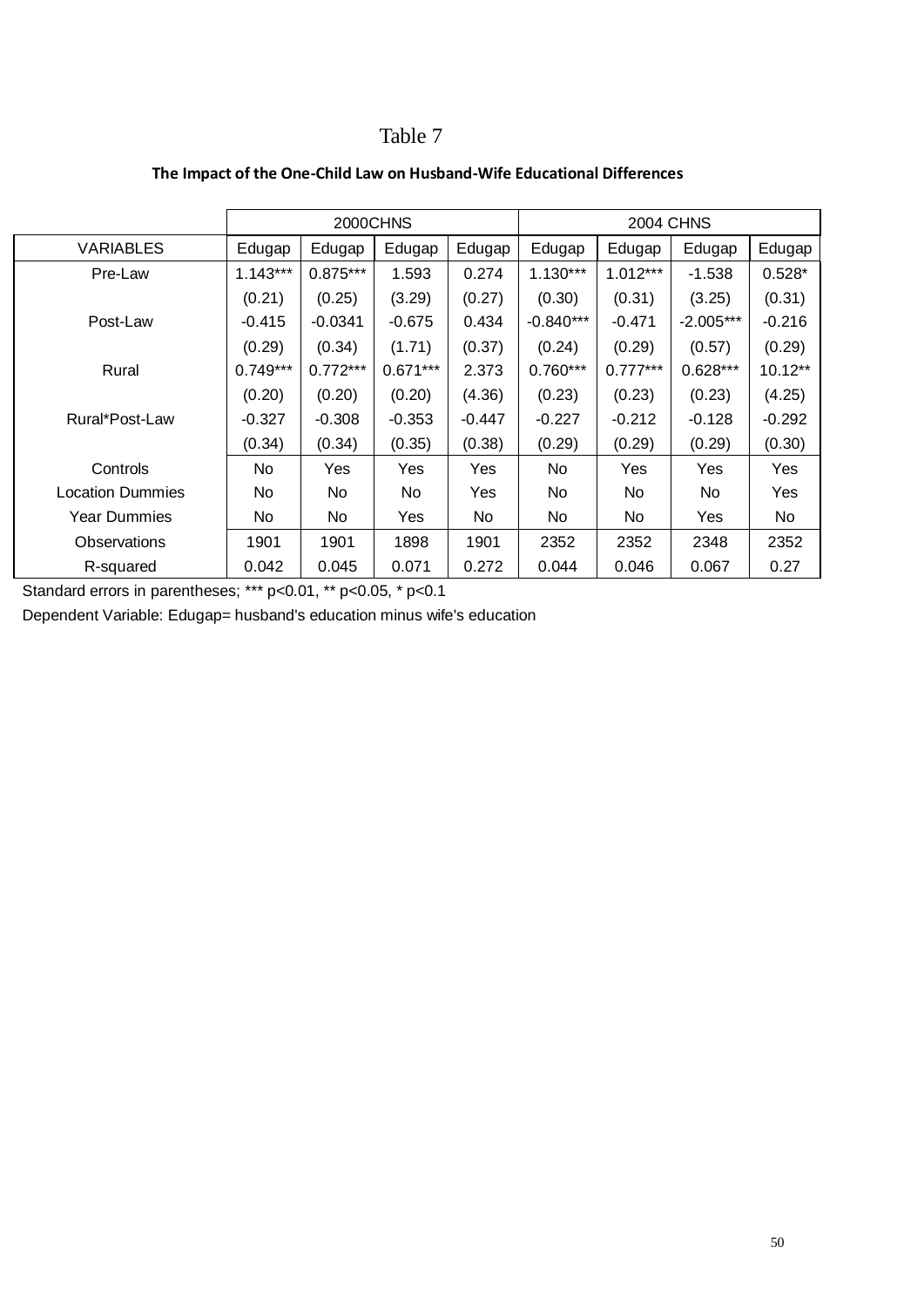# **Fines and Subsidies as a Function of Pre-Law Fertility**

|                              |          | <b>Rural Residencies</b><br><b>Urban Residencies</b> |          |                |                |            |
|------------------------------|----------|------------------------------------------------------|----------|----------------|----------------|------------|
| <b>VARIABLES</b>             | F1       | F <sub>2</sub>                                       | S        | F <sub>1</sub> | F <sub>2</sub> | S          |
| <b>Pre-Law Fertility</b>     | 0.587    | $-1.146$                                             | $-0.168$ | $-0.0517$      | $-0.350$       | $-0.354$   |
|                              | (1.207)  | (0.807)                                              | (0.233)  | (0.616)        | (0.314)        | (0.215)    |
| Constant                     | 5.862*** | 8.845***                                             | 0.271    | 6.996***       | 8.490***       | $0.520***$ |
|                              | (1.155)  | (0.780)                                              | (0.221)  | (0.513)        | (0.259)        | (0.173)    |
| <b>Number of Communities</b> | 86       | 98                                                   | 106      | 39             | 39             | 43         |
| R-squared                    | 0.003    | 0.021                                                | 0.005    | 0.000          | 0.033          | 0.062      |

## **1993 CHNS Data**

Dependent Variables: F1: ln(fine if first birth without permission)

F2: ln(fine for one extra child)

S: Whether community provides better house or adherents to the law

Standard errors in parentheses

\*\*\* p<0.01, \*\* p<0.05, \* p<0.1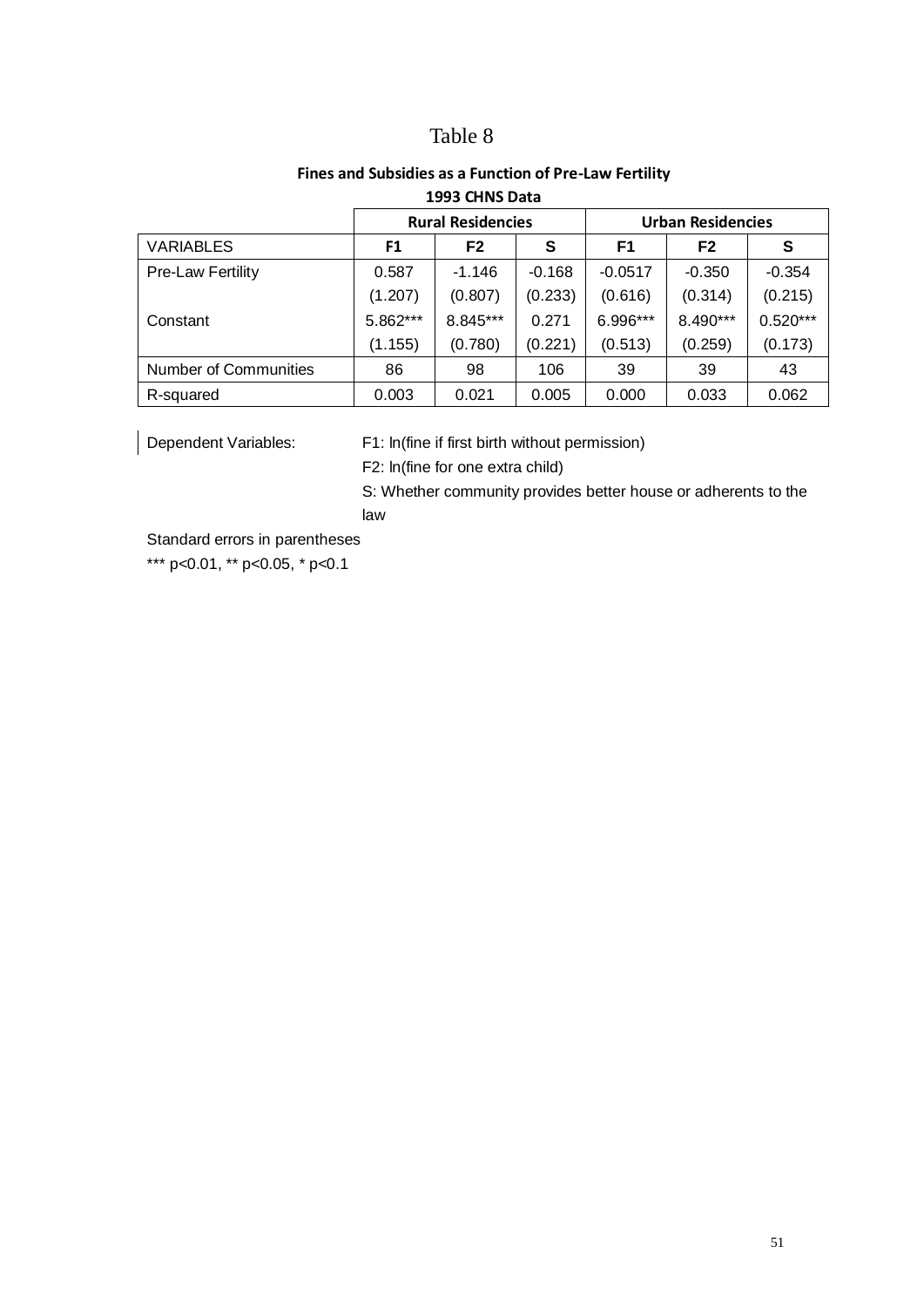#### The Impact of One-Child Law Fines and Subsidies on Fertility and Husband-Wife Age and Education Differences 1993 Proprietary CHNS Data

| <b>VARIABLES</b>       | Fertility    | Fertility    | Fertility   | Fertility   | Agegap     | Agegap      | Agegap     | Agegap      | Edugap      | Edugap      | Edugap      | Edugap      |
|------------------------|--------------|--------------|-------------|-------------|------------|-------------|------------|-------------|-------------|-------------|-------------|-------------|
| Rural                  | $0.849***$   | $0.495***$   | $0.755***$  | $0.578***$  | $-0.407**$ | $-0.588***$ | $-0.508**$ | $-0.585***$ | $0.504**$   | 0.366       | $0.534***$  | $0.418*$    |
|                        | (0.0700)     | (0.0682)     | (0.0564)    | (0.0579)    | (0.202)    | (0.211)     | (0.202)    | (0.212)     | (0.244)     | (0.246)     | (0.246)     | (0.247)     |
| Post Law * Rural       | $-0.434***$  | $-0.415***$  | $-0.264**$  | $-0.271$ ** | $-0.797*$  | $-0.714*$   | $-1.042**$ | $-1.007**$  | 0.619       | 0.567       | 0.387       | 0.282       |
|                        | (0.145)      | (0.134)      | (0.127)     | (0.123)     | (0.419)    | (0.418)     | (0.454)    | (0.453)     | (0.506)     | (0.504)     | (0.551)     | (0.550)     |
| In(Fine)               | $-0.0904***$ | $-0.0693***$ | $-0.159***$ | $-0.160***$ | $-0.0501$  | $-0.0452$   | $-0.384*$  | $-0.424**$  | $-0.171***$ | $-0.175***$ | $-0.788***$ | $-0.842***$ |
|                        | (0.0162)     | (0.0150)     | (0.0600)    | (0.0586)    | (0.0468)   | (0.0468)    | (0.215)    | (0.215)     | (0.0564)    | (0.0562)    | (0.261)     | (0.261)     |
| <b>Housing Subsidy</b> | $-0.255$     | $-0.171$     | $-0.259**$  | $-0.205*$   | 0.0476     | 0.134       | 0.0453     | 0.0959      | $-0.0648$   | $-0.129$    | 0.0407      | $-0.0212$   |
|                        | (0.157)      | (0.146)      | (0.126)     | (0.123)     | (0.455)    | (0.454)     | (0.453)    | (0.453)     | (0.549)     | (0.547)     | (0.549)     | (0.548)     |
| <b>X</b> Controls      | No           | Yes          | No          | Yes         | No         | Yes         | No         | Yes         | No          | Yes         | No          | Yes         |
| <b>Yr Dummies</b>      | No           | No           | Yes         | Yes         | No         | No          | Yes        | Yes         | No          | No          | Yes         | Yes         |
| R-squared              | 0.218        | 0.335        | 0.525       | 0.553       | 0.024      | 0.035       | 0.086      | 0.091       | 0.017       | 0.025       | 0.068       | 0.075       |

Number of Observations = 1551; Standard errors in parentheses; \*\*\* p<0.01, \*\* p<0.05, \* p<0.1

Variables defined in text.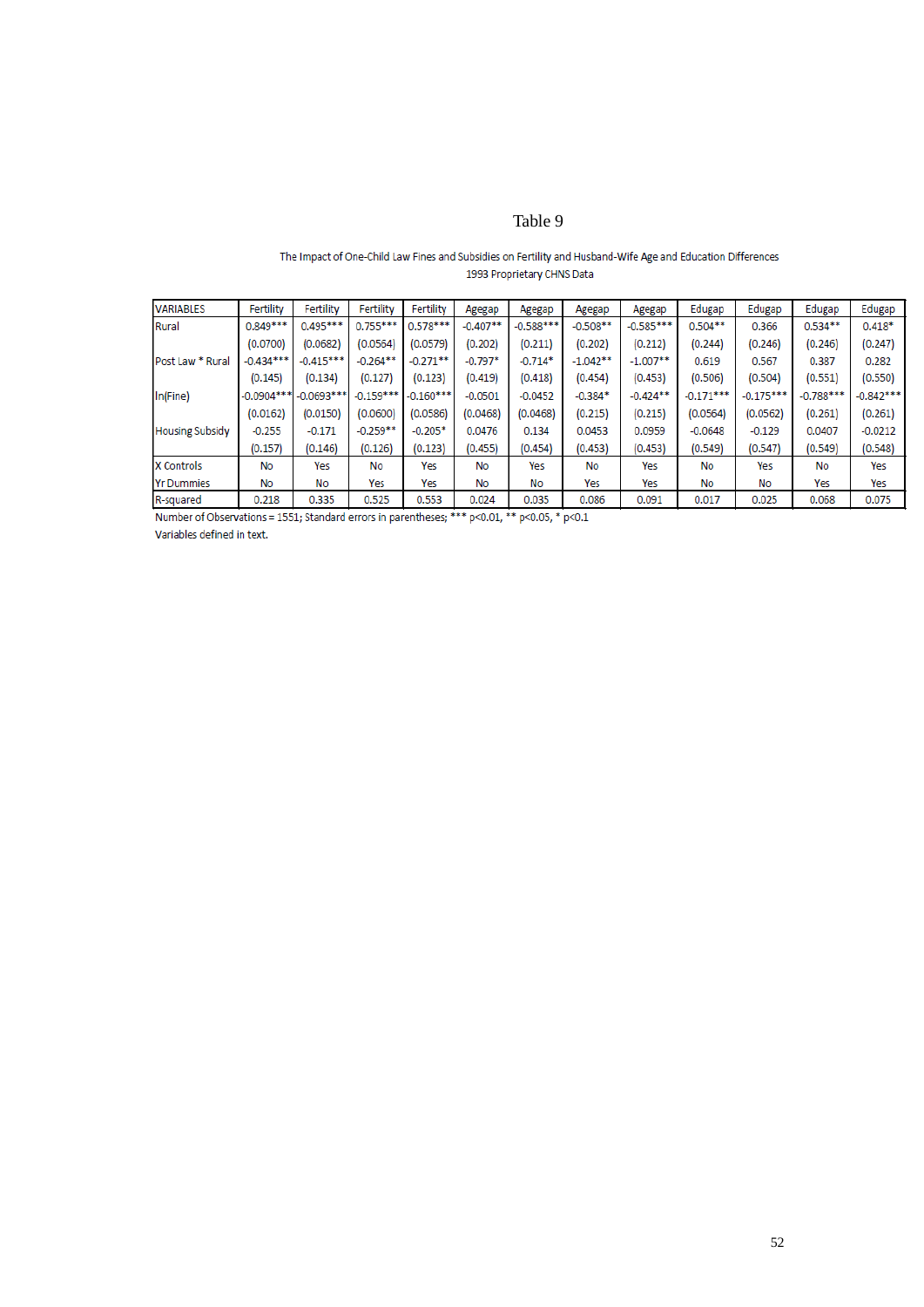# **References**

Atkinson, Maxine and Becky Glass (1985) "Marital Age Heterogamy and Homogamy,

Becker, Gary S. (1973) "A Theory of Marriage: Part I," *Journal of Political Economy* 81(4): 813-846.

Becker, Gary S. (1985) "Human Capital, Effort, and the Sexual Division of Labor," *Journal of Labor Economics* 3: 33-38.

Becker, Gary S. (1991) *A Treatise on the Family*, (Cambridge, MA, Harvard University Press).

Bergstrom, Theodore and Bagnoli, Mark (1993) "Courtship as a Waiting Game," *Journal of Political Economy* 101(1):185-202.

Bertrand, Marianne, Claudia Goldin, and Lawrence Katz (2009) "Dynamics of the Gender Gap for Young Professionals in the Corporate and Financial Sectors," National Bureau of Economic Research, Inc, NBER Working Papers: 14681.

Burdett, Kenneth and Wright, Randall (1998) "Two-sided Search with Nontransferable Utility," *Review of Economic Dynamics* 1(1): 220-45.

Chiappori, Pierre-Andre, Murat Iyigun and Yoram Weiss (2008, 2010) "Investment in Schooling and the Marriage Market," Columbia University Working Paper.

Devereux, Paul and Robert A. Hart (2008) "Forced to Be Rich? Returns to Compulsory Schooling in Britain," Discussion Paper No. 3305.

DiPrete, Thomas and Claudia Buchmann, Claudia (2006) "Gender-Specific Trends in the Value of Education and the Emerging Gender Gap in College Completion," *Demography*, 43(1): 1-24.

Ebenstein, Avraham (2010) "The 'Missing Girls' of China and the Unintended Consequences of the One Child Policy," *Journal of Human Resources* 45(1): 87-115.

Gale, David and Shapley, Lloyd (1962) "College Admission and the Stability of Marriage,*" American Mathematical Monthly* 69(1): 9-15.

Giolito, Eugenio P. (2003) "A Search Model of Marriage with Differential Fecundity," IZA Bonn Discussion Paper No.1082.

Goldin, Claudia (1990) *Understanding the Gender Gap : An Economic History of American Women* (New York : Oxford University Press).

Gustafsson, Siv and Adriaan Kalwij, eds. ( 2006), *Education and Postponement of Maternity: Economic Analyses for Industrialized* (Dordrecht: Springer, Kluwer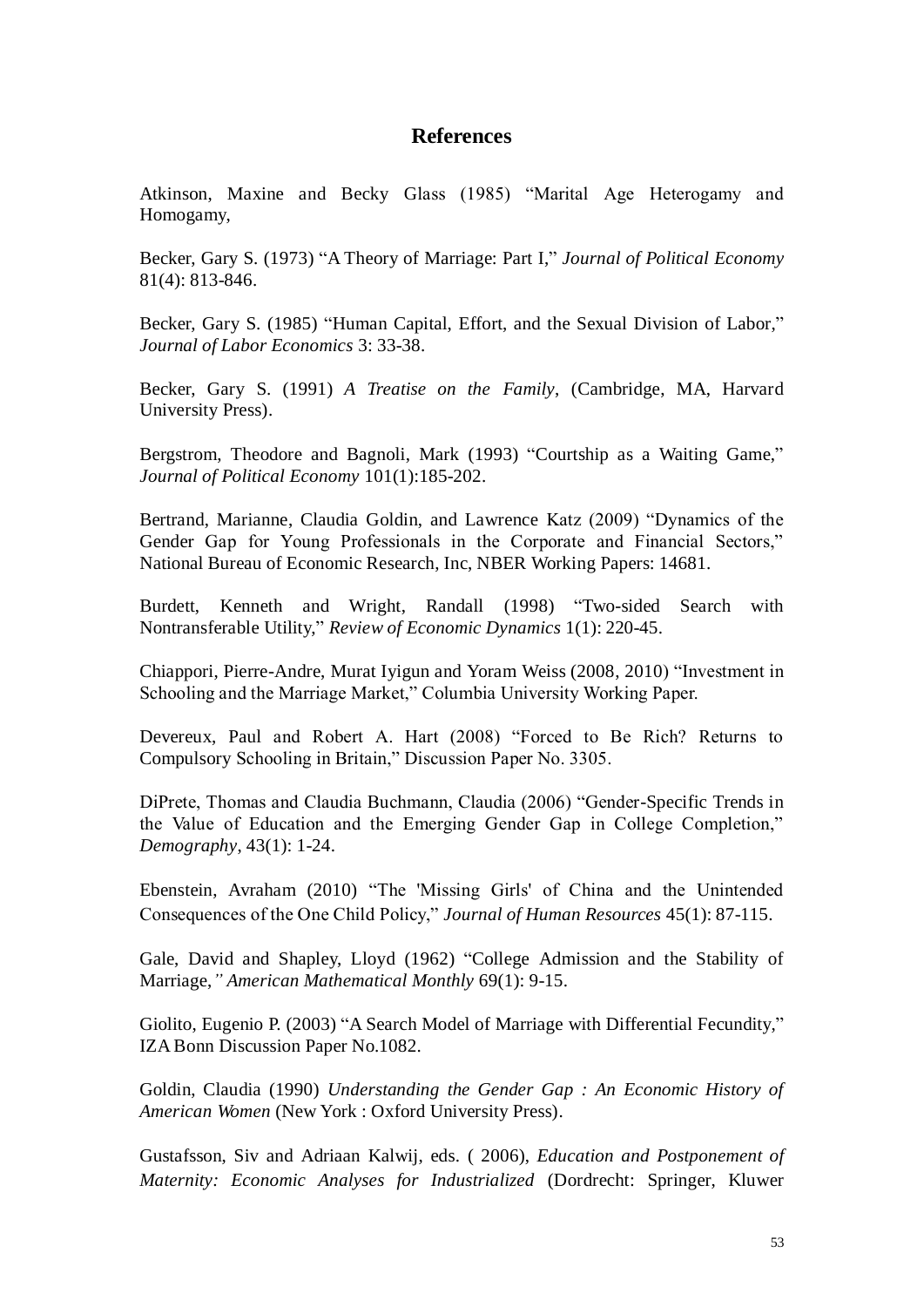Academic).

Hajnal, J. (1953) "Age at Marriage and Proportions Marrying," *Journal of Population Studies* 7: 115-136.

Harkness, Susan and Jane Waldfogel (2003) "The Family Gap in Pay: Evidence From Seven Industrialized Countries," *Research in Labor Economics* 22:369-413.

Knodel, John (1988) *Demographic Behavior in the Past: A Study of Fourteen German Village Populations in the Eighteenth and Nineteenth Centuries* (Cambridge: Cambridge University Press.

Mare, Robert (1991) "Five Decades of Educational Assortative Mating," *American Sociological Review* 56: 15-32.

McElroy, Marjorie and Dennis Tao Yang (2000) "Carrots and Sticks: Fertility Effects of China's Population Policies," *The American Economic Review* 90(2): 389-392.

Mortensen, Dale (1988) "Matching: Finding a Partner for Life or Otherwise," *American Journal of Sociology* 94:215-40

Munich, Daniel, Jan Svejnar, and Katherine Terrell (2005) "Is Women's Human Capital Valued More by Markets Than by Planners?," *Journal of Comparative Economics*, 33(2): 278-99.

Pissarides, Christopher (1990) *Equilibrium Unemployment Theory* (Cambridge, Mass. and Oxford: Blackwell).

Polachek, Solomon (1975) "Potential Biases in Measuring Male-Female Discrimination," *Journal of Human Resources* 10(2): 205-29.

Poppel, Frans Van, Aart C. Liefbroer, Jeroen K. Vermunt and Wilma Smeenk (2001). "Love, Necessity and Opportunity: Changing Patterns of Marital Age Homogamy in the Netherlands, 1850–1993," *Population Studies*, 55: 1–13.

Quisumbing, Agnes and Kelly Hallman (2005) "Marriage in transition: Evidence on age, education, and assets from six developing countries," in Jere Behrman, Barney Cohen, Cynthia B. Lloyd, Nelly Stromquist (eds). The Transition to Adulthood in Developing Countries: Selected Studies. Washington, DC: National Academies Press.

Rockwell, Richard (1976) "Historical Trends and Variations in Educational Homogamy," *Journal of Marriage and the Family* 38:83-96.

Rolf, Karen and Joseph Ferrie (2008) "The May-December Relationship Since 1850: Age Homogamy in the U.S." Paper presented at the Population Association of America Annual Convention, New Orleans.

Shorter, Edward (1975) *The Making of the Modern Family* (New York: Basic Books).